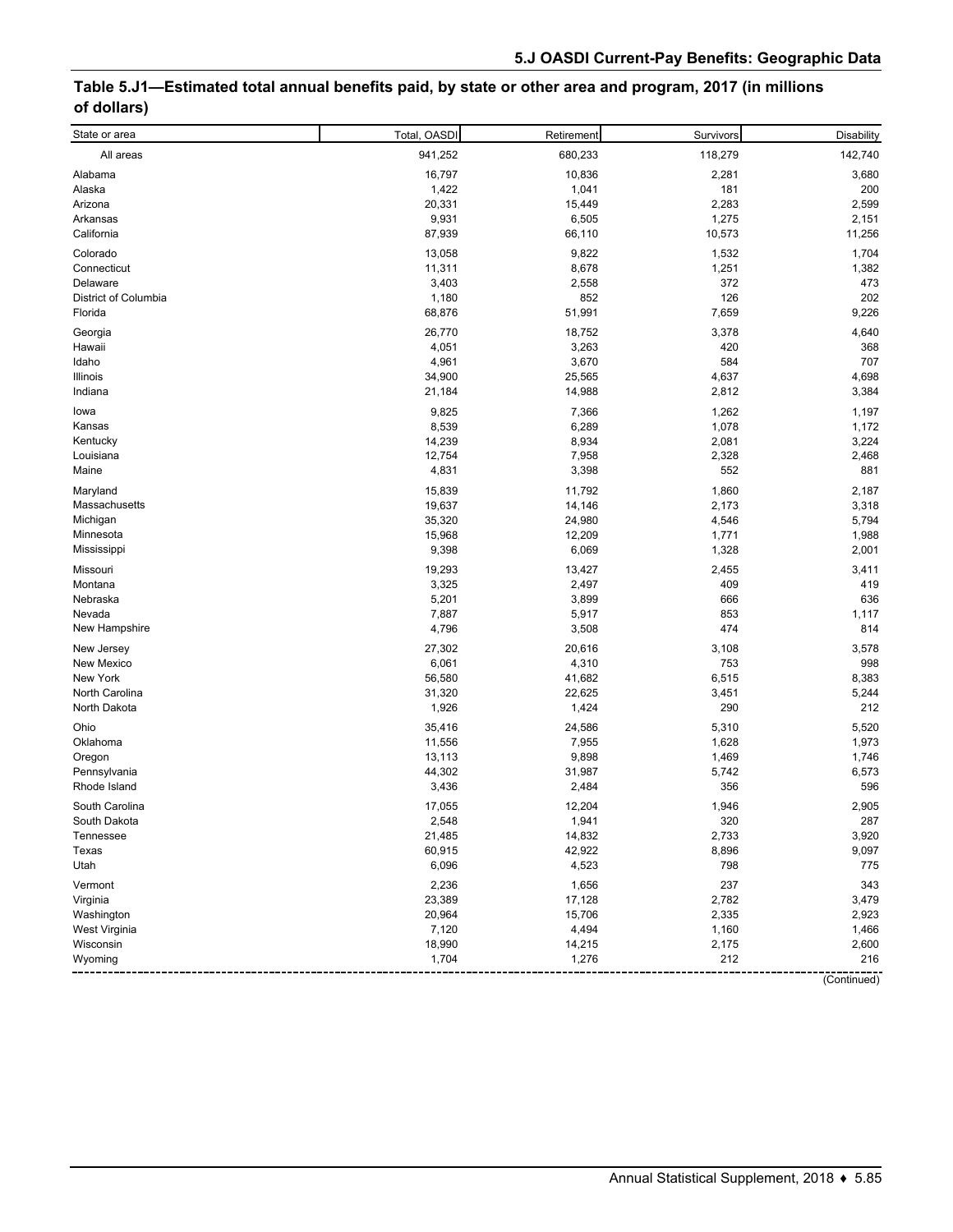### **Table 5.J1—Estimated total annual benefits paid, by state or other area and program, 2017 (in millions of dollars)—***Continued*

| State or area            | Total, OASDI | Retirement | Survivors | Disability |
|--------------------------|--------------|------------|-----------|------------|
| Outlying areas           |              |            |           |            |
| American Samoa           | 56           | 26         | 14        | 16         |
| Guam                     | 183          | 122        | 36        | 25         |
| Northern Mariana Islands | 24           | 15         |           | 3          |
| Puerto Rico              | 8,797        | 5,120      | 1,309     | 2,368      |
| U.S. Virgin Islands      | 295          | 235        | 33        | 27         |
| Foreign countries        | 5,389        | 3,757      | 1,462     | 170        |
| <b>Unknown</b>           | 32           | 24         |           | 3          |

SOURCES: Social Security Administration, Master Beneficiary Record, 100 percent data; and U.S. Postal Service geographic data.

NOTES: Unnegotiated checks are not deducted. Excludes lump-sum death payments.

Totals do not necessarily equal the sum of rounded components.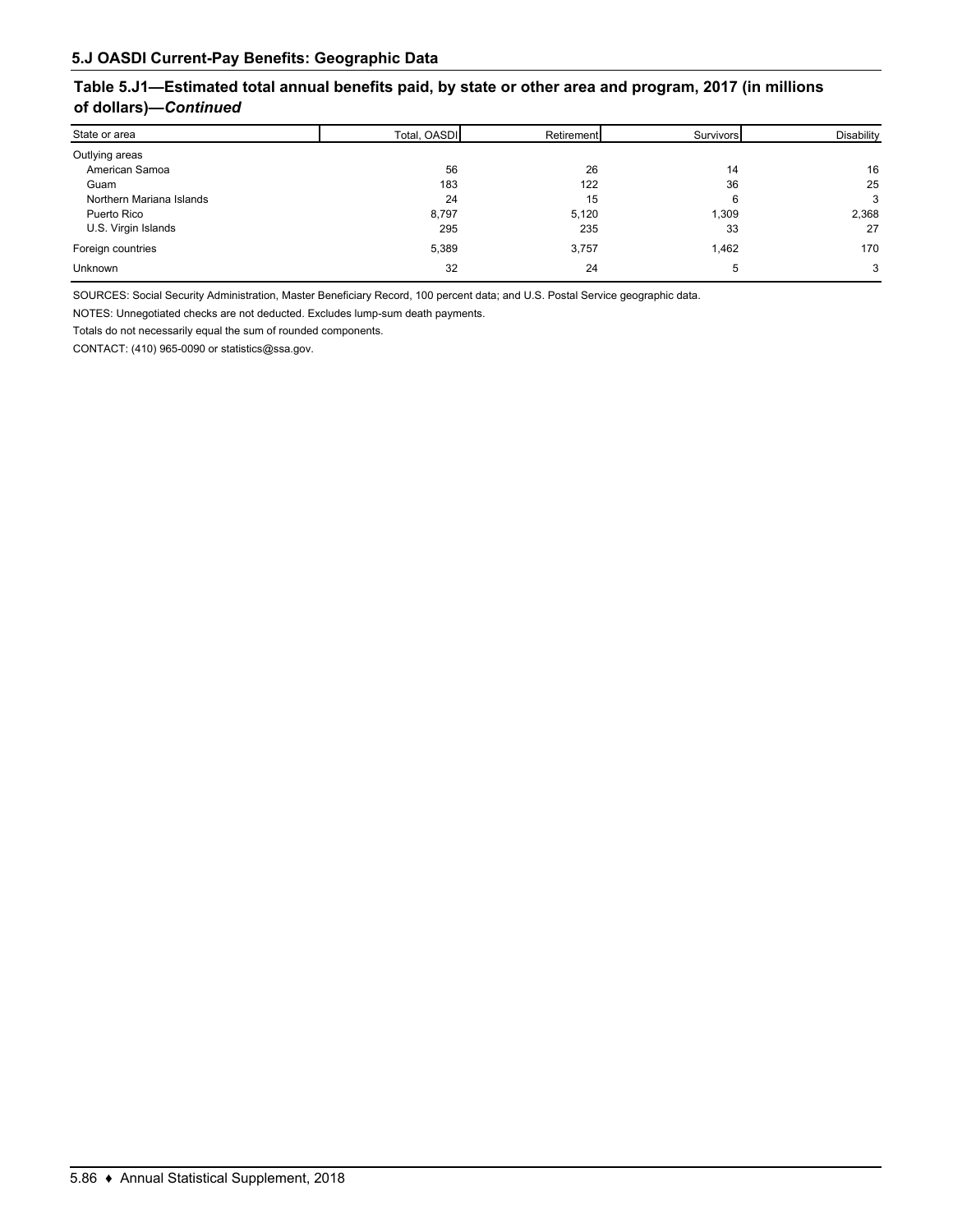#### **Table 5.J2—Number of beneficiaries, by state or other area, program, and type of benefit, December 2017**

|                              |                      | Retirement<br>Survivors |                      |                     |                          |                 | <b>Disability</b>    |                    |                       |
|------------------------------|----------------------|-------------------------|----------------------|---------------------|--------------------------|-----------------|----------------------|--------------------|-----------------------|
|                              | Total                | Retired                 |                      |                     | Widow(er)s               | Children        | <b>Disabled</b>      |                    |                       |
| State or area<br>All areas   | 61,903,360           | workers<br>42,446,992   | Spouses<br>2,375,575 | Children<br>675,261 | and parents<br>4,090,523 | 1,903,757       | workers<br>8,695,475 | Spouses<br>126,154 | Children<br>1,589,623 |
| Alabama                      | 1,131,359            | 689,297                 | 31,913               | 12,217              | 80,509                   | 43,060          | 226,922              | 3,173              | 44,268                |
| Alaska                       | 98,359               | 68,478                  | 3,055                | 1,959               | 5,400                    | 4,549           | 12,317               | 165                | 2,436                 |
| Arizona                      | 1,310,666            | 952,601                 | 47,880               | 14,278              | 77,435                   | 35,842          | 153,257              | 2,158              | 27,215                |
| Arkansas                     | 692,178              | 429,232                 | 17,070               | 7,121               | 45,993                   | 25,405          | 137,228              | 1,884              | 28,245                |
| California                   | 5,858,780            | 4,178,940               | 294,073              | 79,288              | 368,871                  | 155,695         | 663,886              | 11,090             | 106,937               |
| Colorado                     | 852,635              | 614,191                 | 35,231               | 7,818               | 51,119                   | 23,422          | 102,531              | 1,154              | 17,169                |
| Connecticut                  | 673,359              | 491,627                 | 22,079               | 7,304               | 37,659                   | 18,552          | 81,260               | 735                | 14,143                |
| Delaware                     | 206,939              | 149,880                 | 5,831                | 1,659               | 11,760                   | 5,900           | 27,255               | 230                | 4,424                 |
| District of Columbia         | 82,253               | 55,991                  | 2,063                | 809                 | 4,316                    | 3,142           | 14,284               | 40                 | 1,608                 |
| Florida                      | 4,531,636            | 3,285,889               | 156,378              | 46,010              | 270,505                  | 111,325         | 558,750              | 7,621              | 95,158                |
| Georgia                      | 1,790,398            | 1,198,814               | 48,983               | 19,711              | 114,324                  | 67,086          | 282,646              | 3,788              | 55,046                |
| Hawaii                       | 266,523              | 206,148                 | 9,286                | 3,805               | 14,924                   | 6,149           | 21,813               | 392                | 4,006                 |
| Idaho                        | 335,551              | 236,546                 | 11,811               | 3,749               | 19,624                   | 9,644           | 44,432               | 776                | 8,969                 |
| Illinois                     | 2,220,171            | 1,554,889               | 83,553               | 24,454              | 150,740                  | 70,524          | 282,120              | 3,967              | 49,924                |
| Indiana                      | 1,335,288            | 898,109                 | 40,713               | 13,130              | 89,739                   | 46,711          | 205,562              | 2,725              | 38,599                |
| lowa                         | 638,322              | 459,104                 | 20,987               | 6,167               | 42,529                   | 18,332          | 77,521               | 807                | 12,875                |
| Kansas                       | 544,486              | 380,624                 | 17,825               | 5,693               | 34,869                   | 17,736          | 73,174               | 770                | 13,795                |
| Kentucky                     | 980,991              | 582,792                 | 33,522               | 9,606               | 76,625                   | 37,634          | 199,178              | 4,039              | 37,595                |
| Louisiana<br>Maine           | 895,826<br>338,770   | 523,785<br>227,434      | 42,042<br>10,443     | 10,647<br>3,274     | 85,355<br>19,983         | 42,498<br>8,723 | 156,107<br>57,062    | 3,334<br>650       | 32,058<br>11,201      |
| Maryland                     | 983,736              |                         | 32,051               |                     |                          | 32,370          | 129,481              | 899                | 21,316                |
| Massachusetts                | 1,260,786            | 700,145<br>857,073      | 43,452               | 9,558<br>13,508     | 57,916<br>69,828         | 34,822          | 199,966              | 1,627              | 40,510                |
| Michigan                     | 2,186,709            | 1,461,584               | 75,825               | 23,437              | 144,376                  | 69,308          | 341,200              | 5,371              | 65,608                |
| Minnesota                    | 1,012,620            | 738,425                 | 34,681               | 10,070              | 57,628                   | 26,053          | 122,142              | 1,076              | 22,545                |
| Mississippi                  | 661,656              | 404,846                 | 15,849               | 8,558               | 47,102                   | 30,318          | 127,181              | 1,995              | 25,807                |
| Missouri                     | 1,281,534            | 852,684                 | 36,073               | 12,032              | 83,159                   | 44,075          | 213,655              | 2,555              | 37,301                |
| Montana                      | 228,685              | 165,558                 | 7,771                | 2,478               | 14,219                   | 6,619           | 27,274               | 432                | 4,334                 |
| Nebraska                     | 340,251              | 243,248                 | 11,762               | 3,354               | 22,195                   | 10,415          | 41,249               | 348                | 7,680                 |
| Nevada                       | 521,297              | 380,627                 | 15,321               | 5,555               | 28,645                   | 14,163          | 65,664               | 780                | 10,542                |
| New Hampshire                | 300,267              | 206,986                 | 8,854                | 2,560               | 14,973                   | 7,287           | 47,738               | 360                | 11,509                |
| New Jersey                   | 1,613,096            | 1,159,770               | 59,221               | 18,569              | 95,826                   | 44,042          | 196,663              | 2,452              | 36,553                |
| New Mexico                   | 427,426              | 286,641                 | 16,736               | 4,468               | 27,091                   | 15,139          | 64,863               | 935                | 11,553                |
| New York                     | 3,586,883            | 2,492,314               | 142,605              | 45,080              | 215,210                  | 97,306          | 493,907              | 6,980              | 93,481                |
| North Carolina               | 2,059,436            | 1,428,433               | 49,169               | 19,284              | 118,443                  | 63,794          | 320,583              | 3,742              | 55,988                |
| North Dakota                 | 130,831              | 93,384                  | 4,992                | 1,115               | 10,347                   | 4,358           | 14,114               | 135                | 2,386                 |
| Ohio                         | 2,337,114            | 1,545,251               | 91,232               | 20,661              | 183,442                  | 81,236          | 351,027              | 5,037              | 59,228                |
| Oklahoma                     | 778,970              | 509,843                 | 24,428               | 8,300               | 56,331                   | 29,486          | 125,634              | 1,835              | 23,113                |
| Oregon                       | 853,498              | 619,159                 | 30,125               | 9,028               | 50,331                   | 19,336          | 107,703              | 1,591              | 16,225                |
| Pennsylvania<br>Rhode Island | 2,795,950<br>222,851 | 1,922,759<br>152,898    | 96,591<br>5,523      | 24,932<br>2,438     | 192,678                  | 81,091          | 400,818<br>37,133    | 5,191<br>287       | 71,890                |
|                              |                      |                         |                      |                     | 11,680                   | 5,757           |                      |                    | 7,135                 |
| South Carolina               | 1,115,313<br>175,389 | 765,602<br>128,614      | 27,468<br>5,661      | 10,502<br>1,541     | 67,759<br>11,535         | 36,189          | 174,597<br>18,994    | 2,215              | 30,981<br>3,441       |
| South Dakota<br>Tennessee    | 1,431,690            | 936,131                 | 41,816               | 14,141              | 95,747                   | 5,447<br>50,669 | 245,370              | 156                | 44,325                |
| Texas                        | 4,126,055            | 2,723,111               | 200,562              | 48,018              | 316,553                  | 149,101         | 562,264              | 3,491<br>10,208    | 116,238               |
| Utah                         | 395,718              | 273,509                 | 19,849               | 5,038               | 23,415                   | 16,120          | 46,926               | 706                | 10,155                |
| Vermont                      | 147,683              | 102,755                 | 4,890                | 1,555               | 8,092                    | 3,573           | 22,203               | 205                | 4,410                 |
| Virginia                     | 1,501,543            | 1,044,208               | 51,413               | 14,785              | 94,684                   | 44,631          | 210,694              | 2,766              | 38,362                |
| Washington                   | 1,319,176            | 936,179                 | 52,595               | 14,275              | 76,818                   | 32,114          | 176,269              | 2,229              | 28,697                |
| West Virginia                | 473,398              | 279,813                 | 22,540               | 5,215               | 42,446                   | 17,493          | 87,754               | 2,730              | 15,407                |
| Wisconsin                    | 1,212,439            | 869,996                 | 34,385               | 11,766              | 70,345                   | 33,176          | 160,916              | 1,629              | 30,226                |
| Wyoming                      | 109,624              | 79,169                  | 3,575                | 993                 | 6,775                    | 3,485           | 13,320               | 173                | 2,134                 |
| Outlying areas               |                      |                         |                      |                     |                          |                 |                      |                    |                       |
| American Samoa               | 6,214                | 2,456                   | 203                  | 246                 | 603                      | 777             | 1,281                | 45                 | 603                   |
| Guam                         | 17,724               | 10,992                  | 1,071                | 597                 | 1,535                    | 1,237           | 1,624                | 68                 | 600                   |
| Northern Mariana Islands     | 2,955                | 1,693                   | 130                  | 184                 | 305                      | 330             | 234                  | 9                  | 70                    |
| Puerto Rico                  | 817,745              | 455,831                 | 60,235               | 10,792              | 73,186                   | 25,668          | 156,044              | 5,850              | 30,139                |
| U.S. Virgin Islands          | 21,794               | 16,526                  | 930                  | 447                 | 1,278                    | 668             | 1,545                | 45                 | 355                   |
| Foreign countries            | 659,454              | 413,428                 | 111,194              | 11,473              | 95,593                   | 14,151          | 10,027               | 500                | 3,088                 |
| Unknown                      | 1,360                | 980                     | 59                   | 9                   | 155                      | 24              | 113                  | 3                  | 17                    |

SOURCES: Social Security Administration, Master Beneficiary Record, 100 percent data; and U.S. Postal Service geographic data. CONTACT: (410) 965-0090 or statistics@ssa.gov.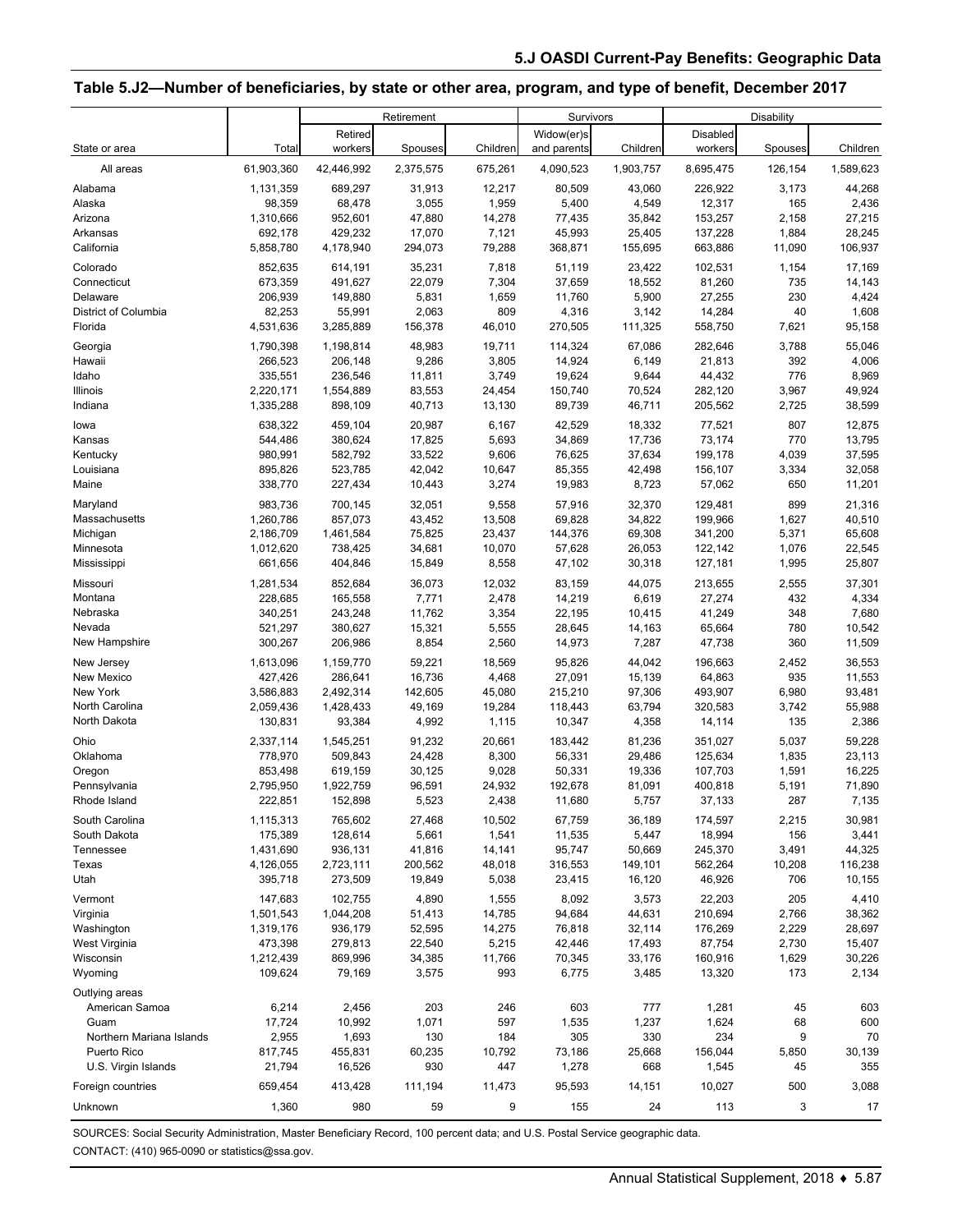# **Table 5.J3—Number and total monthly benefits of beneficiaries aged 65 or older, by state or other area and sex, December 2017**

| Total<br>Women<br>Men<br>Total<br>Men<br>Women<br>State or area<br>45,808,776<br>All areas<br>20,385,750<br>25,423,026<br>63,341,357<br>32,104,821<br>31,236,537<br>742,015<br>505,684<br>321,578<br>420,437<br>1,012,530<br>506,846<br>Alabama<br>Alaska<br>70,946<br>35,743<br>35,203<br>94,766<br>54,113<br>40,653<br>1,006,004<br>1,427,389<br>738,546<br>Arizona<br>459,483<br>546,521<br>688,843<br>457,969<br>605,584<br>Arkansas<br>202,194<br>255,775<br>304,390<br>301,194<br>3,002,268<br>California<br>4,540,709<br>2,062,229<br>2,478,480<br>6,139,470<br>3,137,202<br>Colorado<br>303,846<br>356,229<br>432,488<br>660,075<br>918,630<br>486,142<br>Connecticut<br>527,414<br>230,542<br>296,872<br>807,230<br>402,348<br>404,882<br>Delaware<br>157,067<br>69,251<br>87,816<br>236,426<br>117,915<br>118,511<br>District of Columbia<br>59,621<br>25,252<br>34,369<br>79,667<br>36,398<br>43,269<br>Florida<br>3,478,703<br>1,568,151<br>1,910,552<br>4,808,437<br>2,449,008<br>2,359,429<br>868,794<br>Georgia<br>1,253,470<br>543,488<br>709,982<br>1,726,236<br>857,442<br>97,235<br>297,967<br>Hawaii<br>216,357<br>119,122<br>146,684<br>151,283<br>Idaho<br>156,790<br>249,368<br>116,481<br>132,887<br>339,102<br>182,312<br>2,379,266<br>1,178,749<br>Illinois<br>1,676,979<br>739,115<br>937,864<br>1,200,516<br>692,680<br>Indiana<br>956,813<br>416,998<br>539,815<br>1,391,297<br>698,617<br>337,343<br>492,194<br>217,144<br>275,050<br>685,879<br>348,536<br>lowa<br>Kansas<br>407,613<br>180,091<br>586,305<br>289,476<br>227,522<br>296,830<br>Kentucky<br>642,647<br>286,554<br>356,093<br>847,112<br>436,647<br>410,465<br>774,072<br>Louisiana<br>602,652<br>269,542<br>333,110<br>410,128<br>363,944<br>Maine<br>243,765<br>111,460<br>132,305<br>317,491<br>165,728<br>151,763<br>Maryland<br>748,975<br>323,245<br>425,730<br>566,228<br>1,097,806<br>531,578<br>937,926<br>Massachusetts<br>412,405<br>525,521<br>1,336,319<br>669,885<br>666,434<br>1,553,896<br>2,294,094<br>688,562<br>865,334<br>1,166,115<br>1,127,978<br>Michigan<br>Minnesota<br>784,547<br>352,245<br>432,302<br>1,129,203<br>578,507<br>550,696<br>429,364<br>Mississippi<br>186,407<br>242,957<br>562,749<br>279,122<br>283,627<br>908,800<br>507,413<br>1,249,729<br>616,102<br>Missouri<br>401,387<br>633,627<br>Montana<br>174,233<br>82,707<br>91,526<br>230,483<br>124,173<br>106,310<br>Nebraska<br>264,346<br>115,552<br>148,794<br>183,017<br>367,682<br>184,665<br>393,957<br>Nevada<br>188,428<br>205,529<br>541,714<br>289,569<br>252,145<br>New Hampshire<br>219,362<br>99,563<br>119,799<br>326,095<br>169,112<br>156,982<br>New Jersey<br>988,154<br>1,249,367<br>535,002<br>714,365<br>1,913,402<br>925,248<br>New Mexico<br>307,512<br>140,595<br>166,917<br>400,300<br>207,015<br>193,285<br>New York<br>2,695,543<br>1,164,222<br>1,531,321<br>3,860,844<br>1,863,037<br>1,997,807<br>North Carolina<br>1,481,565<br>641,559<br>840,006<br>2,073,348<br>1,021,568<br>1,051,780<br>North Dakota<br>102,812<br>46,598<br>56,214<br>135,727<br>71,498<br>64,229<br>Ohio<br>1,705,244<br>948,096<br>2,332,351<br>1,128,643<br>757,148<br>1,203,708<br>Oklahoma<br>550,072<br>242,809<br>307,263<br>746,165<br>375,578<br>370,588<br>442,849<br>Oregon<br>655,226<br>298,294<br>356,932<br>915,171<br>472,322<br>Pennsylvania<br>2,083,821<br>1,180,530<br>2,993,541<br>903,291<br>1,486,416<br>1,507,126<br>Rhode Island<br>162,468<br>92,001<br>230,936<br>117,335<br>70,467<br>113,601<br>1,123,742<br>797,317<br>351,235<br>568,700<br>555,042<br>South Carolina<br>446,082<br>South Dakota<br>63,402<br>74,154<br>181,460<br>96,132<br>85,328<br>137,556<br>Tennessee<br>994,961<br>437,037<br>557,924<br>1,374,782<br>691,316<br>683,466<br>Texas<br>3,013,278<br>1,361,085<br>1,652,193<br>4,058,841<br>2,124,470<br>1,934,371<br>Utah<br>297,152<br>135,653<br>161,499<br>420,813<br>225,756<br>195,056<br>Vermont<br>75,087<br>109,868<br>50,143<br>59,725<br>153,954<br>78,867<br>795,798<br>798,387<br>Virginia<br>1,117,980<br>488,464<br>629,516<br>1,594,184<br>Washington<br>456,193<br>753,918<br>706,982<br>1,005,651<br>549,458<br>1,460,900<br>West Virginia<br>320,384<br>144,232<br>176,152<br>225,365<br>206,159<br>431,524<br>Wisconsin<br>907,428<br>407,812<br>667,596<br>632,162<br>499,616<br>1,299,757<br>82,976<br>39,372<br>53,027<br>Wyoming<br>43,604<br>117,437<br>64,410<br>(Continued) |  | Number | Total monthly benefits (thousands of dollars) |  |  |
|--------------------------------------------------------------------------------------------------------------------------------------------------------------------------------------------------------------------------------------------------------------------------------------------------------------------------------------------------------------------------------------------------------------------------------------------------------------------------------------------------------------------------------------------------------------------------------------------------------------------------------------------------------------------------------------------------------------------------------------------------------------------------------------------------------------------------------------------------------------------------------------------------------------------------------------------------------------------------------------------------------------------------------------------------------------------------------------------------------------------------------------------------------------------------------------------------------------------------------------------------------------------------------------------------------------------------------------------------------------------------------------------------------------------------------------------------------------------------------------------------------------------------------------------------------------------------------------------------------------------------------------------------------------------------------------------------------------------------------------------------------------------------------------------------------------------------------------------------------------------------------------------------------------------------------------------------------------------------------------------------------------------------------------------------------------------------------------------------------------------------------------------------------------------------------------------------------------------------------------------------------------------------------------------------------------------------------------------------------------------------------------------------------------------------------------------------------------------------------------------------------------------------------------------------------------------------------------------------------------------------------------------------------------------------------------------------------------------------------------------------------------------------------------------------------------------------------------------------------------------------------------------------------------------------------------------------------------------------------------------------------------------------------------------------------------------------------------------------------------------------------------------------------------------------------------------------------------------------------------------------------------------------------------------------------------------------------------------------------------------------------------------------------------------------------------------------------------------------------------------------------------------------------------------------------------------------------------------------------------------------------------------------------------------------------------------------------------------------------------------------------------------------------------------------------------------------------------------------------------------------------------------------------------------------------------------------------------------------------------------------------------------------------------------------------------------------------------------------------------------------------------------------------------------------------------------------------------------------------------------------------------------------------------------------------------------------------------------------------------------------------------------------------------------------------------------------------|--|--------|-----------------------------------------------|--|--|
|                                                                                                                                                                                                                                                                                                                                                                                                                                                                                                                                                                                                                                                                                                                                                                                                                                                                                                                                                                                                                                                                                                                                                                                                                                                                                                                                                                                                                                                                                                                                                                                                                                                                                                                                                                                                                                                                                                                                                                                                                                                                                                                                                                                                                                                                                                                                                                                                                                                                                                                                                                                                                                                                                                                                                                                                                                                                                                                                                                                                                                                                                                                                                                                                                                                                                                                                                                                                                                                                                                                                                                                                                                                                                                                                                                                                                                                                                                                                                                                                                                                                                                                                                                                                                                                                                                                                                                                                                                                        |  |        |                                               |  |  |
|                                                                                                                                                                                                                                                                                                                                                                                                                                                                                                                                                                                                                                                                                                                                                                                                                                                                                                                                                                                                                                                                                                                                                                                                                                                                                                                                                                                                                                                                                                                                                                                                                                                                                                                                                                                                                                                                                                                                                                                                                                                                                                                                                                                                                                                                                                                                                                                                                                                                                                                                                                                                                                                                                                                                                                                                                                                                                                                                                                                                                                                                                                                                                                                                                                                                                                                                                                                                                                                                                                                                                                                                                                                                                                                                                                                                                                                                                                                                                                                                                                                                                                                                                                                                                                                                                                                                                                                                                                                        |  |        |                                               |  |  |
|                                                                                                                                                                                                                                                                                                                                                                                                                                                                                                                                                                                                                                                                                                                                                                                                                                                                                                                                                                                                                                                                                                                                                                                                                                                                                                                                                                                                                                                                                                                                                                                                                                                                                                                                                                                                                                                                                                                                                                                                                                                                                                                                                                                                                                                                                                                                                                                                                                                                                                                                                                                                                                                                                                                                                                                                                                                                                                                                                                                                                                                                                                                                                                                                                                                                                                                                                                                                                                                                                                                                                                                                                                                                                                                                                                                                                                                                                                                                                                                                                                                                                                                                                                                                                                                                                                                                                                                                                                                        |  |        |                                               |  |  |
|                                                                                                                                                                                                                                                                                                                                                                                                                                                                                                                                                                                                                                                                                                                                                                                                                                                                                                                                                                                                                                                                                                                                                                                                                                                                                                                                                                                                                                                                                                                                                                                                                                                                                                                                                                                                                                                                                                                                                                                                                                                                                                                                                                                                                                                                                                                                                                                                                                                                                                                                                                                                                                                                                                                                                                                                                                                                                                                                                                                                                                                                                                                                                                                                                                                                                                                                                                                                                                                                                                                                                                                                                                                                                                                                                                                                                                                                                                                                                                                                                                                                                                                                                                                                                                                                                                                                                                                                                                                        |  |        |                                               |  |  |
|                                                                                                                                                                                                                                                                                                                                                                                                                                                                                                                                                                                                                                                                                                                                                                                                                                                                                                                                                                                                                                                                                                                                                                                                                                                                                                                                                                                                                                                                                                                                                                                                                                                                                                                                                                                                                                                                                                                                                                                                                                                                                                                                                                                                                                                                                                                                                                                                                                                                                                                                                                                                                                                                                                                                                                                                                                                                                                                                                                                                                                                                                                                                                                                                                                                                                                                                                                                                                                                                                                                                                                                                                                                                                                                                                                                                                                                                                                                                                                                                                                                                                                                                                                                                                                                                                                                                                                                                                                                        |  |        |                                               |  |  |
|                                                                                                                                                                                                                                                                                                                                                                                                                                                                                                                                                                                                                                                                                                                                                                                                                                                                                                                                                                                                                                                                                                                                                                                                                                                                                                                                                                                                                                                                                                                                                                                                                                                                                                                                                                                                                                                                                                                                                                                                                                                                                                                                                                                                                                                                                                                                                                                                                                                                                                                                                                                                                                                                                                                                                                                                                                                                                                                                                                                                                                                                                                                                                                                                                                                                                                                                                                                                                                                                                                                                                                                                                                                                                                                                                                                                                                                                                                                                                                                                                                                                                                                                                                                                                                                                                                                                                                                                                                                        |  |        |                                               |  |  |
|                                                                                                                                                                                                                                                                                                                                                                                                                                                                                                                                                                                                                                                                                                                                                                                                                                                                                                                                                                                                                                                                                                                                                                                                                                                                                                                                                                                                                                                                                                                                                                                                                                                                                                                                                                                                                                                                                                                                                                                                                                                                                                                                                                                                                                                                                                                                                                                                                                                                                                                                                                                                                                                                                                                                                                                                                                                                                                                                                                                                                                                                                                                                                                                                                                                                                                                                                                                                                                                                                                                                                                                                                                                                                                                                                                                                                                                                                                                                                                                                                                                                                                                                                                                                                                                                                                                                                                                                                                                        |  |        |                                               |  |  |
|                                                                                                                                                                                                                                                                                                                                                                                                                                                                                                                                                                                                                                                                                                                                                                                                                                                                                                                                                                                                                                                                                                                                                                                                                                                                                                                                                                                                                                                                                                                                                                                                                                                                                                                                                                                                                                                                                                                                                                                                                                                                                                                                                                                                                                                                                                                                                                                                                                                                                                                                                                                                                                                                                                                                                                                                                                                                                                                                                                                                                                                                                                                                                                                                                                                                                                                                                                                                                                                                                                                                                                                                                                                                                                                                                                                                                                                                                                                                                                                                                                                                                                                                                                                                                                                                                                                                                                                                                                                        |  |        |                                               |  |  |
|                                                                                                                                                                                                                                                                                                                                                                                                                                                                                                                                                                                                                                                                                                                                                                                                                                                                                                                                                                                                                                                                                                                                                                                                                                                                                                                                                                                                                                                                                                                                                                                                                                                                                                                                                                                                                                                                                                                                                                                                                                                                                                                                                                                                                                                                                                                                                                                                                                                                                                                                                                                                                                                                                                                                                                                                                                                                                                                                                                                                                                                                                                                                                                                                                                                                                                                                                                                                                                                                                                                                                                                                                                                                                                                                                                                                                                                                                                                                                                                                                                                                                                                                                                                                                                                                                                                                                                                                                                                        |  |        |                                               |  |  |
|                                                                                                                                                                                                                                                                                                                                                                                                                                                                                                                                                                                                                                                                                                                                                                                                                                                                                                                                                                                                                                                                                                                                                                                                                                                                                                                                                                                                                                                                                                                                                                                                                                                                                                                                                                                                                                                                                                                                                                                                                                                                                                                                                                                                                                                                                                                                                                                                                                                                                                                                                                                                                                                                                                                                                                                                                                                                                                                                                                                                                                                                                                                                                                                                                                                                                                                                                                                                                                                                                                                                                                                                                                                                                                                                                                                                                                                                                                                                                                                                                                                                                                                                                                                                                                                                                                                                                                                                                                                        |  |        |                                               |  |  |
|                                                                                                                                                                                                                                                                                                                                                                                                                                                                                                                                                                                                                                                                                                                                                                                                                                                                                                                                                                                                                                                                                                                                                                                                                                                                                                                                                                                                                                                                                                                                                                                                                                                                                                                                                                                                                                                                                                                                                                                                                                                                                                                                                                                                                                                                                                                                                                                                                                                                                                                                                                                                                                                                                                                                                                                                                                                                                                                                                                                                                                                                                                                                                                                                                                                                                                                                                                                                                                                                                                                                                                                                                                                                                                                                                                                                                                                                                                                                                                                                                                                                                                                                                                                                                                                                                                                                                                                                                                                        |  |        |                                               |  |  |
|                                                                                                                                                                                                                                                                                                                                                                                                                                                                                                                                                                                                                                                                                                                                                                                                                                                                                                                                                                                                                                                                                                                                                                                                                                                                                                                                                                                                                                                                                                                                                                                                                                                                                                                                                                                                                                                                                                                                                                                                                                                                                                                                                                                                                                                                                                                                                                                                                                                                                                                                                                                                                                                                                                                                                                                                                                                                                                                                                                                                                                                                                                                                                                                                                                                                                                                                                                                                                                                                                                                                                                                                                                                                                                                                                                                                                                                                                                                                                                                                                                                                                                                                                                                                                                                                                                                                                                                                                                                        |  |        |                                               |  |  |
|                                                                                                                                                                                                                                                                                                                                                                                                                                                                                                                                                                                                                                                                                                                                                                                                                                                                                                                                                                                                                                                                                                                                                                                                                                                                                                                                                                                                                                                                                                                                                                                                                                                                                                                                                                                                                                                                                                                                                                                                                                                                                                                                                                                                                                                                                                                                                                                                                                                                                                                                                                                                                                                                                                                                                                                                                                                                                                                                                                                                                                                                                                                                                                                                                                                                                                                                                                                                                                                                                                                                                                                                                                                                                                                                                                                                                                                                                                                                                                                                                                                                                                                                                                                                                                                                                                                                                                                                                                                        |  |        |                                               |  |  |
|                                                                                                                                                                                                                                                                                                                                                                                                                                                                                                                                                                                                                                                                                                                                                                                                                                                                                                                                                                                                                                                                                                                                                                                                                                                                                                                                                                                                                                                                                                                                                                                                                                                                                                                                                                                                                                                                                                                                                                                                                                                                                                                                                                                                                                                                                                                                                                                                                                                                                                                                                                                                                                                                                                                                                                                                                                                                                                                                                                                                                                                                                                                                                                                                                                                                                                                                                                                                                                                                                                                                                                                                                                                                                                                                                                                                                                                                                                                                                                                                                                                                                                                                                                                                                                                                                                                                                                                                                                                        |  |        |                                               |  |  |
|                                                                                                                                                                                                                                                                                                                                                                                                                                                                                                                                                                                                                                                                                                                                                                                                                                                                                                                                                                                                                                                                                                                                                                                                                                                                                                                                                                                                                                                                                                                                                                                                                                                                                                                                                                                                                                                                                                                                                                                                                                                                                                                                                                                                                                                                                                                                                                                                                                                                                                                                                                                                                                                                                                                                                                                                                                                                                                                                                                                                                                                                                                                                                                                                                                                                                                                                                                                                                                                                                                                                                                                                                                                                                                                                                                                                                                                                                                                                                                                                                                                                                                                                                                                                                                                                                                                                                                                                                                                        |  |        |                                               |  |  |
|                                                                                                                                                                                                                                                                                                                                                                                                                                                                                                                                                                                                                                                                                                                                                                                                                                                                                                                                                                                                                                                                                                                                                                                                                                                                                                                                                                                                                                                                                                                                                                                                                                                                                                                                                                                                                                                                                                                                                                                                                                                                                                                                                                                                                                                                                                                                                                                                                                                                                                                                                                                                                                                                                                                                                                                                                                                                                                                                                                                                                                                                                                                                                                                                                                                                                                                                                                                                                                                                                                                                                                                                                                                                                                                                                                                                                                                                                                                                                                                                                                                                                                                                                                                                                                                                                                                                                                                                                                                        |  |        |                                               |  |  |
|                                                                                                                                                                                                                                                                                                                                                                                                                                                                                                                                                                                                                                                                                                                                                                                                                                                                                                                                                                                                                                                                                                                                                                                                                                                                                                                                                                                                                                                                                                                                                                                                                                                                                                                                                                                                                                                                                                                                                                                                                                                                                                                                                                                                                                                                                                                                                                                                                                                                                                                                                                                                                                                                                                                                                                                                                                                                                                                                                                                                                                                                                                                                                                                                                                                                                                                                                                                                                                                                                                                                                                                                                                                                                                                                                                                                                                                                                                                                                                                                                                                                                                                                                                                                                                                                                                                                                                                                                                                        |  |        |                                               |  |  |
|                                                                                                                                                                                                                                                                                                                                                                                                                                                                                                                                                                                                                                                                                                                                                                                                                                                                                                                                                                                                                                                                                                                                                                                                                                                                                                                                                                                                                                                                                                                                                                                                                                                                                                                                                                                                                                                                                                                                                                                                                                                                                                                                                                                                                                                                                                                                                                                                                                                                                                                                                                                                                                                                                                                                                                                                                                                                                                                                                                                                                                                                                                                                                                                                                                                                                                                                                                                                                                                                                                                                                                                                                                                                                                                                                                                                                                                                                                                                                                                                                                                                                                                                                                                                                                                                                                                                                                                                                                                        |  |        |                                               |  |  |
|                                                                                                                                                                                                                                                                                                                                                                                                                                                                                                                                                                                                                                                                                                                                                                                                                                                                                                                                                                                                                                                                                                                                                                                                                                                                                                                                                                                                                                                                                                                                                                                                                                                                                                                                                                                                                                                                                                                                                                                                                                                                                                                                                                                                                                                                                                                                                                                                                                                                                                                                                                                                                                                                                                                                                                                                                                                                                                                                                                                                                                                                                                                                                                                                                                                                                                                                                                                                                                                                                                                                                                                                                                                                                                                                                                                                                                                                                                                                                                                                                                                                                                                                                                                                                                                                                                                                                                                                                                                        |  |        |                                               |  |  |
|                                                                                                                                                                                                                                                                                                                                                                                                                                                                                                                                                                                                                                                                                                                                                                                                                                                                                                                                                                                                                                                                                                                                                                                                                                                                                                                                                                                                                                                                                                                                                                                                                                                                                                                                                                                                                                                                                                                                                                                                                                                                                                                                                                                                                                                                                                                                                                                                                                                                                                                                                                                                                                                                                                                                                                                                                                                                                                                                                                                                                                                                                                                                                                                                                                                                                                                                                                                                                                                                                                                                                                                                                                                                                                                                                                                                                                                                                                                                                                                                                                                                                                                                                                                                                                                                                                                                                                                                                                                        |  |        |                                               |  |  |
|                                                                                                                                                                                                                                                                                                                                                                                                                                                                                                                                                                                                                                                                                                                                                                                                                                                                                                                                                                                                                                                                                                                                                                                                                                                                                                                                                                                                                                                                                                                                                                                                                                                                                                                                                                                                                                                                                                                                                                                                                                                                                                                                                                                                                                                                                                                                                                                                                                                                                                                                                                                                                                                                                                                                                                                                                                                                                                                                                                                                                                                                                                                                                                                                                                                                                                                                                                                                                                                                                                                                                                                                                                                                                                                                                                                                                                                                                                                                                                                                                                                                                                                                                                                                                                                                                                                                                                                                                                                        |  |        |                                               |  |  |
|                                                                                                                                                                                                                                                                                                                                                                                                                                                                                                                                                                                                                                                                                                                                                                                                                                                                                                                                                                                                                                                                                                                                                                                                                                                                                                                                                                                                                                                                                                                                                                                                                                                                                                                                                                                                                                                                                                                                                                                                                                                                                                                                                                                                                                                                                                                                                                                                                                                                                                                                                                                                                                                                                                                                                                                                                                                                                                                                                                                                                                                                                                                                                                                                                                                                                                                                                                                                                                                                                                                                                                                                                                                                                                                                                                                                                                                                                                                                                                                                                                                                                                                                                                                                                                                                                                                                                                                                                                                        |  |        |                                               |  |  |
|                                                                                                                                                                                                                                                                                                                                                                                                                                                                                                                                                                                                                                                                                                                                                                                                                                                                                                                                                                                                                                                                                                                                                                                                                                                                                                                                                                                                                                                                                                                                                                                                                                                                                                                                                                                                                                                                                                                                                                                                                                                                                                                                                                                                                                                                                                                                                                                                                                                                                                                                                                                                                                                                                                                                                                                                                                                                                                                                                                                                                                                                                                                                                                                                                                                                                                                                                                                                                                                                                                                                                                                                                                                                                                                                                                                                                                                                                                                                                                                                                                                                                                                                                                                                                                                                                                                                                                                                                                                        |  |        |                                               |  |  |
|                                                                                                                                                                                                                                                                                                                                                                                                                                                                                                                                                                                                                                                                                                                                                                                                                                                                                                                                                                                                                                                                                                                                                                                                                                                                                                                                                                                                                                                                                                                                                                                                                                                                                                                                                                                                                                                                                                                                                                                                                                                                                                                                                                                                                                                                                                                                                                                                                                                                                                                                                                                                                                                                                                                                                                                                                                                                                                                                                                                                                                                                                                                                                                                                                                                                                                                                                                                                                                                                                                                                                                                                                                                                                                                                                                                                                                                                                                                                                                                                                                                                                                                                                                                                                                                                                                                                                                                                                                                        |  |        |                                               |  |  |
|                                                                                                                                                                                                                                                                                                                                                                                                                                                                                                                                                                                                                                                                                                                                                                                                                                                                                                                                                                                                                                                                                                                                                                                                                                                                                                                                                                                                                                                                                                                                                                                                                                                                                                                                                                                                                                                                                                                                                                                                                                                                                                                                                                                                                                                                                                                                                                                                                                                                                                                                                                                                                                                                                                                                                                                                                                                                                                                                                                                                                                                                                                                                                                                                                                                                                                                                                                                                                                                                                                                                                                                                                                                                                                                                                                                                                                                                                                                                                                                                                                                                                                                                                                                                                                                                                                                                                                                                                                                        |  |        |                                               |  |  |
|                                                                                                                                                                                                                                                                                                                                                                                                                                                                                                                                                                                                                                                                                                                                                                                                                                                                                                                                                                                                                                                                                                                                                                                                                                                                                                                                                                                                                                                                                                                                                                                                                                                                                                                                                                                                                                                                                                                                                                                                                                                                                                                                                                                                                                                                                                                                                                                                                                                                                                                                                                                                                                                                                                                                                                                                                                                                                                                                                                                                                                                                                                                                                                                                                                                                                                                                                                                                                                                                                                                                                                                                                                                                                                                                                                                                                                                                                                                                                                                                                                                                                                                                                                                                                                                                                                                                                                                                                                                        |  |        |                                               |  |  |
|                                                                                                                                                                                                                                                                                                                                                                                                                                                                                                                                                                                                                                                                                                                                                                                                                                                                                                                                                                                                                                                                                                                                                                                                                                                                                                                                                                                                                                                                                                                                                                                                                                                                                                                                                                                                                                                                                                                                                                                                                                                                                                                                                                                                                                                                                                                                                                                                                                                                                                                                                                                                                                                                                                                                                                                                                                                                                                                                                                                                                                                                                                                                                                                                                                                                                                                                                                                                                                                                                                                                                                                                                                                                                                                                                                                                                                                                                                                                                                                                                                                                                                                                                                                                                                                                                                                                                                                                                                                        |  |        |                                               |  |  |
|                                                                                                                                                                                                                                                                                                                                                                                                                                                                                                                                                                                                                                                                                                                                                                                                                                                                                                                                                                                                                                                                                                                                                                                                                                                                                                                                                                                                                                                                                                                                                                                                                                                                                                                                                                                                                                                                                                                                                                                                                                                                                                                                                                                                                                                                                                                                                                                                                                                                                                                                                                                                                                                                                                                                                                                                                                                                                                                                                                                                                                                                                                                                                                                                                                                                                                                                                                                                                                                                                                                                                                                                                                                                                                                                                                                                                                                                                                                                                                                                                                                                                                                                                                                                                                                                                                                                                                                                                                                        |  |        |                                               |  |  |
|                                                                                                                                                                                                                                                                                                                                                                                                                                                                                                                                                                                                                                                                                                                                                                                                                                                                                                                                                                                                                                                                                                                                                                                                                                                                                                                                                                                                                                                                                                                                                                                                                                                                                                                                                                                                                                                                                                                                                                                                                                                                                                                                                                                                                                                                                                                                                                                                                                                                                                                                                                                                                                                                                                                                                                                                                                                                                                                                                                                                                                                                                                                                                                                                                                                                                                                                                                                                                                                                                                                                                                                                                                                                                                                                                                                                                                                                                                                                                                                                                                                                                                                                                                                                                                                                                                                                                                                                                                                        |  |        |                                               |  |  |
|                                                                                                                                                                                                                                                                                                                                                                                                                                                                                                                                                                                                                                                                                                                                                                                                                                                                                                                                                                                                                                                                                                                                                                                                                                                                                                                                                                                                                                                                                                                                                                                                                                                                                                                                                                                                                                                                                                                                                                                                                                                                                                                                                                                                                                                                                                                                                                                                                                                                                                                                                                                                                                                                                                                                                                                                                                                                                                                                                                                                                                                                                                                                                                                                                                                                                                                                                                                                                                                                                                                                                                                                                                                                                                                                                                                                                                                                                                                                                                                                                                                                                                                                                                                                                                                                                                                                                                                                                                                        |  |        |                                               |  |  |
|                                                                                                                                                                                                                                                                                                                                                                                                                                                                                                                                                                                                                                                                                                                                                                                                                                                                                                                                                                                                                                                                                                                                                                                                                                                                                                                                                                                                                                                                                                                                                                                                                                                                                                                                                                                                                                                                                                                                                                                                                                                                                                                                                                                                                                                                                                                                                                                                                                                                                                                                                                                                                                                                                                                                                                                                                                                                                                                                                                                                                                                                                                                                                                                                                                                                                                                                                                                                                                                                                                                                                                                                                                                                                                                                                                                                                                                                                                                                                                                                                                                                                                                                                                                                                                                                                                                                                                                                                                                        |  |        |                                               |  |  |
|                                                                                                                                                                                                                                                                                                                                                                                                                                                                                                                                                                                                                                                                                                                                                                                                                                                                                                                                                                                                                                                                                                                                                                                                                                                                                                                                                                                                                                                                                                                                                                                                                                                                                                                                                                                                                                                                                                                                                                                                                                                                                                                                                                                                                                                                                                                                                                                                                                                                                                                                                                                                                                                                                                                                                                                                                                                                                                                                                                                                                                                                                                                                                                                                                                                                                                                                                                                                                                                                                                                                                                                                                                                                                                                                                                                                                                                                                                                                                                                                                                                                                                                                                                                                                                                                                                                                                                                                                                                        |  |        |                                               |  |  |
|                                                                                                                                                                                                                                                                                                                                                                                                                                                                                                                                                                                                                                                                                                                                                                                                                                                                                                                                                                                                                                                                                                                                                                                                                                                                                                                                                                                                                                                                                                                                                                                                                                                                                                                                                                                                                                                                                                                                                                                                                                                                                                                                                                                                                                                                                                                                                                                                                                                                                                                                                                                                                                                                                                                                                                                                                                                                                                                                                                                                                                                                                                                                                                                                                                                                                                                                                                                                                                                                                                                                                                                                                                                                                                                                                                                                                                                                                                                                                                                                                                                                                                                                                                                                                                                                                                                                                                                                                                                        |  |        |                                               |  |  |
|                                                                                                                                                                                                                                                                                                                                                                                                                                                                                                                                                                                                                                                                                                                                                                                                                                                                                                                                                                                                                                                                                                                                                                                                                                                                                                                                                                                                                                                                                                                                                                                                                                                                                                                                                                                                                                                                                                                                                                                                                                                                                                                                                                                                                                                                                                                                                                                                                                                                                                                                                                                                                                                                                                                                                                                                                                                                                                                                                                                                                                                                                                                                                                                                                                                                                                                                                                                                                                                                                                                                                                                                                                                                                                                                                                                                                                                                                                                                                                                                                                                                                                                                                                                                                                                                                                                                                                                                                                                        |  |        |                                               |  |  |
|                                                                                                                                                                                                                                                                                                                                                                                                                                                                                                                                                                                                                                                                                                                                                                                                                                                                                                                                                                                                                                                                                                                                                                                                                                                                                                                                                                                                                                                                                                                                                                                                                                                                                                                                                                                                                                                                                                                                                                                                                                                                                                                                                                                                                                                                                                                                                                                                                                                                                                                                                                                                                                                                                                                                                                                                                                                                                                                                                                                                                                                                                                                                                                                                                                                                                                                                                                                                                                                                                                                                                                                                                                                                                                                                                                                                                                                                                                                                                                                                                                                                                                                                                                                                                                                                                                                                                                                                                                                        |  |        |                                               |  |  |
|                                                                                                                                                                                                                                                                                                                                                                                                                                                                                                                                                                                                                                                                                                                                                                                                                                                                                                                                                                                                                                                                                                                                                                                                                                                                                                                                                                                                                                                                                                                                                                                                                                                                                                                                                                                                                                                                                                                                                                                                                                                                                                                                                                                                                                                                                                                                                                                                                                                                                                                                                                                                                                                                                                                                                                                                                                                                                                                                                                                                                                                                                                                                                                                                                                                                                                                                                                                                                                                                                                                                                                                                                                                                                                                                                                                                                                                                                                                                                                                                                                                                                                                                                                                                                                                                                                                                                                                                                                                        |  |        |                                               |  |  |
|                                                                                                                                                                                                                                                                                                                                                                                                                                                                                                                                                                                                                                                                                                                                                                                                                                                                                                                                                                                                                                                                                                                                                                                                                                                                                                                                                                                                                                                                                                                                                                                                                                                                                                                                                                                                                                                                                                                                                                                                                                                                                                                                                                                                                                                                                                                                                                                                                                                                                                                                                                                                                                                                                                                                                                                                                                                                                                                                                                                                                                                                                                                                                                                                                                                                                                                                                                                                                                                                                                                                                                                                                                                                                                                                                                                                                                                                                                                                                                                                                                                                                                                                                                                                                                                                                                                                                                                                                                                        |  |        |                                               |  |  |
|                                                                                                                                                                                                                                                                                                                                                                                                                                                                                                                                                                                                                                                                                                                                                                                                                                                                                                                                                                                                                                                                                                                                                                                                                                                                                                                                                                                                                                                                                                                                                                                                                                                                                                                                                                                                                                                                                                                                                                                                                                                                                                                                                                                                                                                                                                                                                                                                                                                                                                                                                                                                                                                                                                                                                                                                                                                                                                                                                                                                                                                                                                                                                                                                                                                                                                                                                                                                                                                                                                                                                                                                                                                                                                                                                                                                                                                                                                                                                                                                                                                                                                                                                                                                                                                                                                                                                                                                                                                        |  |        |                                               |  |  |
|                                                                                                                                                                                                                                                                                                                                                                                                                                                                                                                                                                                                                                                                                                                                                                                                                                                                                                                                                                                                                                                                                                                                                                                                                                                                                                                                                                                                                                                                                                                                                                                                                                                                                                                                                                                                                                                                                                                                                                                                                                                                                                                                                                                                                                                                                                                                                                                                                                                                                                                                                                                                                                                                                                                                                                                                                                                                                                                                                                                                                                                                                                                                                                                                                                                                                                                                                                                                                                                                                                                                                                                                                                                                                                                                                                                                                                                                                                                                                                                                                                                                                                                                                                                                                                                                                                                                                                                                                                                        |  |        |                                               |  |  |
|                                                                                                                                                                                                                                                                                                                                                                                                                                                                                                                                                                                                                                                                                                                                                                                                                                                                                                                                                                                                                                                                                                                                                                                                                                                                                                                                                                                                                                                                                                                                                                                                                                                                                                                                                                                                                                                                                                                                                                                                                                                                                                                                                                                                                                                                                                                                                                                                                                                                                                                                                                                                                                                                                                                                                                                                                                                                                                                                                                                                                                                                                                                                                                                                                                                                                                                                                                                                                                                                                                                                                                                                                                                                                                                                                                                                                                                                                                                                                                                                                                                                                                                                                                                                                                                                                                                                                                                                                                                        |  |        |                                               |  |  |
|                                                                                                                                                                                                                                                                                                                                                                                                                                                                                                                                                                                                                                                                                                                                                                                                                                                                                                                                                                                                                                                                                                                                                                                                                                                                                                                                                                                                                                                                                                                                                                                                                                                                                                                                                                                                                                                                                                                                                                                                                                                                                                                                                                                                                                                                                                                                                                                                                                                                                                                                                                                                                                                                                                                                                                                                                                                                                                                                                                                                                                                                                                                                                                                                                                                                                                                                                                                                                                                                                                                                                                                                                                                                                                                                                                                                                                                                                                                                                                                                                                                                                                                                                                                                                                                                                                                                                                                                                                                        |  |        |                                               |  |  |
|                                                                                                                                                                                                                                                                                                                                                                                                                                                                                                                                                                                                                                                                                                                                                                                                                                                                                                                                                                                                                                                                                                                                                                                                                                                                                                                                                                                                                                                                                                                                                                                                                                                                                                                                                                                                                                                                                                                                                                                                                                                                                                                                                                                                                                                                                                                                                                                                                                                                                                                                                                                                                                                                                                                                                                                                                                                                                                                                                                                                                                                                                                                                                                                                                                                                                                                                                                                                                                                                                                                                                                                                                                                                                                                                                                                                                                                                                                                                                                                                                                                                                                                                                                                                                                                                                                                                                                                                                                                        |  |        |                                               |  |  |
|                                                                                                                                                                                                                                                                                                                                                                                                                                                                                                                                                                                                                                                                                                                                                                                                                                                                                                                                                                                                                                                                                                                                                                                                                                                                                                                                                                                                                                                                                                                                                                                                                                                                                                                                                                                                                                                                                                                                                                                                                                                                                                                                                                                                                                                                                                                                                                                                                                                                                                                                                                                                                                                                                                                                                                                                                                                                                                                                                                                                                                                                                                                                                                                                                                                                                                                                                                                                                                                                                                                                                                                                                                                                                                                                                                                                                                                                                                                                                                                                                                                                                                                                                                                                                                                                                                                                                                                                                                                        |  |        |                                               |  |  |
|                                                                                                                                                                                                                                                                                                                                                                                                                                                                                                                                                                                                                                                                                                                                                                                                                                                                                                                                                                                                                                                                                                                                                                                                                                                                                                                                                                                                                                                                                                                                                                                                                                                                                                                                                                                                                                                                                                                                                                                                                                                                                                                                                                                                                                                                                                                                                                                                                                                                                                                                                                                                                                                                                                                                                                                                                                                                                                                                                                                                                                                                                                                                                                                                                                                                                                                                                                                                                                                                                                                                                                                                                                                                                                                                                                                                                                                                                                                                                                                                                                                                                                                                                                                                                                                                                                                                                                                                                                                        |  |        |                                               |  |  |
|                                                                                                                                                                                                                                                                                                                                                                                                                                                                                                                                                                                                                                                                                                                                                                                                                                                                                                                                                                                                                                                                                                                                                                                                                                                                                                                                                                                                                                                                                                                                                                                                                                                                                                                                                                                                                                                                                                                                                                                                                                                                                                                                                                                                                                                                                                                                                                                                                                                                                                                                                                                                                                                                                                                                                                                                                                                                                                                                                                                                                                                                                                                                                                                                                                                                                                                                                                                                                                                                                                                                                                                                                                                                                                                                                                                                                                                                                                                                                                                                                                                                                                                                                                                                                                                                                                                                                                                                                                                        |  |        |                                               |  |  |
|                                                                                                                                                                                                                                                                                                                                                                                                                                                                                                                                                                                                                                                                                                                                                                                                                                                                                                                                                                                                                                                                                                                                                                                                                                                                                                                                                                                                                                                                                                                                                                                                                                                                                                                                                                                                                                                                                                                                                                                                                                                                                                                                                                                                                                                                                                                                                                                                                                                                                                                                                                                                                                                                                                                                                                                                                                                                                                                                                                                                                                                                                                                                                                                                                                                                                                                                                                                                                                                                                                                                                                                                                                                                                                                                                                                                                                                                                                                                                                                                                                                                                                                                                                                                                                                                                                                                                                                                                                                        |  |        |                                               |  |  |
|                                                                                                                                                                                                                                                                                                                                                                                                                                                                                                                                                                                                                                                                                                                                                                                                                                                                                                                                                                                                                                                                                                                                                                                                                                                                                                                                                                                                                                                                                                                                                                                                                                                                                                                                                                                                                                                                                                                                                                                                                                                                                                                                                                                                                                                                                                                                                                                                                                                                                                                                                                                                                                                                                                                                                                                                                                                                                                                                                                                                                                                                                                                                                                                                                                                                                                                                                                                                                                                                                                                                                                                                                                                                                                                                                                                                                                                                                                                                                                                                                                                                                                                                                                                                                                                                                                                                                                                                                                                        |  |        |                                               |  |  |
|                                                                                                                                                                                                                                                                                                                                                                                                                                                                                                                                                                                                                                                                                                                                                                                                                                                                                                                                                                                                                                                                                                                                                                                                                                                                                                                                                                                                                                                                                                                                                                                                                                                                                                                                                                                                                                                                                                                                                                                                                                                                                                                                                                                                                                                                                                                                                                                                                                                                                                                                                                                                                                                                                                                                                                                                                                                                                                                                                                                                                                                                                                                                                                                                                                                                                                                                                                                                                                                                                                                                                                                                                                                                                                                                                                                                                                                                                                                                                                                                                                                                                                                                                                                                                                                                                                                                                                                                                                                        |  |        |                                               |  |  |
|                                                                                                                                                                                                                                                                                                                                                                                                                                                                                                                                                                                                                                                                                                                                                                                                                                                                                                                                                                                                                                                                                                                                                                                                                                                                                                                                                                                                                                                                                                                                                                                                                                                                                                                                                                                                                                                                                                                                                                                                                                                                                                                                                                                                                                                                                                                                                                                                                                                                                                                                                                                                                                                                                                                                                                                                                                                                                                                                                                                                                                                                                                                                                                                                                                                                                                                                                                                                                                                                                                                                                                                                                                                                                                                                                                                                                                                                                                                                                                                                                                                                                                                                                                                                                                                                                                                                                                                                                                                        |  |        |                                               |  |  |
|                                                                                                                                                                                                                                                                                                                                                                                                                                                                                                                                                                                                                                                                                                                                                                                                                                                                                                                                                                                                                                                                                                                                                                                                                                                                                                                                                                                                                                                                                                                                                                                                                                                                                                                                                                                                                                                                                                                                                                                                                                                                                                                                                                                                                                                                                                                                                                                                                                                                                                                                                                                                                                                                                                                                                                                                                                                                                                                                                                                                                                                                                                                                                                                                                                                                                                                                                                                                                                                                                                                                                                                                                                                                                                                                                                                                                                                                                                                                                                                                                                                                                                                                                                                                                                                                                                                                                                                                                                                        |  |        |                                               |  |  |
|                                                                                                                                                                                                                                                                                                                                                                                                                                                                                                                                                                                                                                                                                                                                                                                                                                                                                                                                                                                                                                                                                                                                                                                                                                                                                                                                                                                                                                                                                                                                                                                                                                                                                                                                                                                                                                                                                                                                                                                                                                                                                                                                                                                                                                                                                                                                                                                                                                                                                                                                                                                                                                                                                                                                                                                                                                                                                                                                                                                                                                                                                                                                                                                                                                                                                                                                                                                                                                                                                                                                                                                                                                                                                                                                                                                                                                                                                                                                                                                                                                                                                                                                                                                                                                                                                                                                                                                                                                                        |  |        |                                               |  |  |
|                                                                                                                                                                                                                                                                                                                                                                                                                                                                                                                                                                                                                                                                                                                                                                                                                                                                                                                                                                                                                                                                                                                                                                                                                                                                                                                                                                                                                                                                                                                                                                                                                                                                                                                                                                                                                                                                                                                                                                                                                                                                                                                                                                                                                                                                                                                                                                                                                                                                                                                                                                                                                                                                                                                                                                                                                                                                                                                                                                                                                                                                                                                                                                                                                                                                                                                                                                                                                                                                                                                                                                                                                                                                                                                                                                                                                                                                                                                                                                                                                                                                                                                                                                                                                                                                                                                                                                                                                                                        |  |        |                                               |  |  |
|                                                                                                                                                                                                                                                                                                                                                                                                                                                                                                                                                                                                                                                                                                                                                                                                                                                                                                                                                                                                                                                                                                                                                                                                                                                                                                                                                                                                                                                                                                                                                                                                                                                                                                                                                                                                                                                                                                                                                                                                                                                                                                                                                                                                                                                                                                                                                                                                                                                                                                                                                                                                                                                                                                                                                                                                                                                                                                                                                                                                                                                                                                                                                                                                                                                                                                                                                                                                                                                                                                                                                                                                                                                                                                                                                                                                                                                                                                                                                                                                                                                                                                                                                                                                                                                                                                                                                                                                                                                        |  |        |                                               |  |  |
|                                                                                                                                                                                                                                                                                                                                                                                                                                                                                                                                                                                                                                                                                                                                                                                                                                                                                                                                                                                                                                                                                                                                                                                                                                                                                                                                                                                                                                                                                                                                                                                                                                                                                                                                                                                                                                                                                                                                                                                                                                                                                                                                                                                                                                                                                                                                                                                                                                                                                                                                                                                                                                                                                                                                                                                                                                                                                                                                                                                                                                                                                                                                                                                                                                                                                                                                                                                                                                                                                                                                                                                                                                                                                                                                                                                                                                                                                                                                                                                                                                                                                                                                                                                                                                                                                                                                                                                                                                                        |  |        |                                               |  |  |
|                                                                                                                                                                                                                                                                                                                                                                                                                                                                                                                                                                                                                                                                                                                                                                                                                                                                                                                                                                                                                                                                                                                                                                                                                                                                                                                                                                                                                                                                                                                                                                                                                                                                                                                                                                                                                                                                                                                                                                                                                                                                                                                                                                                                                                                                                                                                                                                                                                                                                                                                                                                                                                                                                                                                                                                                                                                                                                                                                                                                                                                                                                                                                                                                                                                                                                                                                                                                                                                                                                                                                                                                                                                                                                                                                                                                                                                                                                                                                                                                                                                                                                                                                                                                                                                                                                                                                                                                                                                        |  |        |                                               |  |  |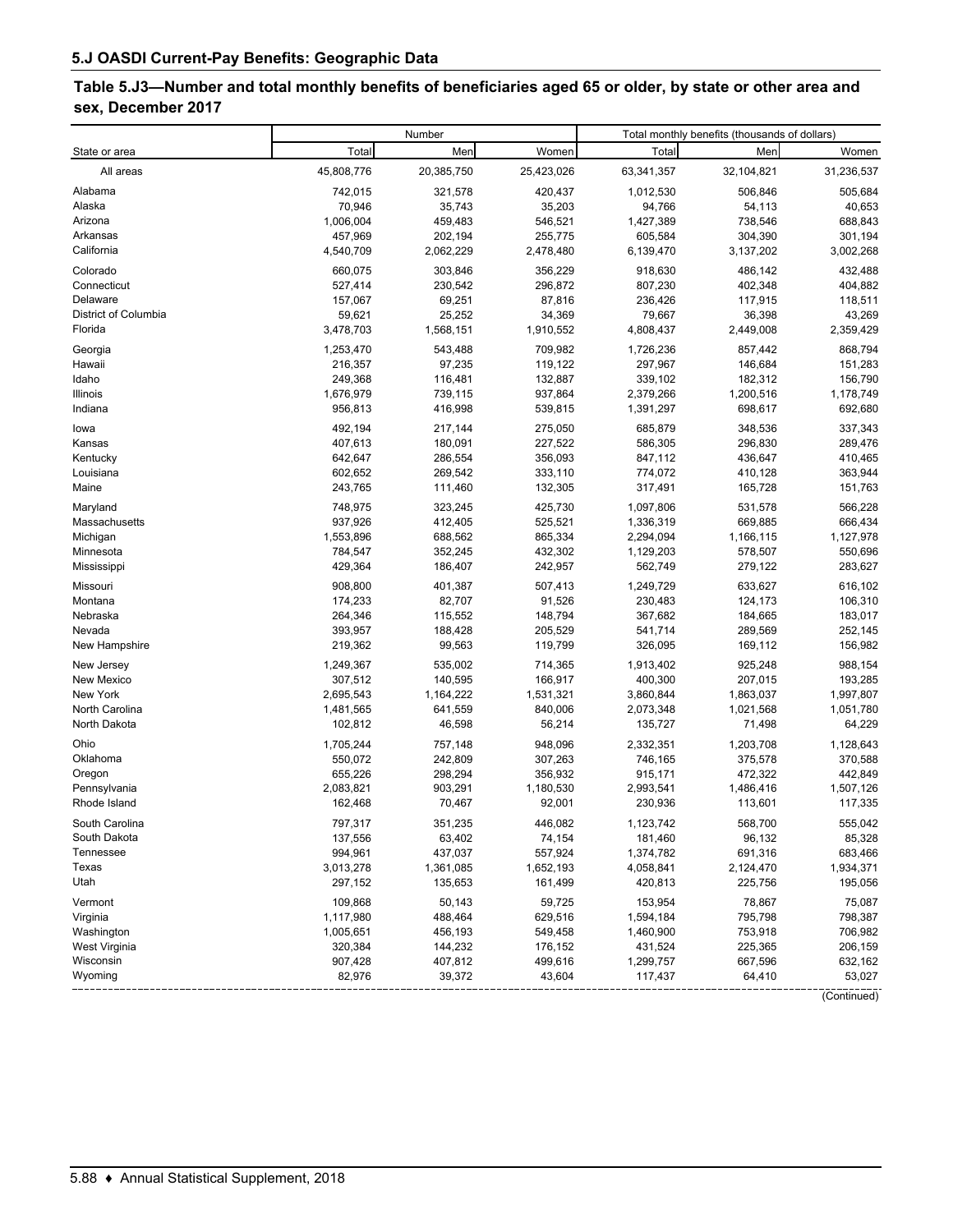### **Table 5.J3—Number and total monthly benefits of beneficiaries aged 65 or older, by state or other area and sex, December 2017—***Continued*

|                          |         | Number  |         | Total monthly benefits (thousands of dollars) |         |         |  |  |  |
|--------------------------|---------|---------|---------|-----------------------------------------------|---------|---------|--|--|--|
| State or area            | Total   | Men     | Women   | Total                                         | Men     | Women   |  |  |  |
| Outlying areas           |         |         |         |                                               |         |         |  |  |  |
| American Samoa           | 2.626   | 1.273   | 1,353   | 2,367                                         | 1.284   | 1.083   |  |  |  |
| Guam                     | 12.087  | 5.841   | 6.246   | 11.170                                        | 6.153   | 5,017   |  |  |  |
| Northern Mariana Islands | 1.700   | 884     | 816     | 1.274                                         | 742     | 532     |  |  |  |
| Puerto Rico              | 548.130 | 245.549 | 302.581 | 485.803                                       | 245.764 | 240,039 |  |  |  |
| U.S. Virgin Islands      | 17.280  | 8.058   | 9,222   | 20,688                                        | 10.591  | 10,098  |  |  |  |
| Foreign countries        | 589,823 | 282.097 | 307.726 | 388,669                                       | 204.474 | 184,195 |  |  |  |
| <b>Unknown</b>           | .162    | 557     | 605     | 1,480                                         | 796     | 684     |  |  |  |

SOURCES: Social Security Administration, Master Beneficiary Record, 100 percent data; and U.S. Postal Service geographic data.

NOTE: Totals do not necessarily equal the sum of rounded components.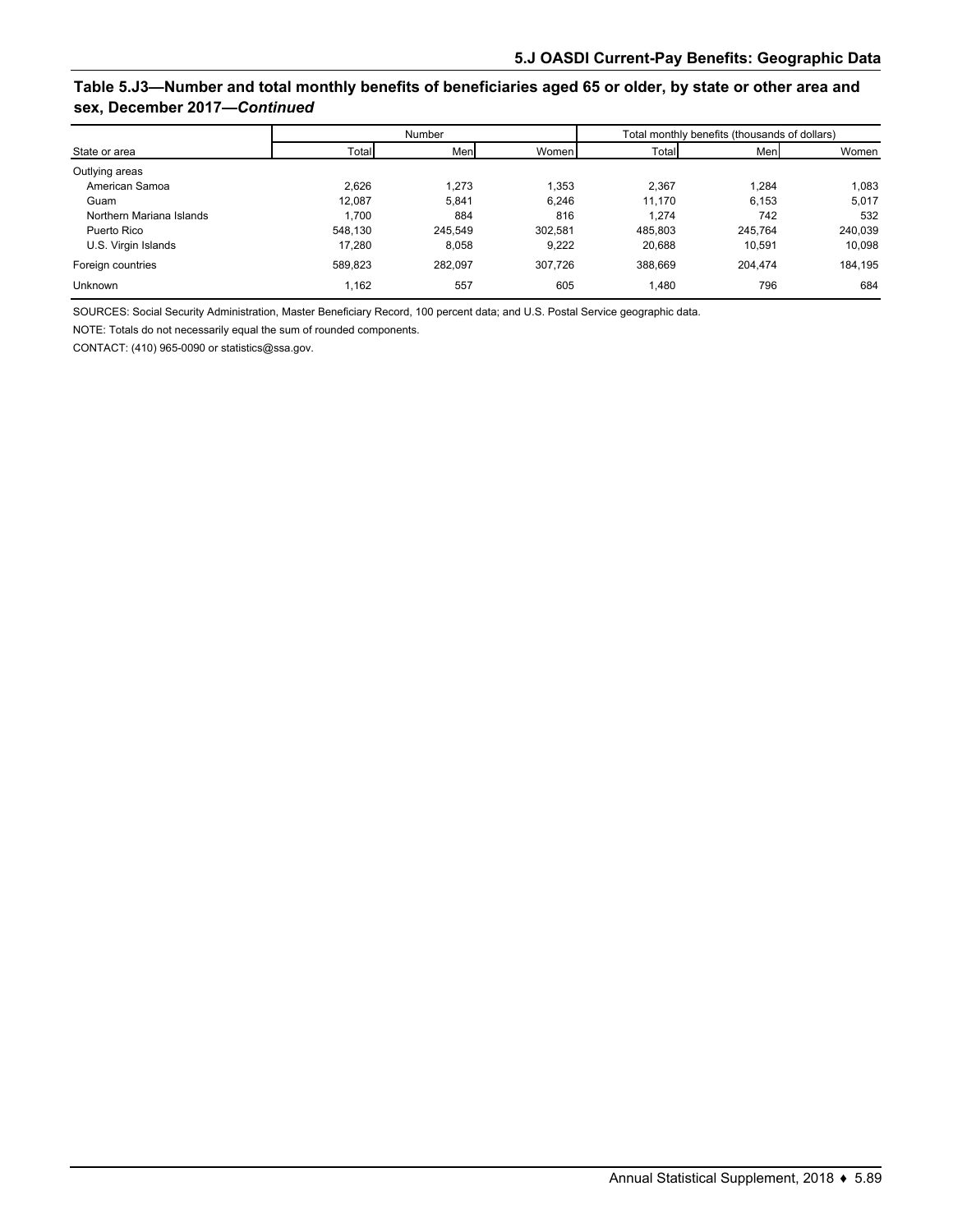# **Table 5.J4—Total monthly benefits, by state or other area, program, and type of benefit, December 2017 (in thousands of dollars)**

|                      |            |            | Retirement |          | Survivors   |           |            | Disability |             |  |  |  |
|----------------------|------------|------------|------------|----------|-------------|-----------|------------|------------|-------------|--|--|--|
|                      |            | Retired    |            |          | Widow(er)s  |           | Disabled   |            |             |  |  |  |
| State or area        | Total      | workers    | Spouses    | Children | and parents | Children  | workers    | Spouses    | Children    |  |  |  |
| All areas            | 79,732,580 | 59,602,066 | 1,739,223  | 455,505  | 5,271,028   | 1,632,643 | 10,407,363 | 42,314     | 582,439     |  |  |  |
| Alabama              | 1,400,427  | 951,178    | 24,001     | 8,566    | 97,922      | 35,075    | 266,626    | 1,029      | 16,030      |  |  |  |
| Alaska               | 121,533    | 91,993     | 2,349      | 1,188    | 6,747       | 3,817     | 14,559     | 53         | 826         |  |  |  |
| Arizona              | 1,746,234  | 1,364,812  | 36,685     | 9,432    | 103,469     | 30,659    | 190,327    | 726        | 10,125      |  |  |  |
| Arkansas             | 830,219    | 572,567    | 12,009     | 4,708    | 54,442      | 20,045    | 156,501    | 540        | 9,408       |  |  |  |
| California           | 7,491,481  | 5,756,641  | 202,889    | 51,871   | 476,025     | 140,219   | 816,908    | 4,089      | 42,838      |  |  |  |
| Colorado             | 1,120,025  | 864,527    | 28,850     | 5,467    | 68,450      | 21,228    | 124,610    | 422        | 6,471       |  |  |  |
| Connecticut          | 965,243    | 760,385    | 19,289     | 5,286    | 54,965      | 17,888    | 101,344    | 244        | 5,842       |  |  |  |
| Delaware             | 292,089    | 227,384    | 5,061      | 1,224    | 16,569      | 5,206     | 34,821     | 84         | 1,739       |  |  |  |
| District of Columbia | 100,521    | 75,195     | 1,819      | 550      | 4,996       | 2,331     | 15,076     | 21         | 533         |  |  |  |
| Florida              | 5,893,710  | 4,584,847  | 114,437    | 30,260   | 354,766     | 93,807    | 677,911    | 2,533      | 35,150      |  |  |  |
| Georgia              | 2,265,765  | 1,657,080  | 37,727     | 13,292   | 142,731     | 55,293    | 338,695    | 1,159      | 19,789      |  |  |  |
| Hawaii               | 349,396    | 286,915    | 6,869      | 2,583    | 19,098      | 5,522     | 26,803     | 127        | 1,477       |  |  |  |
| Idaho                | 425,395    | 324,297    | 9,014      | 2,534    | 26,011      | 8,307     | 52,022     | 235        | 2,974       |  |  |  |
| Illinois             | 2,945,046  | 2,230,232  | 65,098     | 17,039   | 206,359     | 62,795    | 343,445    | 1,343      | 18,736      |  |  |  |
| Indiana              | 1,783,599  | 1,315,383  | 33,035     | 9,434    | 123,842     | 40,236    | 246,952    | 893        | 13,823      |  |  |  |
| lowa                 | 833,681    | 646,782    | 16,498     | 4,102    | 57,276      | 15,994    | 88,405     | 241        | 4,383       |  |  |  |
| Kansas               | 724,781    | 552,283    | 14,808     | 3,927    | 47,728      | 15,235    | 85,804     | 252        | 4,744       |  |  |  |
| Kentucky             | 1,180,750  | 781,117    | 23,618     | 6,345    | 91,644      | 30,004    | 232,937    | 1,389      | 13,694      |  |  |  |
| Louisiana            | 1,051,210  | 687,058    | 30,002     | 6,862    | 102,531     | 33,256    | 179,597    | 1,194      | 10,711      |  |  |  |
| Maine                | 409,151    | 298,898    | 7,913      | 2,110    | 24,801      | 7,371     | 63,987     | 194        | 3,875       |  |  |  |
| Maryland             | 1,350,720  | 1,038,224  | 27,291     | 7,018    | 79,093      | 29,435    | 160,830    | 356        | 8,473       |  |  |  |
| Massachusetts        | 1,666,537  | 1,237,920  | 36,207     | 9,267    | 94,416      | 32,069    | 240,400    | 552        | 15,706      |  |  |  |
| Michigan             | 2,973,455  | 2,183,277  | 61,417     | 17,361   | 202,346     | 62,232    | 421,296    | 1,804      | 23,722      |  |  |  |
| Minnesota            | 1,367,867  | 1,076,049  | 28,977     | 6,807    | 79,352      | 23,600    | 144,845    | 361        | 7,878       |  |  |  |
| Mississippi          | 783,103    | 534,016    | 11,319     | 5,531    | 54,452      | 23,165    | 145,155    | 592        | 8,872       |  |  |  |
| Missouri             | 1,622,354  | 1,180,196  | 28,245     | 8,108    | 107,313     | 35,688    | 248,979    | 787        | 13,038      |  |  |  |
| Montana              | 284,093    | 220,407    | 5,785      | 1,591    | 18,459      | 5,415     | 30,826     | 137        | 1,474       |  |  |  |
| Nebraska             | 441,818    | 342,240    | 9,408      | 2,304    | 29,694      | 8,999     | 46,523     | 112        | 2,538       |  |  |  |
| Nevada               | 676,447    | 524,556    | 11,143     | 3,650    | 37,790      | 12,556    | 82,500     | 279        | 3,973       |  |  |  |
| New Hampshire        | 410,794    | 310,068    | 7,941      | 1,868    | 21,014      | 6,790     | 58,768     | 122        | 4,224       |  |  |  |
| New Jersey           | 2,320,979  | 1,801,850  | 48,531     | 13,562   | 137,699     | 42,990    | 259,204    | 928        | 16,216      |  |  |  |
| New Mexico           | 515,558    | 379,272    | 11,762     | 2,785    | 32,572      | 11,569    | 73,486     | 305        | 3,806       |  |  |  |
| New York             | 4,796,830  | 3,634,258  | 105,959    | 31,157   | 289,474     | 89,403    | 607,280    | 2,470      | 36,829      |  |  |  |
| North Carolina       | 2,667,042  | 2,006,817  | 39,537     | 13,346   | 149,332     | 52,973    | 383,059    | 1,134      | 20,843      |  |  |  |
| North Dakota         | 163,330    | 125,553    | 3,601      | 726      | 13,177      | 3,641     | 15,782     | 44         | 806         |  |  |  |
| Ohio                 | 2,960,684  | 2,141,095  | 69,553     | 13,951   | 242,018     | 67,127    | 405,130    | 1,655      | 20,155      |  |  |  |
| Oklahoma             | 969,564    | 697,731    | 18,313     | 5,473    | 71,046      | 23,968    | 144,658    | 583        | 7,793       |  |  |  |
| Oregon               | 1,121,563  | 870,663    | 24,068     | 6,234    | 68,273      | 17,369    | 128,369    | 540        | 6,047       |  |  |  |
| Pennsylvania         | 3,736,283  | 2,797,604  | 78,221     | 17,685   | 262,381     | 71,228    | 481,170    | 1,719      | 26,274      |  |  |  |
| Rhode Island         | 291,888    | 218,741    | 4,476      | 1,630    | 15,719      | 5,012     | 43,613     | 93         | 2,604       |  |  |  |
| South Carolina       | 1,453,284  | 1,084,791  | 22,088     | 7,444    | 84,497      | 29,772    | 212,342    | 697        | 11,654      |  |  |  |
| South Dakota         | 217,929    | 171,864    | 4,239      | 960      | 14,408      | 4,218     | 21,084     | 37         | 1,118       |  |  |  |
| Tennessee            | 1,809,413  | 1,304,601  | 32,469     | 9,878    | 119,038     | 40,723    | 286,039    | 1,062      | 15,603      |  |  |  |
| Texas                | 5,147,432  | 3,744,490  | 143,458    | 30,927   | 396,141     | 125,760   | 662,909    | 3,401      | 40,346      |  |  |  |
| Utah                 | 520,196    | 393,114    | 16,666     | 3,437    | 32,522      | 14,512    | 56,187     | 245        | 3,513       |  |  |  |
| Vermont              | 191,324    | 145,855    | 4,018      | 1,042    | 10,687      | 3,133     | 25,009     | 59         | 1,521       |  |  |  |
| Virginia             | 1,993,263  | 1,507,902  | 42,007     | 10,520   | 123,182     | 39,514    | 254,649    | 964        | 14,524      |  |  |  |
| Washington           | 1,794,759  | 1,378,527  | 43,535     | 10,093   | 106,970     | 29,676    | 214,471    | 795        | 10,692      |  |  |  |
| West Virginia        | 587,227    | 387,400    | 15,869     | 3,539    | 53,336      | 14,311    | 105,793    | 1,100      | 5,878       |  |  |  |
| Wisconsin            | 1,620,596  | 1,255,634  | 27,864     | 8,237    | 97,268      | 29,400    | 191,111    | 515        | 10,568      |  |  |  |
| Wyoming              | 145,818    | 112,941    | 2,918      | 705      | 9,335       | 3,094     | 15,983     | 63         | 779         |  |  |  |
|                      |            |            |            |          |             |           |            |            | (Continued) |  |  |  |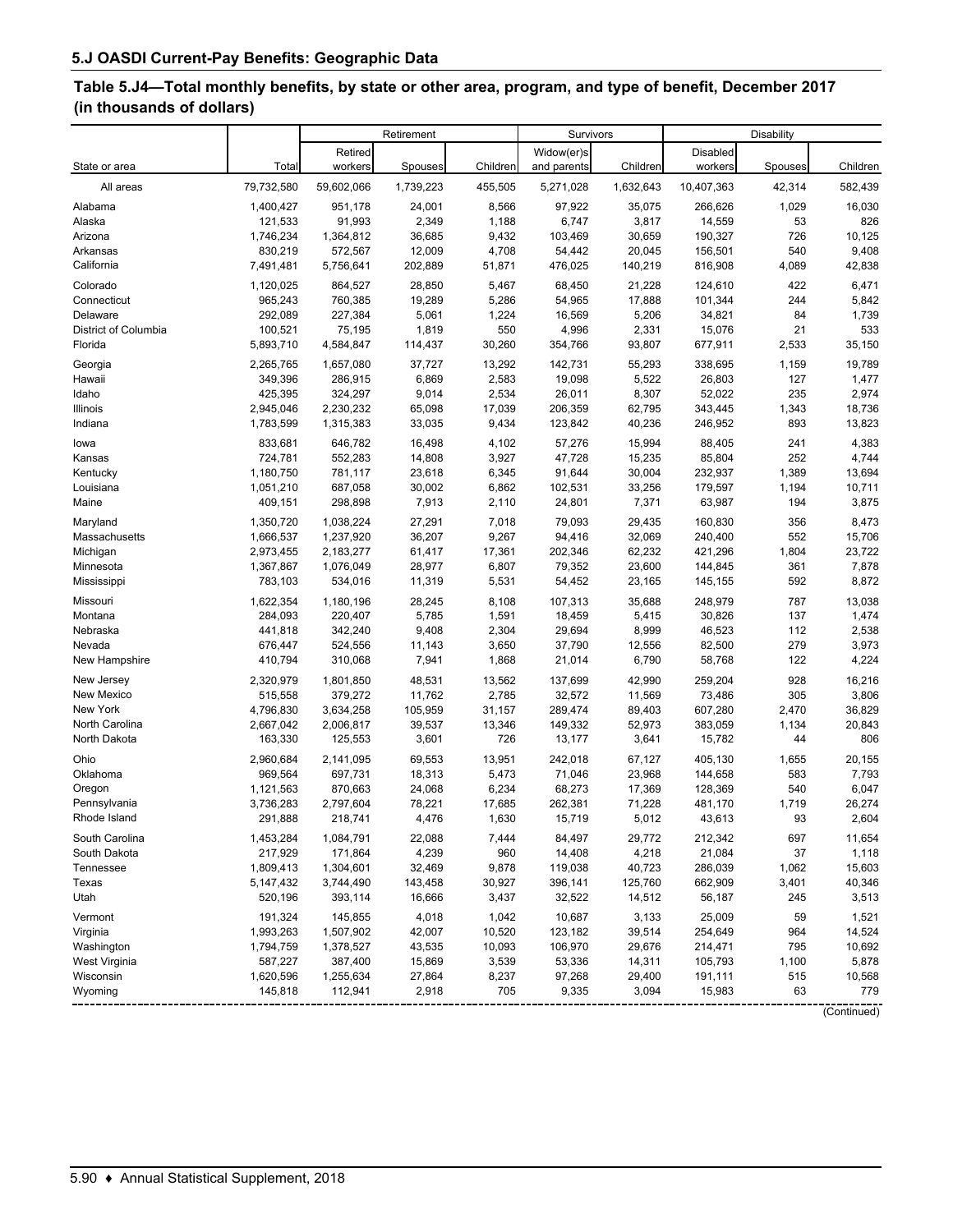### **Table 5.J4—Total monthly benefits, by state or other area, program, and type of benefit, December 2017 (in thousands of dollars)—***Continued*

|                          |         |                    | Retirement |          | Survivors                 |          | Disability          |         |          |  |
|--------------------------|---------|--------------------|------------|----------|---------------------------|----------|---------------------|---------|----------|--|
| State or area            | Total   | Retired<br>workers | Spouses    | Children | Widow(er)s<br>and parents | Children | Disabled<br>workers | Spouses | Children |  |
| Outlying areas           |         |                    |            |          |                           |          |                     |         |          |  |
| American Samoa           | 4.508   | 2.216              | 81         | 108      | 449                       | 389      | 1.127               | 10      | 128      |  |
| Guam                     | 15.271  | 10.429             | 492        | 279      | 1,341                     | 790      | 1.762               | 18      | 159      |  |
| Northern Mariana Islands | .950    | 1.254              | 49         | 72       | 199                       | 176      | 186                 |         | 14       |  |
| Puerto Rico              | 710,441 | 426.362            | 26,067     | 5,207    | 59.336                    | 15.754   | 165.890             | 1.780   | 10,045   |  |
| U.S. Virgin Islands      | 24,986  | 20.271             | 545        | 275      | 1,365                     | 507      | 1,870               | 19      | 134      |  |
| Foreign countries        | 441,331 | 303,008            | 33.091     | 5,938    | 74.781                    | 11.373   | 11.614              | 206     | 1,318    |  |
| <b>Unknown</b>           | .684    | 1.296              | 36         |          | 181                       | 23       | 135                 |         | 6        |  |

SOURCES: Social Security Administration, Master Beneficiary Record, 100 percent data; and U.S. Postal Service geographic data.

NOTE: Totals do not necessarily equal the sum of rounded components.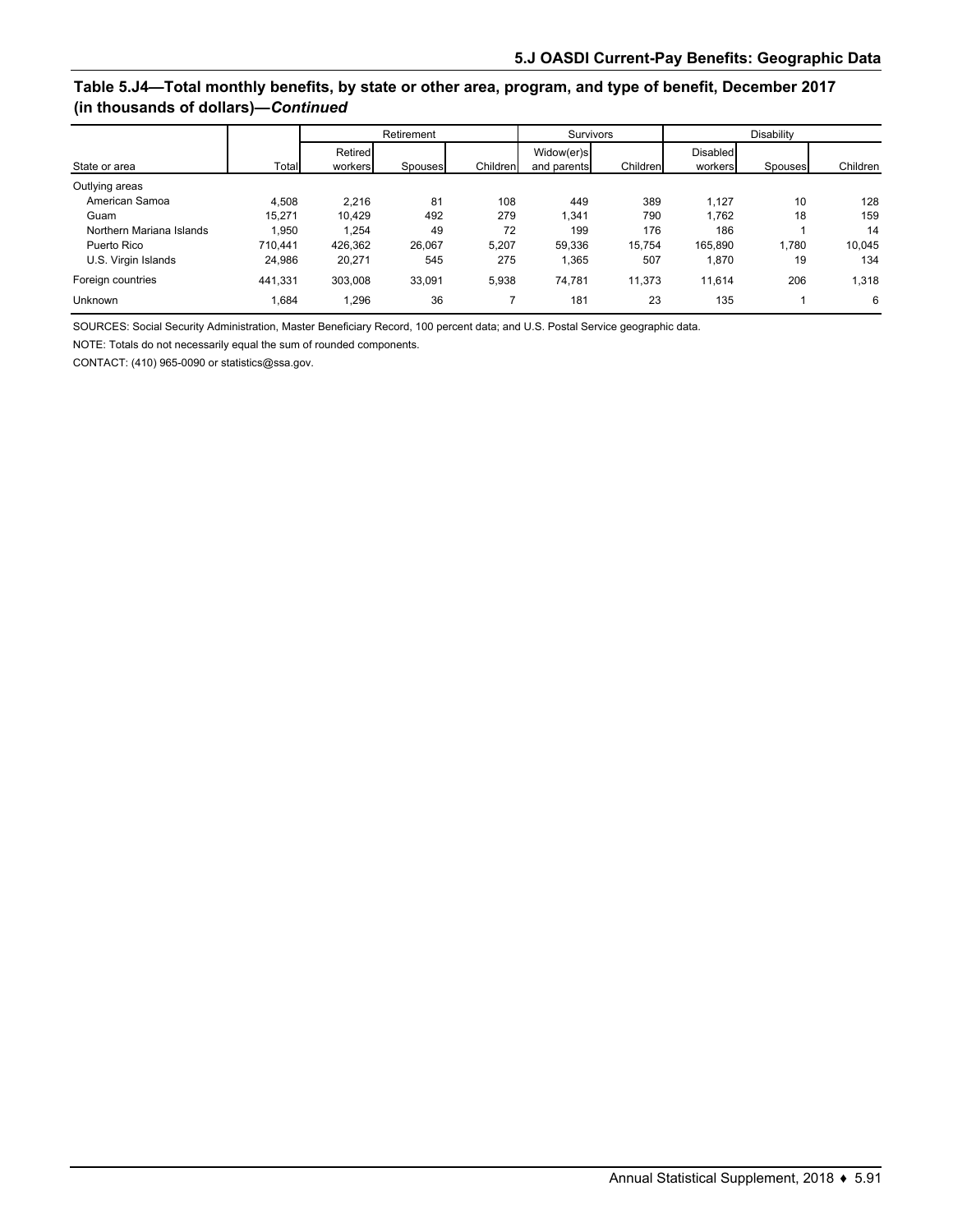# **Table 5.J5—Number of beneficiaries, by state or other area and age, December 2017**

| State or area        | Total, all<br>ages             | 17 or<br>undei | $18 - 54$ | $55 - 61$ | $62 - 64$ | 65-69                                               | $70 - 74$ | 75-79   | $80 - 84$ | $85 - 89$ | $90 - 99$           | 100<br>or older |
|----------------------|--------------------------------|----------------|-----------|-----------|-----------|-----------------------------------------------------|-----------|---------|-----------|-----------|---------------------|-----------------|
| All areas            | 61,903,360 2,937,866 4,542,694 |                |           | 3,609,057 |           | 5,004,967 13,713,609 12,374,443 8,427,436 5,542,281 |           |         |           |           | 3,513,574 2,171,904 | 65,529          |
| Alabama              | 1,131,359                      | 72,317         | 116,512   | 93,924    | 106,591   | 237,669                                             | 200,243   | 136,316 | 88,510    | 51,048    | 27,481              | 748             |
| Alaska               | 98,359                         | 7,176          | 7,018     | 4,812     | 8,407     | 25,087                                              | 21,118    | 12,288  | 6,868     | 3,631     | 1,900               | 54              |
| Arizona              | 1,310,666                      | 58,569         | 77,401    | 62,862    | 105,830   | 300,240                                             | 283,550   | 192,529 | 119,118   | 70,130    | 39,389              | 1,048           |
| Arkansas             | 692,178                        | 44,660         | 72,793    | 55,470    | 61,286    | 141,012                                             | 123,777   | 86,812  | 55,708    | 32,056    | 18,026              | 578             |
| California           | 5,858,780                      | 237,712        | 335,763   | 282,076   | 462,520   | 1,342,976                                           | 1,243,630 | 825,631 | 544,432   | 348,385   | 228,401             | 7,254           |
| Colorado             | 852,635                        | 36,679         | 52,139    | 41,030    | 62,712    | 204,576                                             | 187,389   | 117,426 | 74,579    | 46,807    | 28,470              | 828             |
| Connecticut          | 673,359                        | 26,165         | 44,314    | 33,373    | 42,093    | 139,055                                             | 140,959   | 96,787  | 66,535    | 48,304    | 34,555              | 1,219           |
| Delaware             | 206,939                        | 8,524          | 13,116    | 11,727    | 16,505    | 47,055                                              | 44,417    | 29,501  | 18,227    | 11,302    | 6,389               | 176             |
| District of Columbia | 82,253                         | 3,745          | 7,216     | 5,789     | 5,882     | 16,157                                              | 16,461    | 11,317  | 7,182     | 4,737     | 3,564               | 203             |
| Florida              | 4,531,636                      | 187,404        | 270,514   | 236,111   | 358,904   | 987,097                                             | 947,981   | 666,035 | 435,992   | 273,060   | 163,781             | 4,757           |
| Georgia              | 1,790,398                      | 105,792        | 145,925   | 118,843   | 166,368   | 409,152                                             | 353,250   | 227,448 | 138,659   | 79,557    | 44,135              | 1,269           |
| Hawaii               | 266,523                        | 10,643         | 11,895    | 8,978     | 18,650    | 62,724                                              | 59,114    | 36,651  | 24,921    | 18,595    | 13,848              | 504             |
| Idaho                | 335,551                        | 16,261         | 24,488    | 17,523    | 27,911    | 78,574                                              | 69,134    | 46,252  | 28,416    | 16,884    | 9,837               | 271             |
| Illinois             | 2,220,171                      | 95,856         | 152,037   | 119,890   | 175,409   | 490,130                                             | 437,369   | 310,469 | 208,836   | 137,640   | 89,620              | 2,915           |
| Indiana              | 1,335,288                      | 68,973         | 108,827   | 85,816    | 114,859   | 296,534                                             | 250,910   | 175,080 | 114,555   | 73,292    | 45,167              | 1,275           |
| lowa                 | 638,322                        | 23,946         | 42,506    | 32,189    | 47,487    | 143,492                                             | 122.727   | 89,092  | 64,237    | 43.102    | 28,580              | 964             |
| Kansas               | 544,486                        | 26,361         | 39,434    | 30,218    | 40,860    | 120,620                                             | 105,898   | 72,566  | 51,221    | 34.486    | 22.107              | 715             |
| Kentucky             | 980,991                        | 60,066         | 101,935   | 84,032    | 92,311    | 207,898                                             | 172,120   | 117,862 | 74,463    | 44,550    | 25,054              | 700             |
| Louisiana            | 895,826                        | 59,366         | 87,061    | 66,563    | 80,184    | 191,563                                             | 160,896   | 109,442 | 71,478    | 44,049    | 24,561              | 663             |
| Maine                | 338,770                        | 15,325         | 32,359    | 21,751    | 25,570    | 73,582                                              | 66,440    | 43,788  | 29,461    | 18,883    | 11,308              | 303             |
| Maryland             | 983,736                        | 46,104         | 67,375    | 52,663    | 68,619    | 216,495                                             | 207,095   | 139,517 | 89,597    | 57,722    | 37,394              | 1,155           |
| Massachusetts        | 1,260,786                      | 58,752         | 114,541   | 75,545    | 74,022    | 254,021                                             | 254,057   | 169,843 | 117,726   | 83,027    | 57,492              | 1,760           |
| Michigan             | 2,186,709                      | 106,156        | 178,663   | 143,648   | 204.346   | 484,752                                             | 405,805   | 279,924 | 183,858   | 121,295   | 76,196              | 2,066           |
| Minnesota            | 1,012,620                      | 38,790         | 68,166    | 48,019    | 73,098    | 233,352                                             | 203,644   | 143,142 | 97,199    | 64,245    | 41,590              | 1,375           |
| Mississippi          | 661,656                        | 46,057         | 66,580    | 54,323    | 65,332    | 140,428                                             | 114,428   | 77,828  | 50,471    | 29,462    | 16,188              | 559             |
| Missouri             | 1,281,534                      | 65,472         | 109,198   | 90,051    | 108,013   | 272,924                                             | 239,435   | 169,392 | 112,567   | 70,480    | 42,751              | 1,251           |
| Montana              | 228,685                        | 9,678          | 14,051    | 11,207    | 19,516    | 55,754                                              | 47,044    | 31,890  | 19,798    | 12,335    | 7,185               | 227             |
| Nebraska             | 340,251                        | 14,355         | 23,277    | 16,379    | 21,894    | 76,469                                              | 67,676    | 47,574  | 34,227    | 23,300    | 14,638              | 462             |
| Nevada               | 521,297                        | 24,126         | 31,554    | 26,704    | 44,956    | 124,485                                             | 115,409   | 75,154  | 43,336    | 23,333    | 11,960              | 280             |
| New Hampshire        | 300,267                        | 15,547         | 28,113    | 17,258    | 19,987    | 65,423                                              | 61,531    | 39,413  | 25,520    | 16,629    | 10,557              | 289             |
| New Jersey           | 1,613,096                      | 68,318         | 102,315   | 83,862    | 109,234   | 346,314                                             | 333,419   | 230,584 | 156,975   | 108,801   | 71,052              | 2,222           |
| New Mexico           | 427,426                        | 23,679         | 34,111    | 25,684    | 36,440    | 96,795                                              | 85,156    | 56,121  | 36,036    | 21,215    | 11,867              | 322             |
| New York             | 3,586,883                      | 155,370        | 261,354   | 206,141   | 268,475   | 774,189                                             | 710,246   | 491,318 | 336,509   | 227,052   | 150,846             | 5,383           |
| North Carolina       | 2,059,436                      | 98,779         | 160,100   | 134,435   | 184,557   | 464,404                                             | 411,394   | 269,168 | 173,166   | 102,846   | 58,885              | 1,702           |
| North Dakota         | 130,831                        | 5,200          | 7,998     | 5,657     | 9,164     | 30,051                                              | 25,379    | 17,809  | 13,595    | 9,485     | 6,242               | 251             |
| Ohio                 | 2,337,114                      | 108,144        | 186,846   | 147,637   | 189,243   | 510,248                                             | 438.158   | 313,137 | 213,355   | 139.710   | 88,206              | 2,430           |
| Oklahoma             | 778,970                        | 44,912         | 65,931    | 52,345    | 65,710    | 166,566                                             | 148,822   | 103,212 | 68,021    | 40,357    | 22,494              | 600             |
| Oregon               | 853,498                        | 29,940         | 54,510    | 43,535    | 70,287    | 205,158                                             | 182,922   | 118,263 | 72,461    | 45,620    | 29,971              | 831             |
| Pennsylvania         | 2,795,950                      | 119,242        | 209,619   | 166,481   | 216,787   | 602,729                                             | 536,828   | 377,497 | 262,379   | 182,874   | 118,199             | 3,315           |
| Rhode Island         | 222,851                        | 10,322         | 19,740    | 14,390    | 15,931    | 46,298                                              | 42,622    | 28,556  | 19,712    | 14,342    | 10,615              | 323             |
| South Carolina       | 1,115,313                      | 56,102         | 85,218    | 74,475    | 102,201   | 256,156                                             | 226,984   | 145,934 | 88,964    | 49,848    | 28,620              | 811             |
| South Dakota         | 175,389                        | 7,189          | 10,606    | 7,552     | 12,486    | 41,910                                              | 35,311    | 24,195  | 16,886    | 11,503    | 7,466               | 285             |
| Tennessee            | 1,431,690                      | 79,471         | 126,845   | 101,627   | 128,786   | 314,134                                             | 274,931   | 184,568 | 115,637   | 67,456    | 37,206              | 1,029           |
| Texas                | 4,126,055                      | 237,262        | 305,342   | 229,115   | 341,058   | 939,463                                             | 839,000   | 549,813 | 353,122   | 209,704   | 118,885             | 3,291           |
| Utah                 | 395,718                        | 24,025         | 28,270    | 17,864    | 28,407    | 89,839                                              | 81,712    | 55,529  | 36,486    | 21,745    | 11,603              | 238             |
| Vermont              | 147,683                        | 6,283          | 12,849    | 8,293     | 10,390    | 33,283                                              | 30,727    | 19,741  | 12,630    | 8,239     | 5,104               | 144             |
| Virginia             | 1,501,543                      | 69,780         | 109,467   | 87,076    | 117,240   | 332,760                                             | 311,767   | 208,480 | 132,964   | 81,695    | 48,948              | 1,366           |
| Washington           | 1,319,176                      | 51,814         | 90,675    | 70,535    | 100,501   | 308,403                                             | 286,115   | 181,033 | 112,661   | 70,142    | 45,862              | 1,435           |
| West Virginia        | 473,398                        | 25,467         | 44,007    | 37,684    | 45,856    | 105,019                                             | 83,797    | 57,996  | 37,806    | 22,858    | 12,595              | 313             |
| Wisconsin            | 1,212,439                      | 48,707         | 88,873    | 64,656    | 102,775   | 278,445                                             | 231,951   | 161,969 | 111,872   | 74,906    | 46,885              | 1,400           |
| Wyoming              | 109,624                        | 4,952          | 6,961     | 5,381     | 9,354     | 26,715                                              | 22,569    | 14,955  | 9,522     | 5,813     | 3,307<br>.          | 95              |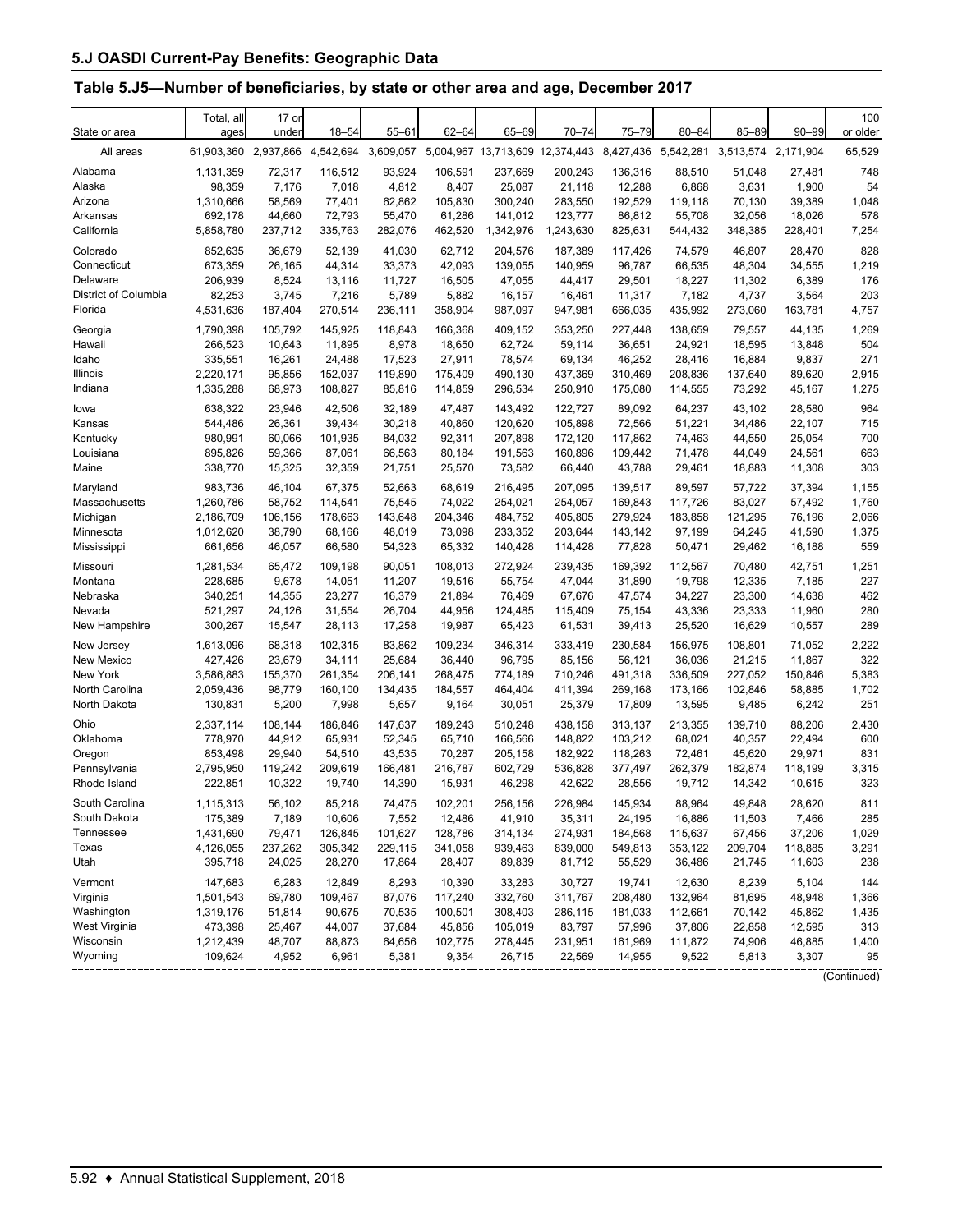#### **Table 5.J5—Number of beneficiaries, by state or other area and age, December 2017—***Continued*

| State or area       | Total, all<br>ages | 17 or<br>under | $18 - 54$ | $55 - 61$ | $62 - 64$ | 65-69   | $70 - 74$ | 75-79   | $80 - 84$ | 85-89  | $90 - 99$ | 100<br>or older |
|---------------------|--------------------|----------------|-----------|-----------|-----------|---------|-----------|---------|-----------|--------|-----------|-----------------|
| Outlying areas      |                    |                |           |           |           |         |           |         |           |        |           |                 |
| American Samoa      | 6,214              | 1.489          | 681       | 694       | 724       | 860.1   | 763       | 439     | 233       | 85     | (X)       | (X)             |
| Guam                | 17.724             | 2.119          | 1,244     | 707       | 1,567     | 4,333   | 3,303     | 2,095   | 1,404     | 635    | 310       |                 |
| Northern Mariana    |                    |                |           |           |           |         |           |         |           |        |           |                 |
| Islands             | 2.955              | 512            | 241       | 130       | 372       | 743     | 479       | 261     | 146       | 54     | (X)       | (X)             |
| Puerto Rico         | 817,745            | 43.705         | 74.080    | 67.445    | 84,385    | 158.904 | 146,902   | 106.261 | 71.405    | 40.103 | 23.543    | 1,012           |
| U.S. Virgin Islands | 21,794             | 1,133          | 914       | 639       | 1,828     | 5,008   | 5,568     | 3,420   | 1,951     | 864    | 455       | 14              |
| Foreign countries   | 659,454            | 23.337         | 9,082     | 6,180     | 31,032    | 135,248 | 153,922   | 127,870 | 88,477    | 53.094 | 30.377    | 835             |
| Unknown             | ,360               | 36             | 44        | 63        | 55        | 130     | 189       | 243     | 209       | 202    | (X)       | (X)             |

SOURCES: Social Security Administration, Master Beneficiary Record, 100 percent data; and U.S. Postal Service geographic data.

NOTE: (X) = suppressed to avoid disclosing information about particular individuals.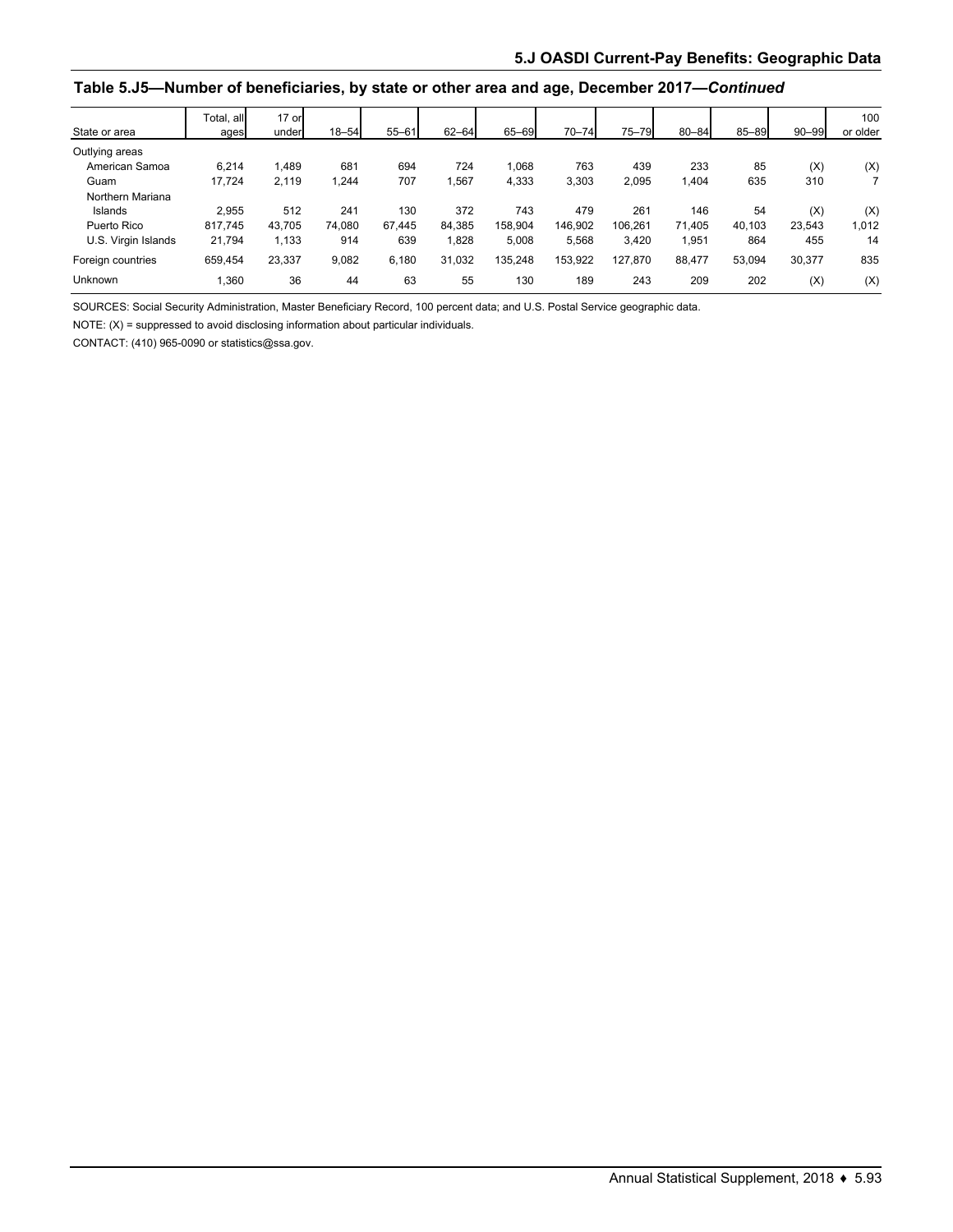#### **Table 5.J5.1—Number of beneficiaries, by state or other area and sex, December 2017**

|                          |            | Adult beneficiaries |            |           |  |
|--------------------------|------------|---------------------|------------|-----------|--|
| State or area            | Total      | Men                 | Women      | Children  |  |
| All areas                | 61,903,360 | 25,917,688          | 31,817,031 | 4,168,641 |  |
| Alabama                  | 1,131,359  | 451,044             | 580,770    | 99,545    |  |
| Alaska                   | 98,359     | 45,152              | 44,263     | 8,944     |  |
| Arizona                  | 1,310,666  | 564,694             | 668,637    | 77,335    |  |
| Arkansas                 | 692,178    | 282,335             | 349,072    | 60,771    |  |
| California               | 5,858,780  | 2,527,761           | 2,989,099  | 341,920   |  |
| Colorado                 | 852,635    | 371,820             | 432,406    | 48,409    |  |
| Connecticut              | 673,359    | 279,910             | 353,450    | 39,999    |  |
| Delaware                 | 206,939    | 86,126              | 108,830    | 11,983    |  |
| District of Columbia     | 82,253     | 33,453              | 43,241     | 5,559     |  |
| Florida                  | 4,531,636  | 1,936,721           | 2,342,422  | 252,493   |  |
| Georgia                  | 1,790,398  | 718,990             | 929,565    | 141,843   |  |
| Hawaii                   | 266,523    | 115,124             | 137,439    | 13,960    |  |
| Idaho                    | 335,551    | 146,104             | 167,085    | 22,362    |  |
| Illinois                 | 2,220,171  | 923,710             | 1,151,559  | 144,902   |  |
| Indiana                  | 1,335,288  | 544,563             | 692,285    | 98,440    |  |
| lowa                     | 638,322    | 267,663             | 333,285    | 37,374    |  |
| Kansas                   | 544,486    | 224,990             | 282,272    | 37,224    |  |
| Kentucky                 | 980,991    | 408,831             | 487,325    | 84,835    |  |
| Louisiana                | 895,826    | 369,868             | 440,755    | 85,203    |  |
| Maine                    | 338,770    | 146,684             | 168,888    | 23,198    |  |
| Maryland                 | 983,736    | 400,988             | 519,504    | 63,244    |  |
| Massachusetts            | 1,260,786  | 523,044             | 648,902    | 88,840    |  |
| Michigan                 | 2,186,709  | 905,490             | 1,122,866  | 158,353   |  |
| Minnesota                | 1,012,620  | 431,895             | 522,057    | 58,668    |  |
| Mississippi              | 661,656    | 262,109             | 334,864    | 64,683    |  |
| Missouri                 | 1,281,534  | 532,186             | 655,940    | 93,408    |  |
| Montana                  | 228,685    | 102,206             | 113,048    | 13,431    |  |
| Nebraska                 | 340,251    | 140,191             | 178,611    | 21,449    |  |
| Nevada                   | 521,297    | 234,414             | 256,623    | 30,260    |  |
| New Hampshire            | 300,267    | 126,282             | 152,629    | 21,356    |  |
| New Jersey               | 1,613,096  | 654,975             | 858,957    | 99,164    |  |
| New Mexico               | 427,426    | 183,440             | 212,826    | 31,160    |  |
| New York                 | 3,586,883  | 1,471,236           | 1,879,780  | 235,867   |  |
| North Carolina           | 2,059,436  | 837,312             | 1,083,058  | 139,066   |  |
| North Dakota             | 130,831    | 56,004              | 66,968     | 7,859     |  |
| Ohio                     | 2,337,114  | 979,533             | 1,196,456  | 161,125   |  |
| Oklahoma                 | 778,970    | 319,398             | 398,673    | 60,899    |  |
| Oregon                   | 853,498    | 371,161             | 437,748    | 44,589    |  |
| Pennsylvania             | 2,795,950  | 1,151,787           | 1,466,250  | 177,913   |  |
| Rhode Island             | 222,851    | 91,220              | 116,301    | 15,330    |  |
| South Carolina           | 1,115,313  | 457,498             | 580,143    | 77,672    |  |
| South Dakota             | 175,389    | 76,178              | 88,782     | 10,429    |  |
| Tennessee                | 1,431,690  | 584,343             | 738,212    | 109,135   |  |
| Texas                    | 4,126,055  | 1,727,125           | 2,085,573  | 313,357   |  |
| Utah                     | 395,718    | 166,102             | 198,303    | 31,313    |  |
| Vermont                  | 147,683    | 63,879              | 74,266     | 9,538     |  |
| Virginia                 | 1,501,543  | 617,555             | 786,210    | 97,778    |  |
| Washington               | 1,319,176  | 568,981             | 675,109    | 75,086    |  |
| West Virginia            | 473,398    | 202,431             | 232,852    | 38,115    |  |
| Wisconsin                | 1,212,439  | 514,810             | 622,461    | 75,168    |  |
| Wyoming                  | 109,624    | 48,989              | 54,023     | 6,612     |  |
| Outlying areas           |            |                     |            |           |  |
| American Samoa           | 6,214      | 2,252               | 2,336      | 1,626     |  |
| Guam                     | 17,724     | 7,469               | 7,821      | 2,434     |  |
| Northern Mariana Islands | 2,955      | 1,208               | 1,163      | 584       |  |
| Puerto Rico              | 817,745    | 347,552             | 403,594    | 66,599    |  |
| U.S. Virgin Islands      | 21,794     | 9,406               | 10,918     | 1,470     |  |
| Foreign countries        | 659,454    | 300,855             | 329,887    | 28,712    |  |
| Unknown                  | 1,360      | 641                 | 669        | 50        |  |

SOURCES: Social Security Administration, Master Beneficiary Record, 100 percent data; and U.S. Postal Service geographic data. CONTACT: (410) 965-0090 or statistics@ssa.gov.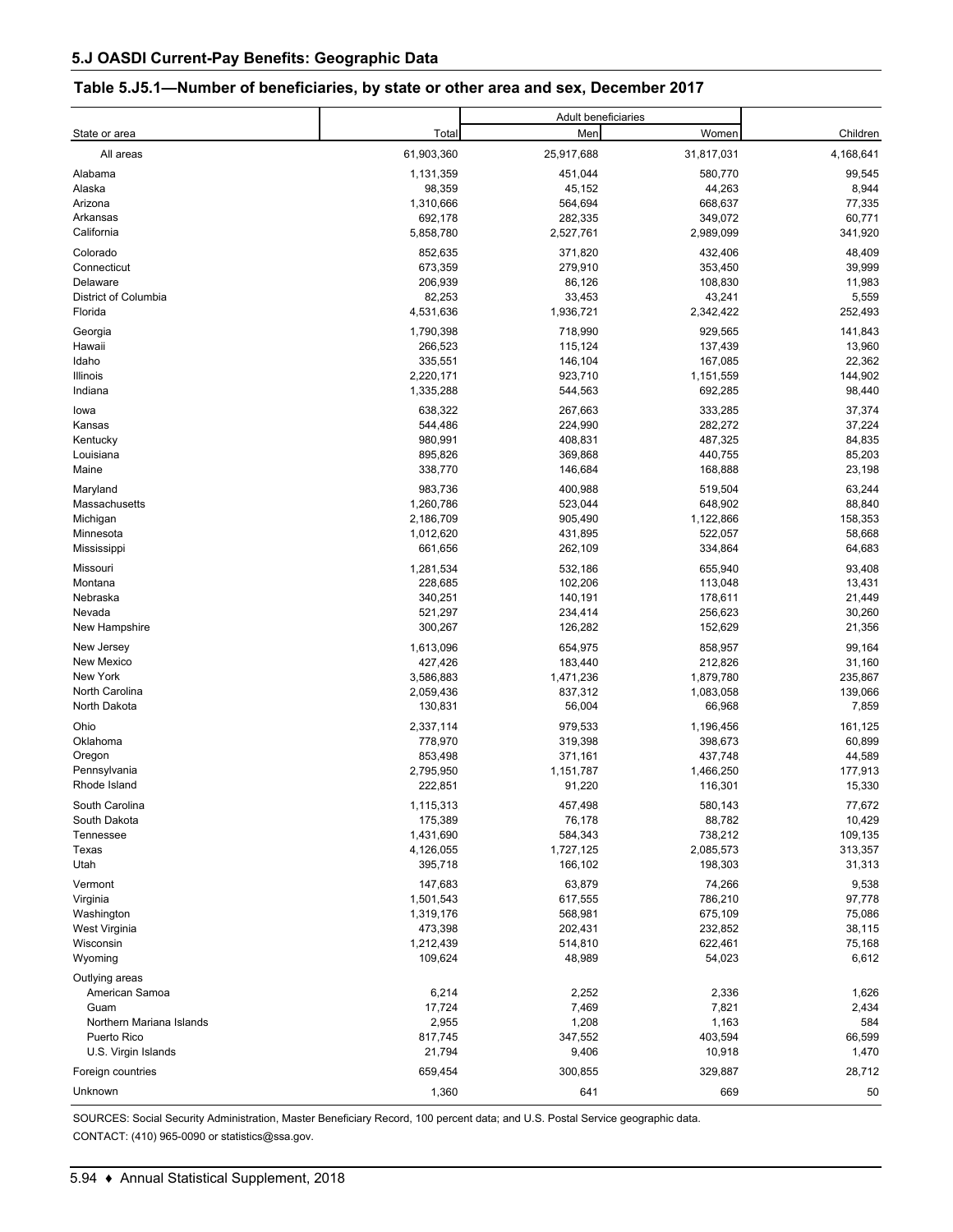# **Table 5.J6—Percentage distribution of retired workers, by monthly benefit amount and state or other area, December 2017**

| Less<br>600.00<br>800.00<br>1,000.00-<br>1,200.00-<br>1,400.00<br>1,600.00-<br>1.800.00-<br>2.000.00<br>2,200.00<br>than<br>600.00<br>799.90<br>999.90<br>1,199.90<br>1,399.90<br>1,599.90<br>1,799.90<br>1,999.90<br>2,199.90<br>State or area<br>Number<br>Total<br>or more<br>Average<br>Median<br>42,446,992<br>100.0<br>7.7<br>8.7<br>8.7<br>6.2<br>1,404.15<br>1,388.00<br>All areas<br>11.8<br>11.2<br>11.3<br>12.3<br>12.3<br>9.9<br>100.0<br>5.7<br>8.8<br>13.0<br>12.9<br>13.1<br>12.7<br>12.1<br>8.1<br>5.7<br>7.9<br>Alabama<br>689,297<br>1,379.92<br>1,346.00<br>12.9<br>10.6<br>12.0<br>10.7<br>9.6<br>9.3<br>9.8<br>7.7<br>6.2<br>11.2<br>1,277.00<br>Alaska<br>68,478<br>100.0<br>1,343.40<br>13.2<br>952,601<br>100.0<br>6.2<br>8.1<br>11.6<br>11.0<br>11.3<br>12.8<br>9.5<br>6.6<br>9.8<br>1,432.72<br>1,429.00<br>Arizona<br>429,232<br>100.0<br>5.7<br>9.6<br>13.8<br>14.3<br>11.1<br>7.1<br>5.0<br>6.2<br>1,333.93<br>1,291.00<br>Arkansas<br>14.1<br>13.0<br>4,178,940<br>10.2<br>9.8<br>10.2<br>10.3<br>8.0<br>6.3<br>1,377.54<br>1,333.00<br>California<br>100.0<br>11.5<br>10.3<br>11.4<br>11.9<br>8.4<br>10.7<br>8.8<br>6.5<br>1,388.00<br>Colorado<br>614,191<br>100.0<br>9.7<br>11.3<br>10.6<br>11.3<br>11.5<br>11.3<br>1,407.59<br>100.0<br>5.6<br>9.4<br>9.6<br>10.5<br>12.4<br>12.8<br>10.4<br>8.1<br>1,543.00<br>Connecticut<br>491,627<br>6.1<br>15.1<br>1,546.67<br>Delaware<br>1,521.25<br>149,880<br>100.0<br>4.0<br>6.0<br>10.1<br>10.3<br>11.4<br>13.8<br>14.9<br>10.6<br>7.5<br>11.5<br>1,517.11<br>55,991<br>1,203.00<br>District of Columbia<br>100.0<br>17.5<br>10.9<br>11.3<br>10.1<br>9.0<br>7.8<br>7.1<br>5.7<br>5.0<br>15.7<br>1,342.98<br>9.2<br>12.3<br>12.3<br>12.2<br>1,395.31<br>Florida<br>3,285,889<br>100.0<br>7.1<br>11.5<br>11.4<br>8.8<br>6.0<br>9.3<br>1,374.00<br>8.9<br>12.6<br>12.4<br>12.2<br>11.7<br>8.2<br>5.8<br>8.9<br>Georgia<br>1,198,814<br>100.0<br>7.0<br>12.2<br>1,382.27<br>1,348.00<br>206,148<br>100.0<br>8.8<br>9.0<br>10.9<br>11.0<br>11.8<br>12.4<br>12.1<br>8.0<br>6.1<br>9.9<br>1,391.79<br>1,374.00<br>Hawaii<br>12.2<br>12.4<br>236,546<br>100.0<br>5.9<br>9.5<br>13.0<br>12.6<br>13.1<br>8.5<br>5.8<br>7.1<br>1,370.97<br>1,350.00<br>Idaho<br>1,554,889<br>100.0<br>8.0<br>7.9<br>11.0<br>10.1<br>10.5<br>12.2<br>12.9<br>9.6<br>6.9<br>10.8<br>1,434.34<br>1,441.00<br>Illinois<br>6.9<br>14.2<br>Indiana<br>898,109<br>100.0<br>3.7<br>11.5<br>10.8<br>11.9<br>15.4<br>10.2<br>6.6<br>8.7<br>1,464.61<br>1,474.00<br>8.7<br>1,403.00<br>459,104<br>100.0<br>3.9<br>8.3<br>12.2<br>11.9<br>13.5<br>15.0<br>13.9<br>5.8<br>6.8<br>1,408.79<br>lowa<br>380,624<br>100.0<br>7.5<br>11.7<br>13.0<br>9.2<br>1,433.00<br>4.3<br>11.3<br>12.8<br>13.9<br>6.6<br>9.5<br>1,450.99<br>Kansas<br>582,792<br>100.0<br>9.7<br>13.2<br>12.6<br>12.5<br>12.8<br>12.0<br>7.8<br>5.3<br>6.9<br>1,315.00<br>7.3<br>1,340.30<br>Kentucky<br>523,785<br>7.7<br>Louisiana<br>100.0<br>12.0<br>10.9<br>12.7<br>11.2<br>10.3<br>10.3<br>10.1<br>5.8<br>9.0<br>1,311.72<br>1,260.00<br>9.9<br>12.9<br>227,434<br>100.0<br>9.5<br>13.2<br>12.5<br>11.9<br>10.5<br>7.2<br>5.1<br>7.4<br>1,314.22<br>1,272.00<br>Maine<br>7.3<br>12.3<br>9.0<br>1,470.00<br>700,145<br>100.0<br>8.0<br>9.9<br>10.1<br>10.6<br>11.7<br>7.1<br>14.0<br>1,482.87<br>Maryland<br>857.073<br>8.0<br>10.4<br>10.2<br>10.2<br>10.9<br>10.7<br>8.8<br>7.1<br>1,421.00<br>Massachusetts<br>100.0<br>10.1<br>13.7<br>1,444.36<br>100.0<br>9.5<br>13.7<br>16.4<br>6.5<br>9.7<br>1,493.77<br>1,520.00<br>1,461,584<br>3.7<br>6.8<br>11.3<br>10.6<br>11.8<br>Michigan<br>738,425<br>9.7<br>6.6<br>1,458.00<br>100.0<br>4.4<br>7.4<br>11.7<br>10.9<br>11.7<br>13.8<br>14.4<br>9.4<br>1,457.22<br>Minnesota<br>404,846<br>7.1<br>100.0<br>6.4<br>10.2<br>14.3<br>14.3<br>13.7<br>12.2<br>10.6<br>5.0<br>6.3<br>1,319.06<br>1,268.00<br>Mississippi<br>Missouri<br>852,684<br>6.7<br>12.3<br>12.1<br>12.7<br>8.3<br>5.8<br>1,370.00<br>100.0<br>8.4<br>12.4<br>13.3<br>8.1<br>1,384.10<br>100.0<br>12.8<br>11.7<br>7.4<br>5.0<br>1,303.00<br>Montana<br>165,558<br>6.8<br>10.2<br>13.5<br>13.0<br>13.3<br>6.3<br>1,331.30<br>243,248<br>12.5<br>12.6<br>8.3<br>6.2<br>1,406.96<br>1,384.00<br>Nebraska<br>100.0<br>4.7<br>8.5<br>12.0<br>13.3<br>13.9<br>7.9<br>12.0<br>12.0<br>1,360.00<br>Nevada<br>380,627<br>100.0<br>8.9<br>9.0<br>11.3<br>11.0<br>11.6<br>8.7<br>6.4<br>9.2<br>1,378.14<br>206,986<br>9.8<br>7.3<br>1,476.00<br>New Hampshire<br>100.0<br>4.6<br>6.3<br>10.6<br>11.4<br>12.1<br>13.1<br>12.8<br>12.0<br>1,498.01<br>100.0<br>5.3<br>6.7<br>9.7<br>9.2<br>9.6<br>13.1<br>11.2<br>8.3<br>15.3<br>1,566.00<br>1,159,770<br>11.5<br>1,553.63<br>New Jersey<br>9.2<br>12.8<br>12.0<br>7.1<br>5.3<br>8.1<br>1,323.16<br>1,269.00<br>New Mexico<br>286,641<br>100.0<br>10.6<br>13.1<br>11.4<br>10.4<br>New York<br>100.0<br>10.1<br>12.2<br>12.9<br>9.5<br>6.5<br>1,452.00<br>2,492,314<br>7.0<br>8.4<br>10.7<br>10.7<br>11.9<br>1,458.19<br>North Carolina<br>1,428,433<br>12.6<br>12.2<br>8.2<br>5.6<br>1,404.91<br>1,368.00<br>100.0<br>4.5<br>7.7<br>13.6<br>13.8<br>13.6<br>8.2<br>93,384<br>7.7<br>5.2<br>North Dakota<br>100.0<br>5.4<br>9.8<br>13.8<br>13.5<br>13.5<br>13.2<br>11.5<br>6.3<br>1,344.49<br>1,310.00<br>1,545,251<br>100.0<br>10.0<br>10.9<br>13.1<br>13.8<br>9.2<br>1,410.00<br>Ohio<br>9.3<br>8.1<br>11.1<br>6.1<br>8.4<br>1,385.60<br>9.2<br>7.9<br>5.7<br>Oklahoma<br>509,843<br>100.0<br>6.6<br>12.4<br>12.8<br>13.1<br>13.1<br>11.5<br>7.8<br>1,338.00<br>1,368.52<br>619,159<br>100.0<br>5.6<br>8.9<br>12.1<br>11.4<br>12.2<br>13.6<br>13.2<br>8.5<br>6.0<br>8.4<br>1,406.20<br>1,396.00<br>Oregon<br>9.3<br>6.4<br>1,453.00<br>Pennsylvania<br>1,922,759<br>100.0<br>4.5<br>7.6<br>11.1<br>10.8<br>12.3<br>14.4<br>14.4<br>9.3<br>1,454.99<br>152,898<br>8.6<br>6.7<br>Rhode Island<br>100.0<br>6.7<br>7.9<br>11.0<br>11.5<br>12.3<br>12.8<br>12.1<br>10.4<br>1,430.63<br>1,409.00<br>South Carolina<br>765,602<br>100.0<br>7.8<br>12.5<br>13.0<br>13.0<br>12.4<br>8.8<br>6.0<br>1,384.00<br>4.7<br>13.0<br>8.8<br>1,416.91<br>128,614<br>5.0<br>1,300.00<br>South Dakota<br>100.0<br>6.0<br>9.7<br>13.5<br>13.9<br>13.8<br>13.2<br>11.5<br>7.4<br>6.1<br>1,336.28<br>13.1<br>12.2<br>Tennessee<br>936,131<br>100.0<br>5.1<br>8.5<br>12.9<br>13.2<br>13.0<br>8.2<br>5.7<br>8.2<br>1,393.61<br>1,358.00<br>Texas<br>1,329.00<br>2,723,111<br>100.0<br>10.2<br>9.8<br>11.9<br>11.1<br>10.6<br>10.7<br>10.4<br>8.0<br>6.1<br>11.1<br>1,375.08<br>7.2<br>Utah<br>273,509<br>100.0<br>12.0<br>10.5<br>12.0<br>12.3<br>9.2<br>11.2<br>1,437.30<br>1,431.00<br>7.0<br>8.4<br>10.3<br>102,755<br>100.0<br>12.0<br>12.6<br>13.9<br>12.4<br>8.4<br>5.8<br>1,419.44<br>1,387.00<br>Vermont<br>4.5<br>8.2<br>13.5<br>8.7<br>1,044,208<br>Virginia<br>100.0<br>6.4<br>7.9<br>11.5<br>11.7<br>12.0<br>12.4<br>11.8<br>8.5<br>6.5<br>11.4<br>1,444.06<br>1,409.00<br>Washington<br>936,179<br>10.3<br>$7.2\,$<br>100.0<br>5.7<br>7.7<br>11.1<br>10.6<br>12.6<br>13.7<br>9.8<br>11.3<br>1,472.50<br>1,475.00<br>West Virginia<br>279,813<br>100.0<br>5.4<br>8.7<br>12.1<br>12.0<br>13.0<br>14.5<br>13.4<br>8.3<br>5.7<br>6.8<br>1,384.50<br>1,381.00<br>869,996<br>Wisconsin<br>100.0<br>3.4<br>7.3<br>11.8<br>11.1<br>12.6<br>15.4<br>15.6<br>9.4<br>6.0<br>7.5<br>1,443.26<br>1,451.00<br>11.7<br>79,169<br>100.0<br>5.1<br>8.2<br>12.4<br>11.7<br>12.9<br>12.9<br>9.2<br>6.7<br>9.2<br>1,426.58<br>1,413.00<br>Wyoming<br>(Continued) |  | Percentage distribution by dollar amount of benefit |  |  |  |  |  |  |  | Monthly benefit<br>(dollars) |  |  |  |
|--------------------------------------------------------------------------------------------------------------------------------------------------------------------------------------------------------------------------------------------------------------------------------------------------------------------------------------------------------------------------------------------------------------------------------------------------------------------------------------------------------------------------------------------------------------------------------------------------------------------------------------------------------------------------------------------------------------------------------------------------------------------------------------------------------------------------------------------------------------------------------------------------------------------------------------------------------------------------------------------------------------------------------------------------------------------------------------------------------------------------------------------------------------------------------------------------------------------------------------------------------------------------------------------------------------------------------------------------------------------------------------------------------------------------------------------------------------------------------------------------------------------------------------------------------------------------------------------------------------------------------------------------------------------------------------------------------------------------------------------------------------------------------------------------------------------------------------------------------------------------------------------------------------------------------------------------------------------------------------------------------------------------------------------------------------------------------------------------------------------------------------------------------------------------------------------------------------------------------------------------------------------------------------------------------------------------------------------------------------------------------------------------------------------------------------------------------------------------------------------------------------------------------------------------------------------------------------------------------------------------------------------------------------------------------------------------------------------------------------------------------------------------------------------------------------------------------------------------------------------------------------------------------------------------------------------------------------------------------------------------------------------------------------------------------------------------------------------------------------------------------------------------------------------------------------------------------------------------------------------------------------------------------------------------------------------------------------------------------------------------------------------------------------------------------------------------------------------------------------------------------------------------------------------------------------------------------------------------------------------------------------------------------------------------------------------------------------------------------------------------------------------------------------------------------------------------------------------------------------------------------------------------------------------------------------------------------------------------------------------------------------------------------------------------------------------------------------------------------------------------------------------------------------------------------------------------------------------------------------------------------------------------------------------------------------------------------------------------------------------------------------------------------------------------------------------------------------------------------------------------------------------------------------------------------------------------------------------------------------------------------------------------------------------------------------------------------------------------------------------------------------------------------------------------------------------------------------------------------------------------------------------------------------------------------------------------------------------------------------------------------------------------------------------------------------------------------------------------------------------------------------------------------------------------------------------------------------------------------------------------------------------------------------------------------------------------------------------------------------------------------------------------------------------------------------------------------------------------------------------------------------------------------------------------------------------------------------------------------------------------------------------------------------------------------------------------------------------------------------------------------------------------------------------------------------------------------------------------------------------------------------------------------------------------------------------------------------------------------------------------------------------------------------------------------------------------------------------------------------------------------------------------------------------------------------------------------------------------------------------------------------------------------------------------------------------------------------------------------------------------------------------------------------------------------------------------------------------------------------------------------------------------------------------------------------------------------------------------------------------------------------------------------------------------------------------------------------------------------------------------------------------------------------------------------------------------------------------------------------------------------------------------------------------------------------------------------------------------------------------------------------------------------------------------------------------------------------------------------------------------------------------------------------------------------------------------------------------------------------------------------------------------------------------------------------------------------------------------------------------------------------------------------------------------------------------------------------------------------------------------|--|-----------------------------------------------------|--|--|--|--|--|--|--|------------------------------|--|--|--|
|                                                                                                                                                                                                                                                                                                                                                                                                                                                                                                                                                                                                                                                                                                                                                                                                                                                                                                                                                                                                                                                                                                                                                                                                                                                                                                                                                                                                                                                                                                                                                                                                                                                                                                                                                                                                                                                                                                                                                                                                                                                                                                                                                                                                                                                                                                                                                                                                                                                                                                                                                                                                                                                                                                                                                                                                                                                                                                                                                                                                                                                                                                                                                                                                                                                                                                                                                                                                                                                                                                                                                                                                                                                                                                                                                                                                                                                                                                                                                                                                                                                                                                                                                                                                                                                                                                                                                                                                                                                                                                                                                                                                                                                                                                                                                                                                                                                                                                                                                                                                                                                                                                                                                                                                                                                                                                                                                                                                                                                                                                                                                                                                                                                                                                                                                                                                                                                                                                                                                                                                                                                                                                                                                                                                                                                                                                                                                                                                                                                                                                                                                                                                                                                                                                                                                                                                                                                                                                                                                                                                                                                                                                                                                                                                                                                                                                                                                                                                                                                                                                  |  |                                                     |  |  |  |  |  |  |  |                              |  |  |  |
|                                                                                                                                                                                                                                                                                                                                                                                                                                                                                                                                                                                                                                                                                                                                                                                                                                                                                                                                                                                                                                                                                                                                                                                                                                                                                                                                                                                                                                                                                                                                                                                                                                                                                                                                                                                                                                                                                                                                                                                                                                                                                                                                                                                                                                                                                                                                                                                                                                                                                                                                                                                                                                                                                                                                                                                                                                                                                                                                                                                                                                                                                                                                                                                                                                                                                                                                                                                                                                                                                                                                                                                                                                                                                                                                                                                                                                                                                                                                                                                                                                                                                                                                                                                                                                                                                                                                                                                                                                                                                                                                                                                                                                                                                                                                                                                                                                                                                                                                                                                                                                                                                                                                                                                                                                                                                                                                                                                                                                                                                                                                                                                                                                                                                                                                                                                                                                                                                                                                                                                                                                                                                                                                                                                                                                                                                                                                                                                                                                                                                                                                                                                                                                                                                                                                                                                                                                                                                                                                                                                                                                                                                                                                                                                                                                                                                                                                                                                                                                                                                                  |  |                                                     |  |  |  |  |  |  |  |                              |  |  |  |
|                                                                                                                                                                                                                                                                                                                                                                                                                                                                                                                                                                                                                                                                                                                                                                                                                                                                                                                                                                                                                                                                                                                                                                                                                                                                                                                                                                                                                                                                                                                                                                                                                                                                                                                                                                                                                                                                                                                                                                                                                                                                                                                                                                                                                                                                                                                                                                                                                                                                                                                                                                                                                                                                                                                                                                                                                                                                                                                                                                                                                                                                                                                                                                                                                                                                                                                                                                                                                                                                                                                                                                                                                                                                                                                                                                                                                                                                                                                                                                                                                                                                                                                                                                                                                                                                                                                                                                                                                                                                                                                                                                                                                                                                                                                                                                                                                                                                                                                                                                                                                                                                                                                                                                                                                                                                                                                                                                                                                                                                                                                                                                                                                                                                                                                                                                                                                                                                                                                                                                                                                                                                                                                                                                                                                                                                                                                                                                                                                                                                                                                                                                                                                                                                                                                                                                                                                                                                                                                                                                                                                                                                                                                                                                                                                                                                                                                                                                                                                                                                                                  |  |                                                     |  |  |  |  |  |  |  |                              |  |  |  |
|                                                                                                                                                                                                                                                                                                                                                                                                                                                                                                                                                                                                                                                                                                                                                                                                                                                                                                                                                                                                                                                                                                                                                                                                                                                                                                                                                                                                                                                                                                                                                                                                                                                                                                                                                                                                                                                                                                                                                                                                                                                                                                                                                                                                                                                                                                                                                                                                                                                                                                                                                                                                                                                                                                                                                                                                                                                                                                                                                                                                                                                                                                                                                                                                                                                                                                                                                                                                                                                                                                                                                                                                                                                                                                                                                                                                                                                                                                                                                                                                                                                                                                                                                                                                                                                                                                                                                                                                                                                                                                                                                                                                                                                                                                                                                                                                                                                                                                                                                                                                                                                                                                                                                                                                                                                                                                                                                                                                                                                                                                                                                                                                                                                                                                                                                                                                                                                                                                                                                                                                                                                                                                                                                                                                                                                                                                                                                                                                                                                                                                                                                                                                                                                                                                                                                                                                                                                                                                                                                                                                                                                                                                                                                                                                                                                                                                                                                                                                                                                                                                  |  |                                                     |  |  |  |  |  |  |  |                              |  |  |  |
|                                                                                                                                                                                                                                                                                                                                                                                                                                                                                                                                                                                                                                                                                                                                                                                                                                                                                                                                                                                                                                                                                                                                                                                                                                                                                                                                                                                                                                                                                                                                                                                                                                                                                                                                                                                                                                                                                                                                                                                                                                                                                                                                                                                                                                                                                                                                                                                                                                                                                                                                                                                                                                                                                                                                                                                                                                                                                                                                                                                                                                                                                                                                                                                                                                                                                                                                                                                                                                                                                                                                                                                                                                                                                                                                                                                                                                                                                                                                                                                                                                                                                                                                                                                                                                                                                                                                                                                                                                                                                                                                                                                                                                                                                                                                                                                                                                                                                                                                                                                                                                                                                                                                                                                                                                                                                                                                                                                                                                                                                                                                                                                                                                                                                                                                                                                                                                                                                                                                                                                                                                                                                                                                                                                                                                                                                                                                                                                                                                                                                                                                                                                                                                                                                                                                                                                                                                                                                                                                                                                                                                                                                                                                                                                                                                                                                                                                                                                                                                                                                                  |  |                                                     |  |  |  |  |  |  |  |                              |  |  |  |
|                                                                                                                                                                                                                                                                                                                                                                                                                                                                                                                                                                                                                                                                                                                                                                                                                                                                                                                                                                                                                                                                                                                                                                                                                                                                                                                                                                                                                                                                                                                                                                                                                                                                                                                                                                                                                                                                                                                                                                                                                                                                                                                                                                                                                                                                                                                                                                                                                                                                                                                                                                                                                                                                                                                                                                                                                                                                                                                                                                                                                                                                                                                                                                                                                                                                                                                                                                                                                                                                                                                                                                                                                                                                                                                                                                                                                                                                                                                                                                                                                                                                                                                                                                                                                                                                                                                                                                                                                                                                                                                                                                                                                                                                                                                                                                                                                                                                                                                                                                                                                                                                                                                                                                                                                                                                                                                                                                                                                                                                                                                                                                                                                                                                                                                                                                                                                                                                                                                                                                                                                                                                                                                                                                                                                                                                                                                                                                                                                                                                                                                                                                                                                                                                                                                                                                                                                                                                                                                                                                                                                                                                                                                                                                                                                                                                                                                                                                                                                                                                                                  |  |                                                     |  |  |  |  |  |  |  |                              |  |  |  |
|                                                                                                                                                                                                                                                                                                                                                                                                                                                                                                                                                                                                                                                                                                                                                                                                                                                                                                                                                                                                                                                                                                                                                                                                                                                                                                                                                                                                                                                                                                                                                                                                                                                                                                                                                                                                                                                                                                                                                                                                                                                                                                                                                                                                                                                                                                                                                                                                                                                                                                                                                                                                                                                                                                                                                                                                                                                                                                                                                                                                                                                                                                                                                                                                                                                                                                                                                                                                                                                                                                                                                                                                                                                                                                                                                                                                                                                                                                                                                                                                                                                                                                                                                                                                                                                                                                                                                                                                                                                                                                                                                                                                                                                                                                                                                                                                                                                                                                                                                                                                                                                                                                                                                                                                                                                                                                                                                                                                                                                                                                                                                                                                                                                                                                                                                                                                                                                                                                                                                                                                                                                                                                                                                                                                                                                                                                                                                                                                                                                                                                                                                                                                                                                                                                                                                                                                                                                                                                                                                                                                                                                                                                                                                                                                                                                                                                                                                                                                                                                                                                  |  |                                                     |  |  |  |  |  |  |  |                              |  |  |  |
|                                                                                                                                                                                                                                                                                                                                                                                                                                                                                                                                                                                                                                                                                                                                                                                                                                                                                                                                                                                                                                                                                                                                                                                                                                                                                                                                                                                                                                                                                                                                                                                                                                                                                                                                                                                                                                                                                                                                                                                                                                                                                                                                                                                                                                                                                                                                                                                                                                                                                                                                                                                                                                                                                                                                                                                                                                                                                                                                                                                                                                                                                                                                                                                                                                                                                                                                                                                                                                                                                                                                                                                                                                                                                                                                                                                                                                                                                                                                                                                                                                                                                                                                                                                                                                                                                                                                                                                                                                                                                                                                                                                                                                                                                                                                                                                                                                                                                                                                                                                                                                                                                                                                                                                                                                                                                                                                                                                                                                                                                                                                                                                                                                                                                                                                                                                                                                                                                                                                                                                                                                                                                                                                                                                                                                                                                                                                                                                                                                                                                                                                                                                                                                                                                                                                                                                                                                                                                                                                                                                                                                                                                                                                                                                                                                                                                                                                                                                                                                                                                                  |  |                                                     |  |  |  |  |  |  |  |                              |  |  |  |
|                                                                                                                                                                                                                                                                                                                                                                                                                                                                                                                                                                                                                                                                                                                                                                                                                                                                                                                                                                                                                                                                                                                                                                                                                                                                                                                                                                                                                                                                                                                                                                                                                                                                                                                                                                                                                                                                                                                                                                                                                                                                                                                                                                                                                                                                                                                                                                                                                                                                                                                                                                                                                                                                                                                                                                                                                                                                                                                                                                                                                                                                                                                                                                                                                                                                                                                                                                                                                                                                                                                                                                                                                                                                                                                                                                                                                                                                                                                                                                                                                                                                                                                                                                                                                                                                                                                                                                                                                                                                                                                                                                                                                                                                                                                                                                                                                                                                                                                                                                                                                                                                                                                                                                                                                                                                                                                                                                                                                                                                                                                                                                                                                                                                                                                                                                                                                                                                                                                                                                                                                                                                                                                                                                                                                                                                                                                                                                                                                                                                                                                                                                                                                                                                                                                                                                                                                                                                                                                                                                                                                                                                                                                                                                                                                                                                                                                                                                                                                                                                                                  |  |                                                     |  |  |  |  |  |  |  |                              |  |  |  |
|                                                                                                                                                                                                                                                                                                                                                                                                                                                                                                                                                                                                                                                                                                                                                                                                                                                                                                                                                                                                                                                                                                                                                                                                                                                                                                                                                                                                                                                                                                                                                                                                                                                                                                                                                                                                                                                                                                                                                                                                                                                                                                                                                                                                                                                                                                                                                                                                                                                                                                                                                                                                                                                                                                                                                                                                                                                                                                                                                                                                                                                                                                                                                                                                                                                                                                                                                                                                                                                                                                                                                                                                                                                                                                                                                                                                                                                                                                                                                                                                                                                                                                                                                                                                                                                                                                                                                                                                                                                                                                                                                                                                                                                                                                                                                                                                                                                                                                                                                                                                                                                                                                                                                                                                                                                                                                                                                                                                                                                                                                                                                                                                                                                                                                                                                                                                                                                                                                                                                                                                                                                                                                                                                                                                                                                                                                                                                                                                                                                                                                                                                                                                                                                                                                                                                                                                                                                                                                                                                                                                                                                                                                                                                                                                                                                                                                                                                                                                                                                                                                  |  |                                                     |  |  |  |  |  |  |  |                              |  |  |  |
|                                                                                                                                                                                                                                                                                                                                                                                                                                                                                                                                                                                                                                                                                                                                                                                                                                                                                                                                                                                                                                                                                                                                                                                                                                                                                                                                                                                                                                                                                                                                                                                                                                                                                                                                                                                                                                                                                                                                                                                                                                                                                                                                                                                                                                                                                                                                                                                                                                                                                                                                                                                                                                                                                                                                                                                                                                                                                                                                                                                                                                                                                                                                                                                                                                                                                                                                                                                                                                                                                                                                                                                                                                                                                                                                                                                                                                                                                                                                                                                                                                                                                                                                                                                                                                                                                                                                                                                                                                                                                                                                                                                                                                                                                                                                                                                                                                                                                                                                                                                                                                                                                                                                                                                                                                                                                                                                                                                                                                                                                                                                                                                                                                                                                                                                                                                                                                                                                                                                                                                                                                                                                                                                                                                                                                                                                                                                                                                                                                                                                                                                                                                                                                                                                                                                                                                                                                                                                                                                                                                                                                                                                                                                                                                                                                                                                                                                                                                                                                                                                                  |  |                                                     |  |  |  |  |  |  |  |                              |  |  |  |
|                                                                                                                                                                                                                                                                                                                                                                                                                                                                                                                                                                                                                                                                                                                                                                                                                                                                                                                                                                                                                                                                                                                                                                                                                                                                                                                                                                                                                                                                                                                                                                                                                                                                                                                                                                                                                                                                                                                                                                                                                                                                                                                                                                                                                                                                                                                                                                                                                                                                                                                                                                                                                                                                                                                                                                                                                                                                                                                                                                                                                                                                                                                                                                                                                                                                                                                                                                                                                                                                                                                                                                                                                                                                                                                                                                                                                                                                                                                                                                                                                                                                                                                                                                                                                                                                                                                                                                                                                                                                                                                                                                                                                                                                                                                                                                                                                                                                                                                                                                                                                                                                                                                                                                                                                                                                                                                                                                                                                                                                                                                                                                                                                                                                                                                                                                                                                                                                                                                                                                                                                                                                                                                                                                                                                                                                                                                                                                                                                                                                                                                                                                                                                                                                                                                                                                                                                                                                                                                                                                                                                                                                                                                                                                                                                                                                                                                                                                                                                                                                                                  |  |                                                     |  |  |  |  |  |  |  |                              |  |  |  |
|                                                                                                                                                                                                                                                                                                                                                                                                                                                                                                                                                                                                                                                                                                                                                                                                                                                                                                                                                                                                                                                                                                                                                                                                                                                                                                                                                                                                                                                                                                                                                                                                                                                                                                                                                                                                                                                                                                                                                                                                                                                                                                                                                                                                                                                                                                                                                                                                                                                                                                                                                                                                                                                                                                                                                                                                                                                                                                                                                                                                                                                                                                                                                                                                                                                                                                                                                                                                                                                                                                                                                                                                                                                                                                                                                                                                                                                                                                                                                                                                                                                                                                                                                                                                                                                                                                                                                                                                                                                                                                                                                                                                                                                                                                                                                                                                                                                                                                                                                                                                                                                                                                                                                                                                                                                                                                                                                                                                                                                                                                                                                                                                                                                                                                                                                                                                                                                                                                                                                                                                                                                                                                                                                                                                                                                                                                                                                                                                                                                                                                                                                                                                                                                                                                                                                                                                                                                                                                                                                                                                                                                                                                                                                                                                                                                                                                                                                                                                                                                                                                  |  |                                                     |  |  |  |  |  |  |  |                              |  |  |  |
|                                                                                                                                                                                                                                                                                                                                                                                                                                                                                                                                                                                                                                                                                                                                                                                                                                                                                                                                                                                                                                                                                                                                                                                                                                                                                                                                                                                                                                                                                                                                                                                                                                                                                                                                                                                                                                                                                                                                                                                                                                                                                                                                                                                                                                                                                                                                                                                                                                                                                                                                                                                                                                                                                                                                                                                                                                                                                                                                                                                                                                                                                                                                                                                                                                                                                                                                                                                                                                                                                                                                                                                                                                                                                                                                                                                                                                                                                                                                                                                                                                                                                                                                                                                                                                                                                                                                                                                                                                                                                                                                                                                                                                                                                                                                                                                                                                                                                                                                                                                                                                                                                                                                                                                                                                                                                                                                                                                                                                                                                                                                                                                                                                                                                                                                                                                                                                                                                                                                                                                                                                                                                                                                                                                                                                                                                                                                                                                                                                                                                                                                                                                                                                                                                                                                                                                                                                                                                                                                                                                                                                                                                                                                                                                                                                                                                                                                                                                                                                                                                                  |  |                                                     |  |  |  |  |  |  |  |                              |  |  |  |
|                                                                                                                                                                                                                                                                                                                                                                                                                                                                                                                                                                                                                                                                                                                                                                                                                                                                                                                                                                                                                                                                                                                                                                                                                                                                                                                                                                                                                                                                                                                                                                                                                                                                                                                                                                                                                                                                                                                                                                                                                                                                                                                                                                                                                                                                                                                                                                                                                                                                                                                                                                                                                                                                                                                                                                                                                                                                                                                                                                                                                                                                                                                                                                                                                                                                                                                                                                                                                                                                                                                                                                                                                                                                                                                                                                                                                                                                                                                                                                                                                                                                                                                                                                                                                                                                                                                                                                                                                                                                                                                                                                                                                                                                                                                                                                                                                                                                                                                                                                                                                                                                                                                                                                                                                                                                                                                                                                                                                                                                                                                                                                                                                                                                                                                                                                                                                                                                                                                                                                                                                                                                                                                                                                                                                                                                                                                                                                                                                                                                                                                                                                                                                                                                                                                                                                                                                                                                                                                                                                                                                                                                                                                                                                                                                                                                                                                                                                                                                                                                                                  |  |                                                     |  |  |  |  |  |  |  |                              |  |  |  |
|                                                                                                                                                                                                                                                                                                                                                                                                                                                                                                                                                                                                                                                                                                                                                                                                                                                                                                                                                                                                                                                                                                                                                                                                                                                                                                                                                                                                                                                                                                                                                                                                                                                                                                                                                                                                                                                                                                                                                                                                                                                                                                                                                                                                                                                                                                                                                                                                                                                                                                                                                                                                                                                                                                                                                                                                                                                                                                                                                                                                                                                                                                                                                                                                                                                                                                                                                                                                                                                                                                                                                                                                                                                                                                                                                                                                                                                                                                                                                                                                                                                                                                                                                                                                                                                                                                                                                                                                                                                                                                                                                                                                                                                                                                                                                                                                                                                                                                                                                                                                                                                                                                                                                                                                                                                                                                                                                                                                                                                                                                                                                                                                                                                                                                                                                                                                                                                                                                                                                                                                                                                                                                                                                                                                                                                                                                                                                                                                                                                                                                                                                                                                                                                                                                                                                                                                                                                                                                                                                                                                                                                                                                                                                                                                                                                                                                                                                                                                                                                                                                  |  |                                                     |  |  |  |  |  |  |  |                              |  |  |  |
|                                                                                                                                                                                                                                                                                                                                                                                                                                                                                                                                                                                                                                                                                                                                                                                                                                                                                                                                                                                                                                                                                                                                                                                                                                                                                                                                                                                                                                                                                                                                                                                                                                                                                                                                                                                                                                                                                                                                                                                                                                                                                                                                                                                                                                                                                                                                                                                                                                                                                                                                                                                                                                                                                                                                                                                                                                                                                                                                                                                                                                                                                                                                                                                                                                                                                                                                                                                                                                                                                                                                                                                                                                                                                                                                                                                                                                                                                                                                                                                                                                                                                                                                                                                                                                                                                                                                                                                                                                                                                                                                                                                                                                                                                                                                                                                                                                                                                                                                                                                                                                                                                                                                                                                                                                                                                                                                                                                                                                                                                                                                                                                                                                                                                                                                                                                                                                                                                                                                                                                                                                                                                                                                                                                                                                                                                                                                                                                                                                                                                                                                                                                                                                                                                                                                                                                                                                                                                                                                                                                                                                                                                                                                                                                                                                                                                                                                                                                                                                                                                                  |  |                                                     |  |  |  |  |  |  |  |                              |  |  |  |
|                                                                                                                                                                                                                                                                                                                                                                                                                                                                                                                                                                                                                                                                                                                                                                                                                                                                                                                                                                                                                                                                                                                                                                                                                                                                                                                                                                                                                                                                                                                                                                                                                                                                                                                                                                                                                                                                                                                                                                                                                                                                                                                                                                                                                                                                                                                                                                                                                                                                                                                                                                                                                                                                                                                                                                                                                                                                                                                                                                                                                                                                                                                                                                                                                                                                                                                                                                                                                                                                                                                                                                                                                                                                                                                                                                                                                                                                                                                                                                                                                                                                                                                                                                                                                                                                                                                                                                                                                                                                                                                                                                                                                                                                                                                                                                                                                                                                                                                                                                                                                                                                                                                                                                                                                                                                                                                                                                                                                                                                                                                                                                                                                                                                                                                                                                                                                                                                                                                                                                                                                                                                                                                                                                                                                                                                                                                                                                                                                                                                                                                                                                                                                                                                                                                                                                                                                                                                                                                                                                                                                                                                                                                                                                                                                                                                                                                                                                                                                                                                                                  |  |                                                     |  |  |  |  |  |  |  |                              |  |  |  |
|                                                                                                                                                                                                                                                                                                                                                                                                                                                                                                                                                                                                                                                                                                                                                                                                                                                                                                                                                                                                                                                                                                                                                                                                                                                                                                                                                                                                                                                                                                                                                                                                                                                                                                                                                                                                                                                                                                                                                                                                                                                                                                                                                                                                                                                                                                                                                                                                                                                                                                                                                                                                                                                                                                                                                                                                                                                                                                                                                                                                                                                                                                                                                                                                                                                                                                                                                                                                                                                                                                                                                                                                                                                                                                                                                                                                                                                                                                                                                                                                                                                                                                                                                                                                                                                                                                                                                                                                                                                                                                                                                                                                                                                                                                                                                                                                                                                                                                                                                                                                                                                                                                                                                                                                                                                                                                                                                                                                                                                                                                                                                                                                                                                                                                                                                                                                                                                                                                                                                                                                                                                                                                                                                                                                                                                                                                                                                                                                                                                                                                                                                                                                                                                                                                                                                                                                                                                                                                                                                                                                                                                                                                                                                                                                                                                                                                                                                                                                                                                                                                  |  |                                                     |  |  |  |  |  |  |  |                              |  |  |  |
|                                                                                                                                                                                                                                                                                                                                                                                                                                                                                                                                                                                                                                                                                                                                                                                                                                                                                                                                                                                                                                                                                                                                                                                                                                                                                                                                                                                                                                                                                                                                                                                                                                                                                                                                                                                                                                                                                                                                                                                                                                                                                                                                                                                                                                                                                                                                                                                                                                                                                                                                                                                                                                                                                                                                                                                                                                                                                                                                                                                                                                                                                                                                                                                                                                                                                                                                                                                                                                                                                                                                                                                                                                                                                                                                                                                                                                                                                                                                                                                                                                                                                                                                                                                                                                                                                                                                                                                                                                                                                                                                                                                                                                                                                                                                                                                                                                                                                                                                                                                                                                                                                                                                                                                                                                                                                                                                                                                                                                                                                                                                                                                                                                                                                                                                                                                                                                                                                                                                                                                                                                                                                                                                                                                                                                                                                                                                                                                                                                                                                                                                                                                                                                                                                                                                                                                                                                                                                                                                                                                                                                                                                                                                                                                                                                                                                                                                                                                                                                                                                                  |  |                                                     |  |  |  |  |  |  |  |                              |  |  |  |
|                                                                                                                                                                                                                                                                                                                                                                                                                                                                                                                                                                                                                                                                                                                                                                                                                                                                                                                                                                                                                                                                                                                                                                                                                                                                                                                                                                                                                                                                                                                                                                                                                                                                                                                                                                                                                                                                                                                                                                                                                                                                                                                                                                                                                                                                                                                                                                                                                                                                                                                                                                                                                                                                                                                                                                                                                                                                                                                                                                                                                                                                                                                                                                                                                                                                                                                                                                                                                                                                                                                                                                                                                                                                                                                                                                                                                                                                                                                                                                                                                                                                                                                                                                                                                                                                                                                                                                                                                                                                                                                                                                                                                                                                                                                                                                                                                                                                                                                                                                                                                                                                                                                                                                                                                                                                                                                                                                                                                                                                                                                                                                                                                                                                                                                                                                                                                                                                                                                                                                                                                                                                                                                                                                                                                                                                                                                                                                                                                                                                                                                                                                                                                                                                                                                                                                                                                                                                                                                                                                                                                                                                                                                                                                                                                                                                                                                                                                                                                                                                                                  |  |                                                     |  |  |  |  |  |  |  |                              |  |  |  |
|                                                                                                                                                                                                                                                                                                                                                                                                                                                                                                                                                                                                                                                                                                                                                                                                                                                                                                                                                                                                                                                                                                                                                                                                                                                                                                                                                                                                                                                                                                                                                                                                                                                                                                                                                                                                                                                                                                                                                                                                                                                                                                                                                                                                                                                                                                                                                                                                                                                                                                                                                                                                                                                                                                                                                                                                                                                                                                                                                                                                                                                                                                                                                                                                                                                                                                                                                                                                                                                                                                                                                                                                                                                                                                                                                                                                                                                                                                                                                                                                                                                                                                                                                                                                                                                                                                                                                                                                                                                                                                                                                                                                                                                                                                                                                                                                                                                                                                                                                                                                                                                                                                                                                                                                                                                                                                                                                                                                                                                                                                                                                                                                                                                                                                                                                                                                                                                                                                                                                                                                                                                                                                                                                                                                                                                                                                                                                                                                                                                                                                                                                                                                                                                                                                                                                                                                                                                                                                                                                                                                                                                                                                                                                                                                                                                                                                                                                                                                                                                                                                  |  |                                                     |  |  |  |  |  |  |  |                              |  |  |  |
|                                                                                                                                                                                                                                                                                                                                                                                                                                                                                                                                                                                                                                                                                                                                                                                                                                                                                                                                                                                                                                                                                                                                                                                                                                                                                                                                                                                                                                                                                                                                                                                                                                                                                                                                                                                                                                                                                                                                                                                                                                                                                                                                                                                                                                                                                                                                                                                                                                                                                                                                                                                                                                                                                                                                                                                                                                                                                                                                                                                                                                                                                                                                                                                                                                                                                                                                                                                                                                                                                                                                                                                                                                                                                                                                                                                                                                                                                                                                                                                                                                                                                                                                                                                                                                                                                                                                                                                                                                                                                                                                                                                                                                                                                                                                                                                                                                                                                                                                                                                                                                                                                                                                                                                                                                                                                                                                                                                                                                                                                                                                                                                                                                                                                                                                                                                                                                                                                                                                                                                                                                                                                                                                                                                                                                                                                                                                                                                                                                                                                                                                                                                                                                                                                                                                                                                                                                                                                                                                                                                                                                                                                                                                                                                                                                                                                                                                                                                                                                                                                                  |  |                                                     |  |  |  |  |  |  |  |                              |  |  |  |
|                                                                                                                                                                                                                                                                                                                                                                                                                                                                                                                                                                                                                                                                                                                                                                                                                                                                                                                                                                                                                                                                                                                                                                                                                                                                                                                                                                                                                                                                                                                                                                                                                                                                                                                                                                                                                                                                                                                                                                                                                                                                                                                                                                                                                                                                                                                                                                                                                                                                                                                                                                                                                                                                                                                                                                                                                                                                                                                                                                                                                                                                                                                                                                                                                                                                                                                                                                                                                                                                                                                                                                                                                                                                                                                                                                                                                                                                                                                                                                                                                                                                                                                                                                                                                                                                                                                                                                                                                                                                                                                                                                                                                                                                                                                                                                                                                                                                                                                                                                                                                                                                                                                                                                                                                                                                                                                                                                                                                                                                                                                                                                                                                                                                                                                                                                                                                                                                                                                                                                                                                                                                                                                                                                                                                                                                                                                                                                                                                                                                                                                                                                                                                                                                                                                                                                                                                                                                                                                                                                                                                                                                                                                                                                                                                                                                                                                                                                                                                                                                                                  |  |                                                     |  |  |  |  |  |  |  |                              |  |  |  |
|                                                                                                                                                                                                                                                                                                                                                                                                                                                                                                                                                                                                                                                                                                                                                                                                                                                                                                                                                                                                                                                                                                                                                                                                                                                                                                                                                                                                                                                                                                                                                                                                                                                                                                                                                                                                                                                                                                                                                                                                                                                                                                                                                                                                                                                                                                                                                                                                                                                                                                                                                                                                                                                                                                                                                                                                                                                                                                                                                                                                                                                                                                                                                                                                                                                                                                                                                                                                                                                                                                                                                                                                                                                                                                                                                                                                                                                                                                                                                                                                                                                                                                                                                                                                                                                                                                                                                                                                                                                                                                                                                                                                                                                                                                                                                                                                                                                                                                                                                                                                                                                                                                                                                                                                                                                                                                                                                                                                                                                                                                                                                                                                                                                                                                                                                                                                                                                                                                                                                                                                                                                                                                                                                                                                                                                                                                                                                                                                                                                                                                                                                                                                                                                                                                                                                                                                                                                                                                                                                                                                                                                                                                                                                                                                                                                                                                                                                                                                                                                                                                  |  |                                                     |  |  |  |  |  |  |  |                              |  |  |  |
|                                                                                                                                                                                                                                                                                                                                                                                                                                                                                                                                                                                                                                                                                                                                                                                                                                                                                                                                                                                                                                                                                                                                                                                                                                                                                                                                                                                                                                                                                                                                                                                                                                                                                                                                                                                                                                                                                                                                                                                                                                                                                                                                                                                                                                                                                                                                                                                                                                                                                                                                                                                                                                                                                                                                                                                                                                                                                                                                                                                                                                                                                                                                                                                                                                                                                                                                                                                                                                                                                                                                                                                                                                                                                                                                                                                                                                                                                                                                                                                                                                                                                                                                                                                                                                                                                                                                                                                                                                                                                                                                                                                                                                                                                                                                                                                                                                                                                                                                                                                                                                                                                                                                                                                                                                                                                                                                                                                                                                                                                                                                                                                                                                                                                                                                                                                                                                                                                                                                                                                                                                                                                                                                                                                                                                                                                                                                                                                                                                                                                                                                                                                                                                                                                                                                                                                                                                                                                                                                                                                                                                                                                                                                                                                                                                                                                                                                                                                                                                                                                                  |  |                                                     |  |  |  |  |  |  |  |                              |  |  |  |
|                                                                                                                                                                                                                                                                                                                                                                                                                                                                                                                                                                                                                                                                                                                                                                                                                                                                                                                                                                                                                                                                                                                                                                                                                                                                                                                                                                                                                                                                                                                                                                                                                                                                                                                                                                                                                                                                                                                                                                                                                                                                                                                                                                                                                                                                                                                                                                                                                                                                                                                                                                                                                                                                                                                                                                                                                                                                                                                                                                                                                                                                                                                                                                                                                                                                                                                                                                                                                                                                                                                                                                                                                                                                                                                                                                                                                                                                                                                                                                                                                                                                                                                                                                                                                                                                                                                                                                                                                                                                                                                                                                                                                                                                                                                                                                                                                                                                                                                                                                                                                                                                                                                                                                                                                                                                                                                                                                                                                                                                                                                                                                                                                                                                                                                                                                                                                                                                                                                                                                                                                                                                                                                                                                                                                                                                                                                                                                                                                                                                                                                                                                                                                                                                                                                                                                                                                                                                                                                                                                                                                                                                                                                                                                                                                                                                                                                                                                                                                                                                                                  |  |                                                     |  |  |  |  |  |  |  |                              |  |  |  |
|                                                                                                                                                                                                                                                                                                                                                                                                                                                                                                                                                                                                                                                                                                                                                                                                                                                                                                                                                                                                                                                                                                                                                                                                                                                                                                                                                                                                                                                                                                                                                                                                                                                                                                                                                                                                                                                                                                                                                                                                                                                                                                                                                                                                                                                                                                                                                                                                                                                                                                                                                                                                                                                                                                                                                                                                                                                                                                                                                                                                                                                                                                                                                                                                                                                                                                                                                                                                                                                                                                                                                                                                                                                                                                                                                                                                                                                                                                                                                                                                                                                                                                                                                                                                                                                                                                                                                                                                                                                                                                                                                                                                                                                                                                                                                                                                                                                                                                                                                                                                                                                                                                                                                                                                                                                                                                                                                                                                                                                                                                                                                                                                                                                                                                                                                                                                                                                                                                                                                                                                                                                                                                                                                                                                                                                                                                                                                                                                                                                                                                                                                                                                                                                                                                                                                                                                                                                                                                                                                                                                                                                                                                                                                                                                                                                                                                                                                                                                                                                                                                  |  |                                                     |  |  |  |  |  |  |  |                              |  |  |  |
|                                                                                                                                                                                                                                                                                                                                                                                                                                                                                                                                                                                                                                                                                                                                                                                                                                                                                                                                                                                                                                                                                                                                                                                                                                                                                                                                                                                                                                                                                                                                                                                                                                                                                                                                                                                                                                                                                                                                                                                                                                                                                                                                                                                                                                                                                                                                                                                                                                                                                                                                                                                                                                                                                                                                                                                                                                                                                                                                                                                                                                                                                                                                                                                                                                                                                                                                                                                                                                                                                                                                                                                                                                                                                                                                                                                                                                                                                                                                                                                                                                                                                                                                                                                                                                                                                                                                                                                                                                                                                                                                                                                                                                                                                                                                                                                                                                                                                                                                                                                                                                                                                                                                                                                                                                                                                                                                                                                                                                                                                                                                                                                                                                                                                                                                                                                                                                                                                                                                                                                                                                                                                                                                                                                                                                                                                                                                                                                                                                                                                                                                                                                                                                                                                                                                                                                                                                                                                                                                                                                                                                                                                                                                                                                                                                                                                                                                                                                                                                                                                                  |  |                                                     |  |  |  |  |  |  |  |                              |  |  |  |
|                                                                                                                                                                                                                                                                                                                                                                                                                                                                                                                                                                                                                                                                                                                                                                                                                                                                                                                                                                                                                                                                                                                                                                                                                                                                                                                                                                                                                                                                                                                                                                                                                                                                                                                                                                                                                                                                                                                                                                                                                                                                                                                                                                                                                                                                                                                                                                                                                                                                                                                                                                                                                                                                                                                                                                                                                                                                                                                                                                                                                                                                                                                                                                                                                                                                                                                                                                                                                                                                                                                                                                                                                                                                                                                                                                                                                                                                                                                                                                                                                                                                                                                                                                                                                                                                                                                                                                                                                                                                                                                                                                                                                                                                                                                                                                                                                                                                                                                                                                                                                                                                                                                                                                                                                                                                                                                                                                                                                                                                                                                                                                                                                                                                                                                                                                                                                                                                                                                                                                                                                                                                                                                                                                                                                                                                                                                                                                                                                                                                                                                                                                                                                                                                                                                                                                                                                                                                                                                                                                                                                                                                                                                                                                                                                                                                                                                                                                                                                                                                                                  |  |                                                     |  |  |  |  |  |  |  |                              |  |  |  |
|                                                                                                                                                                                                                                                                                                                                                                                                                                                                                                                                                                                                                                                                                                                                                                                                                                                                                                                                                                                                                                                                                                                                                                                                                                                                                                                                                                                                                                                                                                                                                                                                                                                                                                                                                                                                                                                                                                                                                                                                                                                                                                                                                                                                                                                                                                                                                                                                                                                                                                                                                                                                                                                                                                                                                                                                                                                                                                                                                                                                                                                                                                                                                                                                                                                                                                                                                                                                                                                                                                                                                                                                                                                                                                                                                                                                                                                                                                                                                                                                                                                                                                                                                                                                                                                                                                                                                                                                                                                                                                                                                                                                                                                                                                                                                                                                                                                                                                                                                                                                                                                                                                                                                                                                                                                                                                                                                                                                                                                                                                                                                                                                                                                                                                                                                                                                                                                                                                                                                                                                                                                                                                                                                                                                                                                                                                                                                                                                                                                                                                                                                                                                                                                                                                                                                                                                                                                                                                                                                                                                                                                                                                                                                                                                                                                                                                                                                                                                                                                                                                  |  |                                                     |  |  |  |  |  |  |  |                              |  |  |  |
|                                                                                                                                                                                                                                                                                                                                                                                                                                                                                                                                                                                                                                                                                                                                                                                                                                                                                                                                                                                                                                                                                                                                                                                                                                                                                                                                                                                                                                                                                                                                                                                                                                                                                                                                                                                                                                                                                                                                                                                                                                                                                                                                                                                                                                                                                                                                                                                                                                                                                                                                                                                                                                                                                                                                                                                                                                                                                                                                                                                                                                                                                                                                                                                                                                                                                                                                                                                                                                                                                                                                                                                                                                                                                                                                                                                                                                                                                                                                                                                                                                                                                                                                                                                                                                                                                                                                                                                                                                                                                                                                                                                                                                                                                                                                                                                                                                                                                                                                                                                                                                                                                                                                                                                                                                                                                                                                                                                                                                                                                                                                                                                                                                                                                                                                                                                                                                                                                                                                                                                                                                                                                                                                                                                                                                                                                                                                                                                                                                                                                                                                                                                                                                                                                                                                                                                                                                                                                                                                                                                                                                                                                                                                                                                                                                                                                                                                                                                                                                                                                                  |  |                                                     |  |  |  |  |  |  |  |                              |  |  |  |
|                                                                                                                                                                                                                                                                                                                                                                                                                                                                                                                                                                                                                                                                                                                                                                                                                                                                                                                                                                                                                                                                                                                                                                                                                                                                                                                                                                                                                                                                                                                                                                                                                                                                                                                                                                                                                                                                                                                                                                                                                                                                                                                                                                                                                                                                                                                                                                                                                                                                                                                                                                                                                                                                                                                                                                                                                                                                                                                                                                                                                                                                                                                                                                                                                                                                                                                                                                                                                                                                                                                                                                                                                                                                                                                                                                                                                                                                                                                                                                                                                                                                                                                                                                                                                                                                                                                                                                                                                                                                                                                                                                                                                                                                                                                                                                                                                                                                                                                                                                                                                                                                                                                                                                                                                                                                                                                                                                                                                                                                                                                                                                                                                                                                                                                                                                                                                                                                                                                                                                                                                                                                                                                                                                                                                                                                                                                                                                                                                                                                                                                                                                                                                                                                                                                                                                                                                                                                                                                                                                                                                                                                                                                                                                                                                                                                                                                                                                                                                                                                                                  |  |                                                     |  |  |  |  |  |  |  |                              |  |  |  |
|                                                                                                                                                                                                                                                                                                                                                                                                                                                                                                                                                                                                                                                                                                                                                                                                                                                                                                                                                                                                                                                                                                                                                                                                                                                                                                                                                                                                                                                                                                                                                                                                                                                                                                                                                                                                                                                                                                                                                                                                                                                                                                                                                                                                                                                                                                                                                                                                                                                                                                                                                                                                                                                                                                                                                                                                                                                                                                                                                                                                                                                                                                                                                                                                                                                                                                                                                                                                                                                                                                                                                                                                                                                                                                                                                                                                                                                                                                                                                                                                                                                                                                                                                                                                                                                                                                                                                                                                                                                                                                                                                                                                                                                                                                                                                                                                                                                                                                                                                                                                                                                                                                                                                                                                                                                                                                                                                                                                                                                                                                                                                                                                                                                                                                                                                                                                                                                                                                                                                                                                                                                                                                                                                                                                                                                                                                                                                                                                                                                                                                                                                                                                                                                                                                                                                                                                                                                                                                                                                                                                                                                                                                                                                                                                                                                                                                                                                                                                                                                                                                  |  |                                                     |  |  |  |  |  |  |  |                              |  |  |  |
|                                                                                                                                                                                                                                                                                                                                                                                                                                                                                                                                                                                                                                                                                                                                                                                                                                                                                                                                                                                                                                                                                                                                                                                                                                                                                                                                                                                                                                                                                                                                                                                                                                                                                                                                                                                                                                                                                                                                                                                                                                                                                                                                                                                                                                                                                                                                                                                                                                                                                                                                                                                                                                                                                                                                                                                                                                                                                                                                                                                                                                                                                                                                                                                                                                                                                                                                                                                                                                                                                                                                                                                                                                                                                                                                                                                                                                                                                                                                                                                                                                                                                                                                                                                                                                                                                                                                                                                                                                                                                                                                                                                                                                                                                                                                                                                                                                                                                                                                                                                                                                                                                                                                                                                                                                                                                                                                                                                                                                                                                                                                                                                                                                                                                                                                                                                                                                                                                                                                                                                                                                                                                                                                                                                                                                                                                                                                                                                                                                                                                                                                                                                                                                                                                                                                                                                                                                                                                                                                                                                                                                                                                                                                                                                                                                                                                                                                                                                                                                                                                                  |  |                                                     |  |  |  |  |  |  |  |                              |  |  |  |
|                                                                                                                                                                                                                                                                                                                                                                                                                                                                                                                                                                                                                                                                                                                                                                                                                                                                                                                                                                                                                                                                                                                                                                                                                                                                                                                                                                                                                                                                                                                                                                                                                                                                                                                                                                                                                                                                                                                                                                                                                                                                                                                                                                                                                                                                                                                                                                                                                                                                                                                                                                                                                                                                                                                                                                                                                                                                                                                                                                                                                                                                                                                                                                                                                                                                                                                                                                                                                                                                                                                                                                                                                                                                                                                                                                                                                                                                                                                                                                                                                                                                                                                                                                                                                                                                                                                                                                                                                                                                                                                                                                                                                                                                                                                                                                                                                                                                                                                                                                                                                                                                                                                                                                                                                                                                                                                                                                                                                                                                                                                                                                                                                                                                                                                                                                                                                                                                                                                                                                                                                                                                                                                                                                                                                                                                                                                                                                                                                                                                                                                                                                                                                                                                                                                                                                                                                                                                                                                                                                                                                                                                                                                                                                                                                                                                                                                                                                                                                                                                                                  |  |                                                     |  |  |  |  |  |  |  |                              |  |  |  |
|                                                                                                                                                                                                                                                                                                                                                                                                                                                                                                                                                                                                                                                                                                                                                                                                                                                                                                                                                                                                                                                                                                                                                                                                                                                                                                                                                                                                                                                                                                                                                                                                                                                                                                                                                                                                                                                                                                                                                                                                                                                                                                                                                                                                                                                                                                                                                                                                                                                                                                                                                                                                                                                                                                                                                                                                                                                                                                                                                                                                                                                                                                                                                                                                                                                                                                                                                                                                                                                                                                                                                                                                                                                                                                                                                                                                                                                                                                                                                                                                                                                                                                                                                                                                                                                                                                                                                                                                                                                                                                                                                                                                                                                                                                                                                                                                                                                                                                                                                                                                                                                                                                                                                                                                                                                                                                                                                                                                                                                                                                                                                                                                                                                                                                                                                                                                                                                                                                                                                                                                                                                                                                                                                                                                                                                                                                                                                                                                                                                                                                                                                                                                                                                                                                                                                                                                                                                                                                                                                                                                                                                                                                                                                                                                                                                                                                                                                                                                                                                                                                  |  |                                                     |  |  |  |  |  |  |  |                              |  |  |  |
|                                                                                                                                                                                                                                                                                                                                                                                                                                                                                                                                                                                                                                                                                                                                                                                                                                                                                                                                                                                                                                                                                                                                                                                                                                                                                                                                                                                                                                                                                                                                                                                                                                                                                                                                                                                                                                                                                                                                                                                                                                                                                                                                                                                                                                                                                                                                                                                                                                                                                                                                                                                                                                                                                                                                                                                                                                                                                                                                                                                                                                                                                                                                                                                                                                                                                                                                                                                                                                                                                                                                                                                                                                                                                                                                                                                                                                                                                                                                                                                                                                                                                                                                                                                                                                                                                                                                                                                                                                                                                                                                                                                                                                                                                                                                                                                                                                                                                                                                                                                                                                                                                                                                                                                                                                                                                                                                                                                                                                                                                                                                                                                                                                                                                                                                                                                                                                                                                                                                                                                                                                                                                                                                                                                                                                                                                                                                                                                                                                                                                                                                                                                                                                                                                                                                                                                                                                                                                                                                                                                                                                                                                                                                                                                                                                                                                                                                                                                                                                                                                                  |  |                                                     |  |  |  |  |  |  |  |                              |  |  |  |
|                                                                                                                                                                                                                                                                                                                                                                                                                                                                                                                                                                                                                                                                                                                                                                                                                                                                                                                                                                                                                                                                                                                                                                                                                                                                                                                                                                                                                                                                                                                                                                                                                                                                                                                                                                                                                                                                                                                                                                                                                                                                                                                                                                                                                                                                                                                                                                                                                                                                                                                                                                                                                                                                                                                                                                                                                                                                                                                                                                                                                                                                                                                                                                                                                                                                                                                                                                                                                                                                                                                                                                                                                                                                                                                                                                                                                                                                                                                                                                                                                                                                                                                                                                                                                                                                                                                                                                                                                                                                                                                                                                                                                                                                                                                                                                                                                                                                                                                                                                                                                                                                                                                                                                                                                                                                                                                                                                                                                                                                                                                                                                                                                                                                                                                                                                                                                                                                                                                                                                                                                                                                                                                                                                                                                                                                                                                                                                                                                                                                                                                                                                                                                                                                                                                                                                                                                                                                                                                                                                                                                                                                                                                                                                                                                                                                                                                                                                                                                                                                                                  |  |                                                     |  |  |  |  |  |  |  |                              |  |  |  |
|                                                                                                                                                                                                                                                                                                                                                                                                                                                                                                                                                                                                                                                                                                                                                                                                                                                                                                                                                                                                                                                                                                                                                                                                                                                                                                                                                                                                                                                                                                                                                                                                                                                                                                                                                                                                                                                                                                                                                                                                                                                                                                                                                                                                                                                                                                                                                                                                                                                                                                                                                                                                                                                                                                                                                                                                                                                                                                                                                                                                                                                                                                                                                                                                                                                                                                                                                                                                                                                                                                                                                                                                                                                                                                                                                                                                                                                                                                                                                                                                                                                                                                                                                                                                                                                                                                                                                                                                                                                                                                                                                                                                                                                                                                                                                                                                                                                                                                                                                                                                                                                                                                                                                                                                                                                                                                                                                                                                                                                                                                                                                                                                                                                                                                                                                                                                                                                                                                                                                                                                                                                                                                                                                                                                                                                                                                                                                                                                                                                                                                                                                                                                                                                                                                                                                                                                                                                                                                                                                                                                                                                                                                                                                                                                                                                                                                                                                                                                                                                                                                  |  |                                                     |  |  |  |  |  |  |  |                              |  |  |  |
|                                                                                                                                                                                                                                                                                                                                                                                                                                                                                                                                                                                                                                                                                                                                                                                                                                                                                                                                                                                                                                                                                                                                                                                                                                                                                                                                                                                                                                                                                                                                                                                                                                                                                                                                                                                                                                                                                                                                                                                                                                                                                                                                                                                                                                                                                                                                                                                                                                                                                                                                                                                                                                                                                                                                                                                                                                                                                                                                                                                                                                                                                                                                                                                                                                                                                                                                                                                                                                                                                                                                                                                                                                                                                                                                                                                                                                                                                                                                                                                                                                                                                                                                                                                                                                                                                                                                                                                                                                                                                                                                                                                                                                                                                                                                                                                                                                                                                                                                                                                                                                                                                                                                                                                                                                                                                                                                                                                                                                                                                                                                                                                                                                                                                                                                                                                                                                                                                                                                                                                                                                                                                                                                                                                                                                                                                                                                                                                                                                                                                                                                                                                                                                                                                                                                                                                                                                                                                                                                                                                                                                                                                                                                                                                                                                                                                                                                                                                                                                                                                                  |  |                                                     |  |  |  |  |  |  |  |                              |  |  |  |
|                                                                                                                                                                                                                                                                                                                                                                                                                                                                                                                                                                                                                                                                                                                                                                                                                                                                                                                                                                                                                                                                                                                                                                                                                                                                                                                                                                                                                                                                                                                                                                                                                                                                                                                                                                                                                                                                                                                                                                                                                                                                                                                                                                                                                                                                                                                                                                                                                                                                                                                                                                                                                                                                                                                                                                                                                                                                                                                                                                                                                                                                                                                                                                                                                                                                                                                                                                                                                                                                                                                                                                                                                                                                                                                                                                                                                                                                                                                                                                                                                                                                                                                                                                                                                                                                                                                                                                                                                                                                                                                                                                                                                                                                                                                                                                                                                                                                                                                                                                                                                                                                                                                                                                                                                                                                                                                                                                                                                                                                                                                                                                                                                                                                                                                                                                                                                                                                                                                                                                                                                                                                                                                                                                                                                                                                                                                                                                                                                                                                                                                                                                                                                                                                                                                                                                                                                                                                                                                                                                                                                                                                                                                                                                                                                                                                                                                                                                                                                                                                                                  |  |                                                     |  |  |  |  |  |  |  |                              |  |  |  |
|                                                                                                                                                                                                                                                                                                                                                                                                                                                                                                                                                                                                                                                                                                                                                                                                                                                                                                                                                                                                                                                                                                                                                                                                                                                                                                                                                                                                                                                                                                                                                                                                                                                                                                                                                                                                                                                                                                                                                                                                                                                                                                                                                                                                                                                                                                                                                                                                                                                                                                                                                                                                                                                                                                                                                                                                                                                                                                                                                                                                                                                                                                                                                                                                                                                                                                                                                                                                                                                                                                                                                                                                                                                                                                                                                                                                                                                                                                                                                                                                                                                                                                                                                                                                                                                                                                                                                                                                                                                                                                                                                                                                                                                                                                                                                                                                                                                                                                                                                                                                                                                                                                                                                                                                                                                                                                                                                                                                                                                                                                                                                                                                                                                                                                                                                                                                                                                                                                                                                                                                                                                                                                                                                                                                                                                                                                                                                                                                                                                                                                                                                                                                                                                                                                                                                                                                                                                                                                                                                                                                                                                                                                                                                                                                                                                                                                                                                                                                                                                                                                  |  |                                                     |  |  |  |  |  |  |  |                              |  |  |  |
|                                                                                                                                                                                                                                                                                                                                                                                                                                                                                                                                                                                                                                                                                                                                                                                                                                                                                                                                                                                                                                                                                                                                                                                                                                                                                                                                                                                                                                                                                                                                                                                                                                                                                                                                                                                                                                                                                                                                                                                                                                                                                                                                                                                                                                                                                                                                                                                                                                                                                                                                                                                                                                                                                                                                                                                                                                                                                                                                                                                                                                                                                                                                                                                                                                                                                                                                                                                                                                                                                                                                                                                                                                                                                                                                                                                                                                                                                                                                                                                                                                                                                                                                                                                                                                                                                                                                                                                                                                                                                                                                                                                                                                                                                                                                                                                                                                                                                                                                                                                                                                                                                                                                                                                                                                                                                                                                                                                                                                                                                                                                                                                                                                                                                                                                                                                                                                                                                                                                                                                                                                                                                                                                                                                                                                                                                                                                                                                                                                                                                                                                                                                                                                                                                                                                                                                                                                                                                                                                                                                                                                                                                                                                                                                                                                                                                                                                                                                                                                                                                                  |  |                                                     |  |  |  |  |  |  |  |                              |  |  |  |
|                                                                                                                                                                                                                                                                                                                                                                                                                                                                                                                                                                                                                                                                                                                                                                                                                                                                                                                                                                                                                                                                                                                                                                                                                                                                                                                                                                                                                                                                                                                                                                                                                                                                                                                                                                                                                                                                                                                                                                                                                                                                                                                                                                                                                                                                                                                                                                                                                                                                                                                                                                                                                                                                                                                                                                                                                                                                                                                                                                                                                                                                                                                                                                                                                                                                                                                                                                                                                                                                                                                                                                                                                                                                                                                                                                                                                                                                                                                                                                                                                                                                                                                                                                                                                                                                                                                                                                                                                                                                                                                                                                                                                                                                                                                                                                                                                                                                                                                                                                                                                                                                                                                                                                                                                                                                                                                                                                                                                                                                                                                                                                                                                                                                                                                                                                                                                                                                                                                                                                                                                                                                                                                                                                                                                                                                                                                                                                                                                                                                                                                                                                                                                                                                                                                                                                                                                                                                                                                                                                                                                                                                                                                                                                                                                                                                                                                                                                                                                                                                                                  |  |                                                     |  |  |  |  |  |  |  |                              |  |  |  |
|                                                                                                                                                                                                                                                                                                                                                                                                                                                                                                                                                                                                                                                                                                                                                                                                                                                                                                                                                                                                                                                                                                                                                                                                                                                                                                                                                                                                                                                                                                                                                                                                                                                                                                                                                                                                                                                                                                                                                                                                                                                                                                                                                                                                                                                                                                                                                                                                                                                                                                                                                                                                                                                                                                                                                                                                                                                                                                                                                                                                                                                                                                                                                                                                                                                                                                                                                                                                                                                                                                                                                                                                                                                                                                                                                                                                                                                                                                                                                                                                                                                                                                                                                                                                                                                                                                                                                                                                                                                                                                                                                                                                                                                                                                                                                                                                                                                                                                                                                                                                                                                                                                                                                                                                                                                                                                                                                                                                                                                                                                                                                                                                                                                                                                                                                                                                                                                                                                                                                                                                                                                                                                                                                                                                                                                                                                                                                                                                                                                                                                                                                                                                                                                                                                                                                                                                                                                                                                                                                                                                                                                                                                                                                                                                                                                                                                                                                                                                                                                                                                  |  |                                                     |  |  |  |  |  |  |  |                              |  |  |  |
|                                                                                                                                                                                                                                                                                                                                                                                                                                                                                                                                                                                                                                                                                                                                                                                                                                                                                                                                                                                                                                                                                                                                                                                                                                                                                                                                                                                                                                                                                                                                                                                                                                                                                                                                                                                                                                                                                                                                                                                                                                                                                                                                                                                                                                                                                                                                                                                                                                                                                                                                                                                                                                                                                                                                                                                                                                                                                                                                                                                                                                                                                                                                                                                                                                                                                                                                                                                                                                                                                                                                                                                                                                                                                                                                                                                                                                                                                                                                                                                                                                                                                                                                                                                                                                                                                                                                                                                                                                                                                                                                                                                                                                                                                                                                                                                                                                                                                                                                                                                                                                                                                                                                                                                                                                                                                                                                                                                                                                                                                                                                                                                                                                                                                                                                                                                                                                                                                                                                                                                                                                                                                                                                                                                                                                                                                                                                                                                                                                                                                                                                                                                                                                                                                                                                                                                                                                                                                                                                                                                                                                                                                                                                                                                                                                                                                                                                                                                                                                                                                                  |  |                                                     |  |  |  |  |  |  |  |                              |  |  |  |
|                                                                                                                                                                                                                                                                                                                                                                                                                                                                                                                                                                                                                                                                                                                                                                                                                                                                                                                                                                                                                                                                                                                                                                                                                                                                                                                                                                                                                                                                                                                                                                                                                                                                                                                                                                                                                                                                                                                                                                                                                                                                                                                                                                                                                                                                                                                                                                                                                                                                                                                                                                                                                                                                                                                                                                                                                                                                                                                                                                                                                                                                                                                                                                                                                                                                                                                                                                                                                                                                                                                                                                                                                                                                                                                                                                                                                                                                                                                                                                                                                                                                                                                                                                                                                                                                                                                                                                                                                                                                                                                                                                                                                                                                                                                                                                                                                                                                                                                                                                                                                                                                                                                                                                                                                                                                                                                                                                                                                                                                                                                                                                                                                                                                                                                                                                                                                                                                                                                                                                                                                                                                                                                                                                                                                                                                                                                                                                                                                                                                                                                                                                                                                                                                                                                                                                                                                                                                                                                                                                                                                                                                                                                                                                                                                                                                                                                                                                                                                                                                                                  |  |                                                     |  |  |  |  |  |  |  |                              |  |  |  |
|                                                                                                                                                                                                                                                                                                                                                                                                                                                                                                                                                                                                                                                                                                                                                                                                                                                                                                                                                                                                                                                                                                                                                                                                                                                                                                                                                                                                                                                                                                                                                                                                                                                                                                                                                                                                                                                                                                                                                                                                                                                                                                                                                                                                                                                                                                                                                                                                                                                                                                                                                                                                                                                                                                                                                                                                                                                                                                                                                                                                                                                                                                                                                                                                                                                                                                                                                                                                                                                                                                                                                                                                                                                                                                                                                                                                                                                                                                                                                                                                                                                                                                                                                                                                                                                                                                                                                                                                                                                                                                                                                                                                                                                                                                                                                                                                                                                                                                                                                                                                                                                                                                                                                                                                                                                                                                                                                                                                                                                                                                                                                                                                                                                                                                                                                                                                                                                                                                                                                                                                                                                                                                                                                                                                                                                                                                                                                                                                                                                                                                                                                                                                                                                                                                                                                                                                                                                                                                                                                                                                                                                                                                                                                                                                                                                                                                                                                                                                                                                                                                  |  |                                                     |  |  |  |  |  |  |  |                              |  |  |  |
|                                                                                                                                                                                                                                                                                                                                                                                                                                                                                                                                                                                                                                                                                                                                                                                                                                                                                                                                                                                                                                                                                                                                                                                                                                                                                                                                                                                                                                                                                                                                                                                                                                                                                                                                                                                                                                                                                                                                                                                                                                                                                                                                                                                                                                                                                                                                                                                                                                                                                                                                                                                                                                                                                                                                                                                                                                                                                                                                                                                                                                                                                                                                                                                                                                                                                                                                                                                                                                                                                                                                                                                                                                                                                                                                                                                                                                                                                                                                                                                                                                                                                                                                                                                                                                                                                                                                                                                                                                                                                                                                                                                                                                                                                                                                                                                                                                                                                                                                                                                                                                                                                                                                                                                                                                                                                                                                                                                                                                                                                                                                                                                                                                                                                                                                                                                                                                                                                                                                                                                                                                                                                                                                                                                                                                                                                                                                                                                                                                                                                                                                                                                                                                                                                                                                                                                                                                                                                                                                                                                                                                                                                                                                                                                                                                                                                                                                                                                                                                                                                                  |  |                                                     |  |  |  |  |  |  |  |                              |  |  |  |
|                                                                                                                                                                                                                                                                                                                                                                                                                                                                                                                                                                                                                                                                                                                                                                                                                                                                                                                                                                                                                                                                                                                                                                                                                                                                                                                                                                                                                                                                                                                                                                                                                                                                                                                                                                                                                                                                                                                                                                                                                                                                                                                                                                                                                                                                                                                                                                                                                                                                                                                                                                                                                                                                                                                                                                                                                                                                                                                                                                                                                                                                                                                                                                                                                                                                                                                                                                                                                                                                                                                                                                                                                                                                                                                                                                                                                                                                                                                                                                                                                                                                                                                                                                                                                                                                                                                                                                                                                                                                                                                                                                                                                                                                                                                                                                                                                                                                                                                                                                                                                                                                                                                                                                                                                                                                                                                                                                                                                                                                                                                                                                                                                                                                                                                                                                                                                                                                                                                                                                                                                                                                                                                                                                                                                                                                                                                                                                                                                                                                                                                                                                                                                                                                                                                                                                                                                                                                                                                                                                                                                                                                                                                                                                                                                                                                                                                                                                                                                                                                                                  |  |                                                     |  |  |  |  |  |  |  |                              |  |  |  |
|                                                                                                                                                                                                                                                                                                                                                                                                                                                                                                                                                                                                                                                                                                                                                                                                                                                                                                                                                                                                                                                                                                                                                                                                                                                                                                                                                                                                                                                                                                                                                                                                                                                                                                                                                                                                                                                                                                                                                                                                                                                                                                                                                                                                                                                                                                                                                                                                                                                                                                                                                                                                                                                                                                                                                                                                                                                                                                                                                                                                                                                                                                                                                                                                                                                                                                                                                                                                                                                                                                                                                                                                                                                                                                                                                                                                                                                                                                                                                                                                                                                                                                                                                                                                                                                                                                                                                                                                                                                                                                                                                                                                                                                                                                                                                                                                                                                                                                                                                                                                                                                                                                                                                                                                                                                                                                                                                                                                                                                                                                                                                                                                                                                                                                                                                                                                                                                                                                                                                                                                                                                                                                                                                                                                                                                                                                                                                                                                                                                                                                                                                                                                                                                                                                                                                                                                                                                                                                                                                                                                                                                                                                                                                                                                                                                                                                                                                                                                                                                                                                  |  |                                                     |  |  |  |  |  |  |  |                              |  |  |  |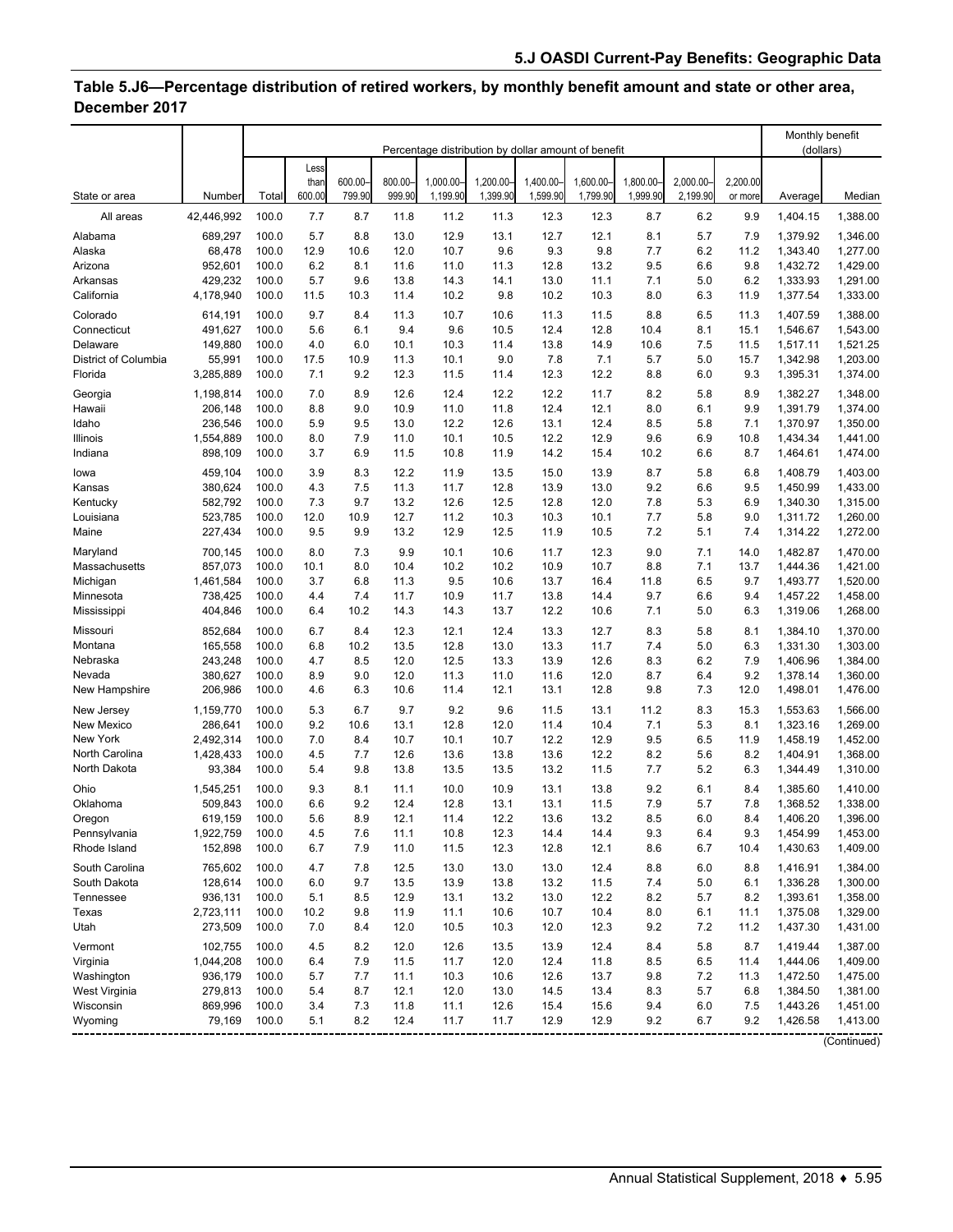### **Table 5.J6—Percentage distribution of retired workers, by monthly benefit amount and state or other area, December 2017—***Continued*

|                     |         |       | Percentage distribution by dollar amount of benefit |                   |                   |                         |                       |                       |                         |                      |                          |                     | Monthly benefit<br>(dollars) |          |
|---------------------|---------|-------|-----------------------------------------------------|-------------------|-------------------|-------------------------|-----------------------|-----------------------|-------------------------|----------------------|--------------------------|---------------------|------------------------------|----------|
| State or area       | Number  | Total | Less<br>than<br>600.00                              | 600.00-<br>799.90 | 800.00-<br>999.90 | $1.000.00 -$<br>,199.90 | 1.200.00-<br>1,399.90 | I.400.00–l<br>,599.90 | $.600.00 -$<br>1,799.90 | 1.800.00-<br>,999.90 | $2.000.00 -$<br>2.199.90 | 2.200.00<br>or more | Average                      | Median   |
| Outlying areas      |         |       |                                                     |                   |                   |                         |                       |                       |                         |                      |                          |                     |                              |          |
| American Samoa      | 2.456   | 100.0 | 29.4                                                | 18.9              | 16.9              | 10.3                    | 8.6                   | 5.9                   | 3.4                     | 3.2                  | 1.7                      | 1.7                 | 902.08                       | 823.00   |
| Guam                | 10.992  | 100.0 | 29.0                                                | 18.9              | 14.8              | 10.6                    | 8.0                   | 5.5                   | 4.2                     | 2.7                  | 2.3                      | 3.9                 | 948.80                       | 823.00   |
| Northern Mariana    |         |       |                                                     |                   |                   |                         |                       |                       |                         |                      |                          |                     |                              |          |
| Islands             | 1.693   | 100.0 | 48.9                                                | 17.5              | 11.1              | 6.9                     | 4.4                   | 2.3                   | 2.7                     | 1.9                  | 1.4                      | 3.0                 | 740.44                       | 611.00   |
| Puerto Rico         | 455.831 | 100.0 | 21.4                                                | 21.8              | 20.4              | 13.4                    | 8.5                   | 5.4                   | 3.8                     | 2.2                  | 1.5                      | 1.7                 | 935.35                       | 859.20   |
| U.S. Virgin Islands | 16.526  | 100.0 | 9.0                                                 | 13.4              | 16.1              | 15.0                    | 12.6                  | 10.8                  | 8.8                     | 5.1                  | 3.9                      | 5.3                 | ,226.62                      | 1,146.00 |
| Foreign countries   | 413,428 | 100.0 | 48.0                                                | 14.6              | 11.4              | 7.6                     | 5.4                   | 4.1                   | 3.3                     | 2.1                  | 1.4                      | 1.9                 | 732.92                       | 625.00   |
| Unknown             | 980     | 100.0 | 6.4                                                 | 10.1              | 14.1              | 11.3                    | 14.7                  | 16.0                  | 10.8                    | 5.9                  | 5.1                      | 5.5                 | ,322.58                      | 1.317.50 |

SOURCES: Social Security Administration, Master Beneficiary Record, 100 percent data; and U.S. Postal Service geographic data.

NOTE: Totals do not necessarily equal the sum of rounded components.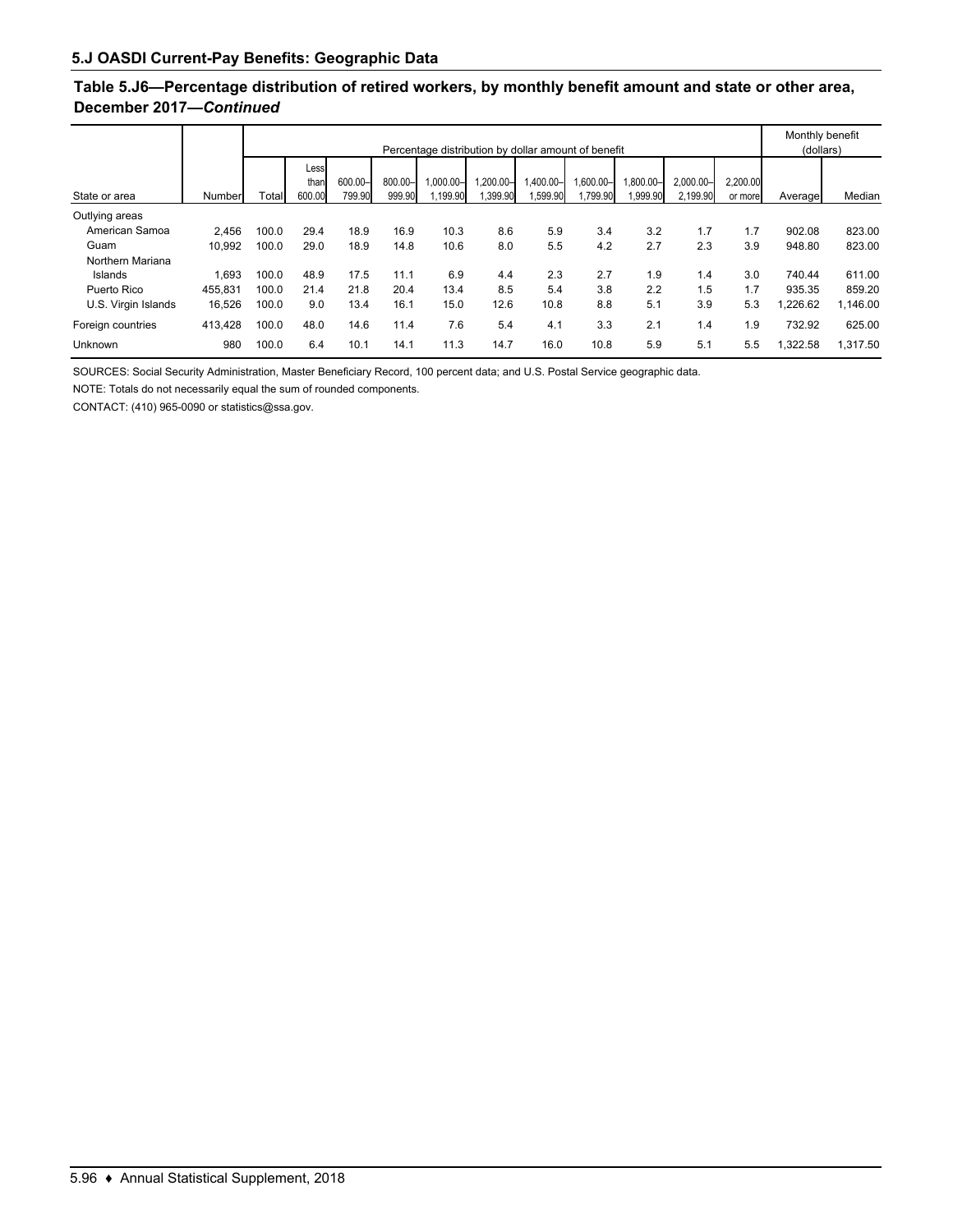# **Table 5.J8—Percentage distribution of disabled workers, by monthly benefit amount and state or other area, December 2017**

|                              |                   |                | Percentage distribution by dollar amount of benefit |                  |                  |                       |                       |                      |                       |                       |                      |                     | Monthly benefit<br>(dollars) |                      |
|------------------------------|-------------------|----------------|-----------------------------------------------------|------------------|------------------|-----------------------|-----------------------|----------------------|-----------------------|-----------------------|----------------------|---------------------|------------------------------|----------------------|
|                              |                   |                | Less                                                |                  |                  |                       |                       |                      |                       |                       |                      |                     |                              |                      |
| State or area                | Number            | Total          | than<br>600.00                                      | 600.00<br>799.90 | 800.00<br>999.90 | 1,000.00-<br>1,199.90 | 1,200.00-<br>1,399.90 | 1,400.00<br>1,599.90 | 1,600.00-<br>1,799.90 | 1.800.00-<br>1,999.90 | 2.000.00<br>2,199.90 | 2,200.00<br>or more | Average                      | Median               |
| All areas                    | 8,695,475         | 100.0          | 9.2                                                 | 12.1             | 19.8             | 16.5                  | 12.7                  | 9.2                  | 6.6                   | 4.7                   | 4.3                  | 4.9                 | 1,196.87                     | 1,102.00             |
| Alabama                      | 226,922           | 100.0          | 8.0                                                 | 12.1             | 21.4             | 18.0                  | 13.2                  | 9.3                  | 6.4                   | 4.3                   | 3.7                  | 3.6                 | 1,174.97                     | 1,088.00             |
| Alaska                       | 12,317            | 100.0          | 10.3                                                | 14.2             | 20.0             | 14.8                  | 11.7                  | 8.3                  | 6.0                   | 4.5                   | 4.6                  | 5.7                 | 1,181.99                     | 1,067.00             |
| Arizona                      | 153,257           | 100.0          | 7.5                                                 | 10.8             | 18.7             | 16.6                  | 13.5                  | 10.1                 | 7.4                   | 5.2                   | 4.9                  | 5.4                 | 1,241.88                     | 1,154.00             |
| Arkansas                     | 137,228           | 100.0          | 8.4                                                 | 12.7             | 21.7             | 18.9                  | 14.0                  | 9.4                  | 6.1                   | 3.7                   | 2.8                  | 2.5                 | 1,140.44                     | 1,071.00             |
| California                   | 663,886           | 100.0          | 10.3                                                | 12.1             | 18.1             | 14.8                  | 11.5                  | 8.9                  | 6.9                   | 5.3                   | 5.3                  | 6.9                 | 1,230.49                     | 1,123.00             |
| Colorado                     | 102,531           | 100.0          | 8.3                                                 | 11.6             | 19.2             | 16.9                  | 13.1                  | 9.7                  | 6.9                   | 4.9                   | 4.4                  | 5.1                 | 1,215.34                     | 1,125.00             |
| Connecticut                  | 81,260            | 100.0          | 9.1                                                 | 11.6             | 17.8             | 15.1                  | 12.1                  | 9.5                  | 7.2                   | 5.5                   | 5.5                  | 6.6                 | 1,247.16                     | 1,149.00             |
| Delaware                     | 27,255            | 100.0          | 7.3                                                 | 9.9              | 17.7             | 15.9                  | 13.2                  | 10.4                 | 7.8                   | 5.7                   | 5.9                  | 6.3                 | 1,277.61                     | 1,189.00             |
| District of Columbia         | 14,284            | 100.0          | 13.0                                                | 15.2             | 24.4             | 16.7                  | 11.8                  | 7.1                  | 4.5                   | 2.6                   | 2.1                  | 2.6                 | 1,055.44                     | 972.00               |
| Florida                      | 558,750           | 100.0          | 7.9                                                 | 11.4             | 19.9             | 17.1                  | 13.2                  | 9.7                  | 6.8                   | 4.7                   | 4.3                  | 5.0                 | 1,213.26                     | 1,121.00             |
| Georgia                      | 282,646           | 100.0          | 7.5                                                 | 11.4             | 20.0             | 17.6                  | 14.1                  | 10.3                 | 7.0                   | 4.5                   | 3.9                  | 3.7                 | 1,198.30                     | 1,121.00             |
| Hawaii                       | 21,813            | 100.0          | 8.5                                                 | 11.5             | 18.0             | 15.7                  | 13.4                  | 10.3                 | 7.3                   | 5.3                   | 4.7                  | 5.1                 | 1,228.77                     | 1,146.00             |
| Idaho                        | 44,432            | 100.0          | 9.8                                                 | 12.5             | 20.6             | 16.5                  | 12.5                  | 9.2                  | 6.5                   | 4.4                   | 3.9                  | 4.1                 | 1,170.83                     | 1,079.00             |
| Illinois                     | 282,120           | 100.0          | 9.7                                                 | 11.9             | 19.1             | 15.4                  | 12.0                  | 9.1                  | 6.8                   | 5.1                   | 5.0                  | 5.9                 | 1,217.37                     | 1,115.00             |
| Indiana                      | 205,562           | 100.0          | 8.4                                                 | 11.6             | 19.6             | 17.0                  | 13.4                  | 9.8                  | 6.8                   | 4.8                   | 4.2                  | 4.4                 | 1,201.35                     | 1,116.00             |
| lowa                         | 77,521            | 100.0          | 10.6                                                | 13.2             | 20.5             | 16.7                  | 12.9                  | 9.1                  | 6.6                   | 4.4                   | 3.2                  | 2.9                 | 1,140.39                     | 1,063.00             |
| Kansas                       | 73,174            | 100.0          | 9.0                                                 | 12.5             | 20.4             | 17.1                  | 13.1                  | 9.6                  | 6.4                   | 4.4                   | 3.7                  | 3.8                 | 1,172.60                     | 1,089.00             |
| Kentucky                     | 199,178           | 100.0          | 9.8                                                 | 12.9             | 20.3             | 16.6                  | 12.6                  | 8.8                  | 6.1                   | 4.6                   | 4.0                  | 4.3                 | 1,169.49                     | 1,077.00             |
| Louisiana                    | 156,107           | 100.0          | 11.3                                                | 13.4             | 21.7             | 15.8                  | 11.0                  | 7.9                  | 5.9                   | 4.3                   | 3.9                  | 4.7                 | 1,150.47                     | 1,040.00             |
| Maine                        | 57,062            | 100.0          | 9.8                                                 | 13.9             | 22.1             | 18.0                  | 12.9                  | 8.4                  | 5.4                   | 3.6                   | 3.1                  | 2.8                 | 1,121.37                     | 1,041.00             |
| Maryland                     | 129,481           | 100.0          | 8.4                                                 | 11.0             | 18.3             | 15.8                  | 12.9                  | 9.9                  | 7.3                   | 5.4                   | 5.0                  | 5.9                 | 1,242.11                     | 1,151.00             |
| Massachusetts                | 199,966           | 100.0          | 9.1                                                 | 12.3             | 19.6             | 16.4                  | 12.6                  | 9.0                  | 6.7                   | 4.8                   | 4.5                  | 5.1                 | 1,202.20                     | 1,103.00             |
| Michigan                     | 341,200           | 100.0          | 9.4                                                 | 11.9             | 18.8             | 15.0                  | 11.6                  | 8.8                  | 6.9                   | 5.4                   | 5.4                  | 6.6                 | 1,234.75                     | 1,124.00             |
| Minnesota                    | 122,142           | 100.0          | 9.5                                                 | 12.6             | 19.8             | 16.2                  | 12.6                  | 9.3                  | 6.6                   | 4.7                   | 4.3                  | 4.4                 | 1,185.87                     | 1,095.00             |
| Mississippi                  | 127,181           | 100.0          | 8.3                                                 | 12.7             | 22.3             | 18.8                  | 13.4                  | 9.0                  | 6.2                   | 3.7                   | 3.0                  | 2.6                 | 1,141.32                     | 1,064.00             |
| Missouri                     | 213,655           | 100.0          | 9.3                                                 | 12.7             | 20.8             | 17.2                  | 12.9                  | 8.9                  | 6.2                   | 4.2                   | 3.8                  | 3.9                 | 1,165.33                     | 1,077.00             |
| Montana                      | 27,274            | 100.0          | 10.7                                                | 13.7             | 21.9             | 17.0                  | 12.1                  | 8.0                  | 5.8                   | 3.8                   | 3.5                  | 3.4                 | 1,130.22                     | 1,037.00             |
| Nebraska                     | 41,249            | 100.0          | 10.0                                                | 13.3             | 21.5             | 17.8                  | 13.0                  | 9.2                  | 5.9                   | 3.7                   | 2.9                  | 2.7                 | 1,127.87                     | 1,052.00             |
| Nevada                       | 65,664            | 100.0          | 6.9                                                 | 10.2             | 18.4             | 17.1                  | 13.9                  | 10.2                 | 7.3                   | 5.1                   | 5.2                  | 5.8                 | 1,256.40                     | 1,167.00             |
| New Hampshire                | 47,738            | 100.0          | 6.8                                                 | 10.5             | 19.6             | 17.5                  | 14.0                  | 10.5                 | 7.1                   | 4.9                   | 4.5                  | 4.7                 | 1,231.05                     | 1,145.00             |
| New Jersey                   | 196,663           | 100.0          | 8.2                                                 | 10.3             | 16.7             | 14.3                  | 11.6                  | 9.3                  | 7.5                   | 6.0                   | 6.5                  | 9.7                 | 1,318.01                     | 1,208.00             |
| New Mexico                   | 64,863            | 100.0          | 10.5                                                | 13.3             | 21.8             | 17.0                  | 12.5                  | 8.6                  | 5.8                   | 3.9                   | 3.4                  | 3.3                 | 1,132.95                     | 1,046.00             |
| New York                     | 493,907           | 100.0          | 11.0                                                | 12.6             | 18.4             | 14.4                  | 10.9                  | 8.3                  | 6.3                   | 4.8                   | 5.0                  | 8.3                 | 1,229.54                     | 1,104.00             |
| North Carolina               | 320,583           | 100.0          | 7.3                                                 | 10.8             | 19.6             | 18.6                  | 15.1                  | 10.6                 | 6.8                   | 4.3                   | 3.6                  | 3.3                 | 1,194.88                     | 1,128.00             |
| North Dakota                 | 14,114            | 100.0          | 11.2                                                | 13.6             | 21.4             | 17.6                  | 12.3                  | 8.4                  | 5.8                   | 3.6                   | 2.9                  | 3.2                 | 1,118.16                     | 1,037.00             |
| Ohio                         | 351,027           | 100.0          | 11.0                                                | 13.5             | 20.5             | 15.9                  | 11.7                  | 8.6                  | 6.2                   | 4.5                   | 4.0                  | 4.1                 | 1,154.13                     | 1,056.00             |
| Oklahoma                     | 125,634           | 100.0          | 9.8                                                 | 13.0             | 21.1             | 16.9                  | 12.7                  | 9.2                  | 6.4                   | 4.3                   | 3.6                  | 3.1                 | 1,151.42                     | 1,066.00             |
| Oregon                       | 107.703           | 100.0          | 8.9                                                 | 12.4             | 19.9             | 16.5                  | 12.6                  | 9.2                  | 6.9                   | 4.8                   | 4.3                  | 4.3                 | 1,191.88                     | 1,100.00             |
| Pennsylvania<br>Rhode Island | 400,818<br>37,133 | 100.0<br>100.0 | 9.5<br>9.5                                          | 11.9<br>12.9     | 19.3<br>20.3     | 16.1<br>16.7          | 12.5<br>12.3          | 9.4<br>9.0           | 6.9<br>6.7            | 5.1<br>4.6            | 4.6<br>4.1           | 4.7<br>4.0          | 1,200.47<br>1,174.51         | 1,109.00<br>1,082.00 |
|                              |                   |                |                                                     |                  |                  |                       |                       |                      |                       |                       |                      |                     |                              |                      |
| South Carolina               | 174,597           | 100.0          | 6.9                                                 | 10.3             | 19.4             | 18.0                  | 15.0                  | 10.7                 | 7.2                   | 4.7                   | 4.1                  | 3.7                 | 1,216.18                     | 1,146.00             |
| South Dakota                 | 18,994            | 100.0          | 11.0                                                | 13.4             | 22.0             | 17.7                  | 12.5                  | 8.8                  | 5.8                   | 3.5                   | 2.8                  | 2.5                 | 1,110.04                     | 1,036.00             |
| Tennessee                    | 245,370           | 100.0          | 7.9                                                 | 12.1             | 21.3             | 18.3                  | 14.0                  | 9.6                  | 6.3                   | 4.0                   | 3.4                  | 3.1                 | 1,165.75                     | 1,088.00             |
| Texas                        | 562,264<br>46,926 | 100.0          | 9.6                                                 | 12.1             | 20.4             | 16.6                  | 12.8                  | 9.3                  | 6.5                   | 4.3                   | 3.8                  | 4.5                 | 1,179.00                     | 1,088.00             |
| Utah                         |                   | 100.0          | 9.4                                                 | 12.7             | 19.5             | 16.1                  | 12.3                  | 8.9                  | 6.6                   | 4.8                   | 4.5                  | 5.1                 | 1,197.36                     | 1,096.00             |
| Vermont                      | 22,203            | 100.0          | 10.0                                                | 13.1             | 21.5             | 18.2                  | 13.2                  | 9.1                  | $5.5$                 | 3.8                   | 3.0                  | 2.6                 | 1,126.36                     | 1,055.00             |
| Virginia                     | 210,694           | 100.0          | 8.3                                                 | 11.3             | 19.4             | 17.2                  | 13.5                  | 9.9                  | 6.8                   | 4.7                   | 4.2                  | 4.7                 | 1,208.62                     | 1,123.10             |
| Washington                   | 176,269           | 100.0          | 8.9                                                 | 11.9             | 19.5             | 16.1                  | 12.3                  | 9.2                  | 6.7                   | 5.0                   | 4.7                  | 5.7                 | 1,216.72                     | 1,115.00             |
| West Virginia<br>Wisconsin   | 87,754<br>160,916 | 100.0<br>100.0 | 10.4<br>9.8                                         | 12.4<br>12.2     | 19.3<br>19.3     | 15.3<br>16.3          | 11.6<br>12.7          | 8.6<br>9.5           | 6.4<br>6.8            | 5.0<br>4.9            | 4.7<br>4.4           | 6.3<br>4.1          | 1,205.56<br>1,187.64         | 1,096.00<br>1,103.00 |
| Wyoming                      | 13,320            | 100.0          | 9.5                                                 | 12.4             | 20.5             | 16.4                  | 11.4                  | 8.6                  | 6.4                   | 4.6                   | 4.1                  | 6.2                 | 1,199.96                     | 1,085.00             |
|                              |                   |                |                                                     |                  |                  |                       |                       |                      |                       |                       |                      |                     |                              |                      |
|                              |                   |                |                                                     |                  |                  |                       |                       |                      |                       |                       |                      |                     |                              | (Continued)          |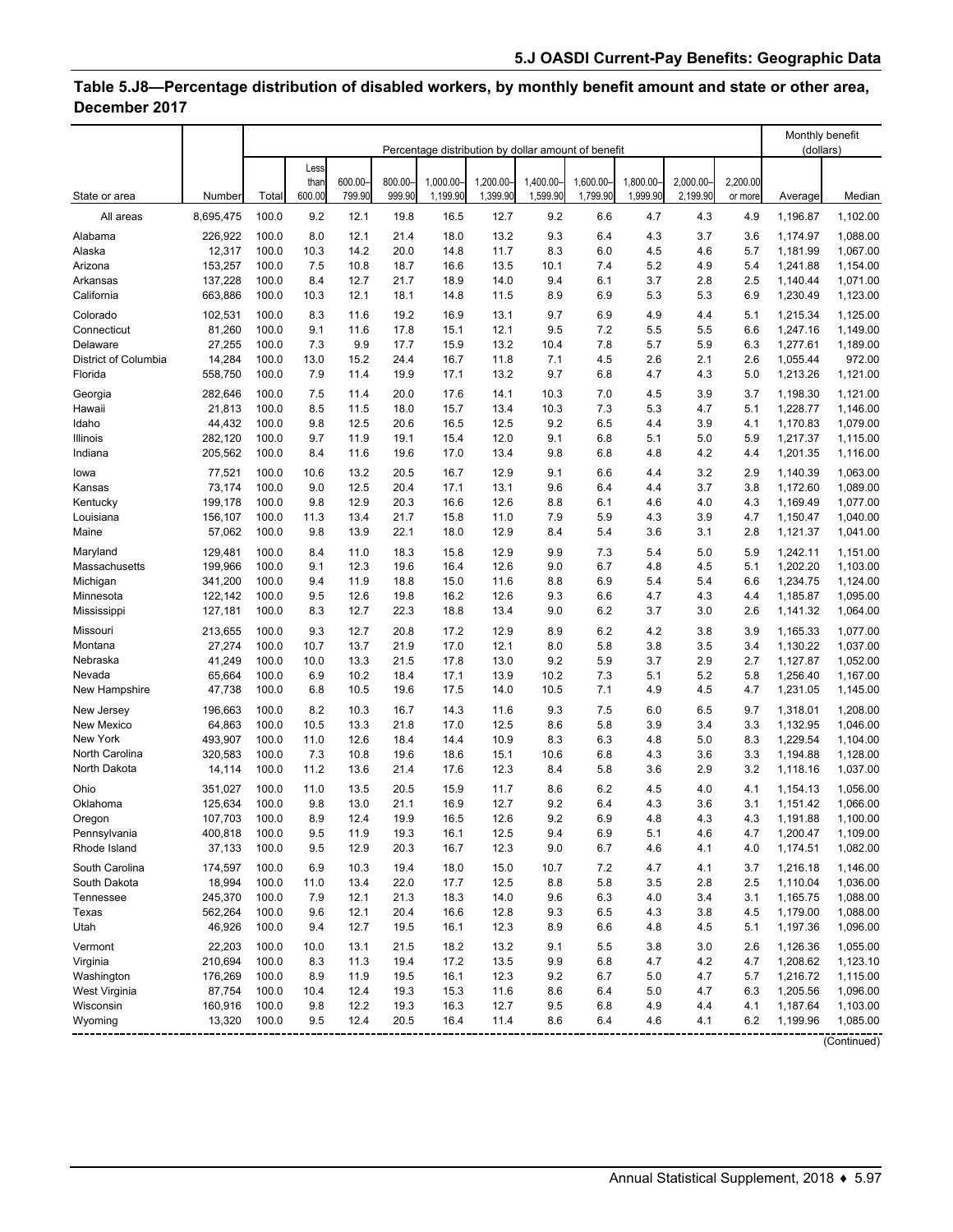### **Table 5.J8—Percentage distribution of disabled workers, by monthly benefit amount and state or other area, December 2017—***Continued*

|                     |         |       | Percentage distribution by dollar amount of benefit |                   |                   |                        |                         |                      |                       |                    |                          |                     | Monthly benefit<br>(dollars) |          |  |
|---------------------|---------|-------|-----------------------------------------------------|-------------------|-------------------|------------------------|-------------------------|----------------------|-----------------------|--------------------|--------------------------|---------------------|------------------------------|----------|--|
| State or area       | Number  | Total | Less<br>than<br>600.00                              | 600.00-<br>799.90 | 800.00-<br>999.90 | $-00.000$ .<br>.199.90 | $,200.00 -$<br>1,399.90 | 1,400.00-<br>.599.90 | 1,600.00-<br>1,799.90 | .800.00-<br>999.90 | $2.000.00 -$<br>2,199.90 | 2,200.00<br>or more | Average                      | Median   |  |
| Outlying areas      |         |       |                                                     |                   |                   |                        |                         |                      |                       |                    |                          |                     |                              |          |  |
| American Samoa      | ,281    | 100.0 | 21.2                                                | 23.6              | 24.2              | 13.0                   | 9.3                     | 4.6                  | 1.9                   | 1.2                | (X)                      | (X)                 | 879.84                       | 828.00   |  |
| Guam                | .624    | 100.0 | 12.1                                                | 12.9              | 23.7              | 15.8                   | 13.9                    | 7.9                  | 6.2                   | 3.3                | (X)                      | (X)                 | .085.04                      | 1,013.50 |  |
| Northern Mariana    |         |       |                                                     |                   |                   |                        |                         |                      |                       |                    |                          |                     |                              |          |  |
| Islands             | 234     | 100.0 | 28.6                                                | 22.2              | 26.9              | 12.8                   | 3.8                     | (X)                  | (X)                   | (X)                | (X)                      | (X)                 | 794.37                       | 795.00   |  |
| Puerto Rico         | 156.044 | 100.0 | 8.6                                                 | 14.9              | 27.8              | 20.3                   | 11.5                    | 6.4                  | 4.1                   | 2.7                | 2.2                      | 1.5                 | .063.10                      | 990.00   |  |
| U.S. Virgin Islands | .545    | 100.0 | 8.5                                                 | 11.5              | 19.8              | 15.9                   | 13.2                    | 10.2                 | 6.3                   | 5.8                | 4.5                      | 4.4                 | 1,210.42                     | 1,122.00 |  |
| Foreign countries   | 10.027  | 100.0 | 15.8                                                | 11.5              | 15.9              | 13.8                   | 11.5                    | 9.6                  | 7.4                   | 4.8                | 4.9                      | 4.8                 | 1,158.32                     | 1,095.00 |  |
| Unknown             | 113     | 100.0 | 7.1                                                 | 10.6              | 23.0              | 13.3                   | 15.0                    | (X)                  | (X)                   | (X)                | (X)                      | (X)                 | 1.196.73                     | 1.179.00 |  |

SOURCES: Social Security Administration, Master Beneficiary Record, 100 percent data; and U.S. Postal Service geographic data.

NOTES: Totals do not necessarily equal the sum of rounded components.

 $(X)$  = suppressed to avoid disclosing information about particular individuals.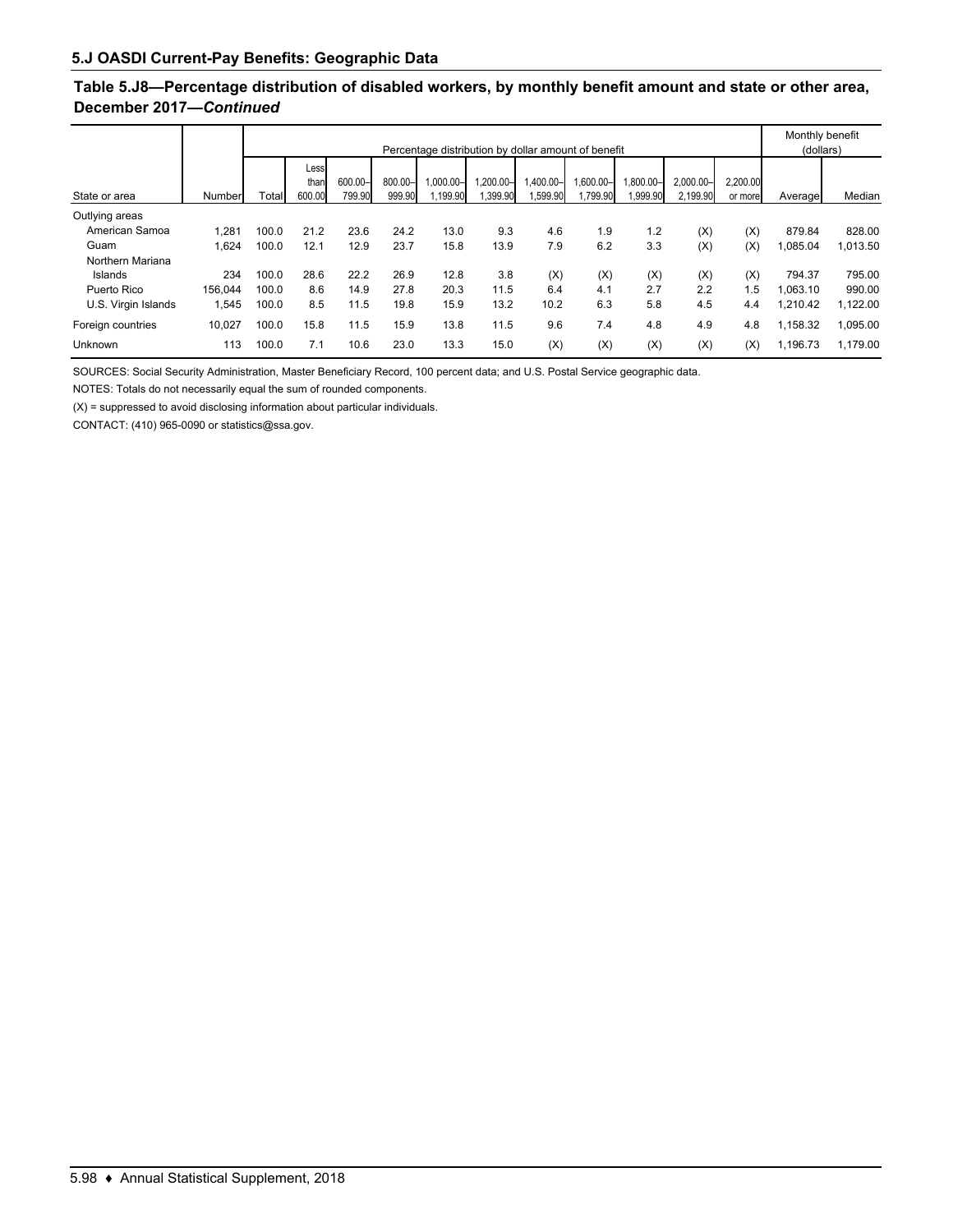# **Table 5.J9—Percentage distribution of nondisabled widow(er)s, by monthly benefit amount and state or other area, December 2017**

|                      |           |       | Percentage distribution by dollar amount of benefit |                  |                   |                       |                       |                       |                       |                      |                      |                     | Monthly benefit<br>(dollars) |             |
|----------------------|-----------|-------|-----------------------------------------------------|------------------|-------------------|-----------------------|-----------------------|-----------------------|-----------------------|----------------------|----------------------|---------------------|------------------------------|-------------|
|                      |           |       | Less                                                |                  |                   |                       |                       |                       |                       |                      |                      |                     |                              |             |
| State or area        | Number    | Total | than<br>600.00                                      | 600.00<br>799.90 | 800.00-<br>999.90 | 1,000.00-<br>1,199.90 | 1,200.00-<br>1,399.90 | 1,400.00-<br>1,599.90 | 1,600.00-<br>1,799.90 | 1,800.00<br>1,999.90 | 2,000.00<br>2,199.90 | 2,200.00<br>or more | Average                      | Median      |
| All areas            | 3,702,828 | 100.0 | 7.6                                                 | 7.5              | 9.7               | 12.6                  | 16.6                  | 16.6                  | 12.9                  | 8.0                  | 4.2                  | 4.2                 | 1,338.48                     | 1,351.00    |
| Alabama              | 68,348    | 100.0 | 7.0                                                 | 7.8              | 11.5              | 14.9                  | 17.3                  | 15.9                  | 12.0                  | 7.0                  | 3.4                  | 3.1                 | 1,299.18                     | 1,300.30    |
| Alaska               | 4,806     | 100.0 | 8.4                                                 | 9.1              | 11.5              | 13.4                  | 16.2                  | 14.2                  | 11.3                  | 7.6                  | 4.6                  | 3.9                 | 1,297.31                     | 1,299.75    |
| Arizona              | 70,959    | 100.0 | 6.0                                                 | 6.6              | 8.6               | 12.0                  | 17.0                  | 17.5                  | 14.2                  | 9.0                  | 4.8                  | 4.3                 | 1,381.20                     | 1,396.00    |
| Arkansas             | 39.099    | 100.0 | 6.8                                                 | 8.6              | 12.9              | 15.9                  | 17.8                  | 15.5                  | 10.9                  | 6.1                  | 2.9                  | 2.5                 | 1,267.00                     | 1,263.00    |
| California           | 340,407   | 100.0 | 9.5                                                 | 9.2              | 10.1              | 11.8                  | 14.7                  | 14.7                  | 11.9                  | 8.2                  | 4.6                  | 5.4                 | 1,324.18                     | 1,328.00    |
| Colorado             | 47,035    | 100.0 | 6.7                                                 | 6.3              | 9.1               | 12.3                  | 16.1                  | 17.0                  | 13.7                  | 9.2                  | 4.7                  | 4.8                 | 1,378.82                     | 1,394.00    |
| Connecticut          | 35,041    | 100.0 | 4.8                                                 | 4.7              | 6.3               | 9.4                   | 15.1                  | 18.1                  | 15.4                  | 11.1                 | 6.9                  | 8.2                 | 1,501.05                     | 1,509.00    |
| Delaware             | 10,688    | 100.0 | 3.2                                                 | 3.8              | 7.2               | 11.2                  | 17.3                  | 20.1                  | 16.0                  | 9.9                  | 6.0                  | 5.2                 | 1,468.21                     | 1,473.00    |
| District of Columbia | 3,983     | 100.0 | 17.5                                                | 13.0             | 13.2              | 12.5                  | 11.1                  | 9.0                   | 6.6                   | 5.3                  | 3.8                  | 8.1                 | 1,192.45                     | 1,098.00    |
| Florida              | 247,053   | 100.0 | 6.0                                                 | 7.3              | 9.8               | 13.2                  | 17.0                  | 16.6                  | 13.1                  | 8.2                  | 4.4                  | 4.5                 | 1,359.68                     | 1,360.00    |
| Georgia              | 99,349    | 100.0 | 6.9                                                 | 8.0              | 11.1              | 14.0                  | 16.3                  | 15.8                  | 12.3                  | 7.7                  | 4.0                  | 3.8                 | 1,319.71                     | 1,320.00    |
| Hawaii               | 13,913    | 100.0 | 8.4                                                 | 8.8              | 10.9              | 13.6                  | 16.2                  | 14.7                  | 11.5                  | 7.2                  | 4.0                  | 4.7                 | 1,308.04                     | 1,304.00    |
| Idaho                | 17,749    | 100.0 | 3.9                                                 | 5.2              | 9.1               | 14.5                  | 19.3                  | 18.8                  | 14.3                  | 8.0                  | 4.0                  | 2.9                 | 1,376.62                     | 1,378.00    |
| Illinois             | 138,366   | 100.0 | 5.8                                                 | 5.8              | 7.6               | 11.0                  | 16.8                  | 18.1                  | 15.3                  | 9.4                  | 5.1                  | 5.1                 | 1,414.98                     | 1,434.00    |
| Indiana              | 80,010    | 100.0 | 3.2                                                 | 3.8              | 6.6               | 11.6                  | 18.9                  | 21.0                  | 16.6                  | 10.0                 | 4.8                  | 3.7                 | 1,448.05                     | 1,458.00    |
| lowa                 | 39,561    | 100.0 | 2.9                                                 | 4.6              | 8.9               | 14.7                  | 20.4                  | 19.7                  | 14.3                  | 7.9                  | 3.8                  | 2.9                 | 1,388.98                     | 1,386.00    |
| Kansas               | 31,487    | 100.0 | 3.5                                                 | 4.4              | 8.2               | 13.2                  | 18.3                  | 18.5                  | 15.0                  | 9.3                  | 5.1                  | 4.6                 | 1,430.34                     | 1,426.00    |
| Kentucky             | 65,520    | 100.0 | 8.5                                                 | 8.9              | 11.6              | 14.0                  | 17.2                  | 16.1                  | 11.8                  | 6.4                  | 3.1                  | 2.5                 | 1,266.80                     | 1,282.00    |
| Louisiana            | 75,892    | 100.0 | 10.0                                                | 9.7              | 12.2              | 14.0                  | 15.7                  | 14.8                  | 10.9                  | 6.5                  | 3.1                  | 3.1                 | 1,246.84                     | 1,251.00    |
| Maine                | 17,978    | 100.0 | 6.9                                                 | 7.4              | 11.7              | 15.6                  | 18.1                  | 16.2                  | 11.4                  | 6.7                  | 3.1                  | 3.1                 | 1,294.24                     | 1,295.00    |
| Maryland             | 53,431    | 100.0 | 6.4                                                 | 6.4              | 8.4               | 11.6                  | 16.1                  | 16.6                  | 13.6                  | 9.2                  | 5.4                  | 6.4                 | 1,408.84                     | 1,415.00    |
| Massachusetts        | 64,225    | 100.0 | 8.0                                                 | 7.0              | 8.4               | 10.9                  | 15.1                  | 15.8                  | 13.0                  | 9.4                  | 5.5                  | 7.0                 | 1,397.42                     | 1,406.00    |
| Michigan             | 129,837   | 100.0 | 3.4                                                 | 3.8              | 6.2               | 10.7                  | 18.4                  | 20.6                  | 17.1                  | 10.8                 | 4.9                  | 4.2                 | 1,462.12                     | 1,475.00    |
| Minnesota            | 54,086    | 100.0 | 4.0                                                 | 5.4              | 8.5               | 12.1                  | 18.1                  | 19.2                  | 14.6                  | 9.2                  | 4.8                  | 4.3                 | 1,412.87                     | 1,420.00    |
| Mississippi          | 39,861    | 100.0 | 9.2                                                 | 10.1             | 12.9              | 15.3                  | 16.3                  | 14.5                  | 10.5                  | 5.8                  | 3.0                  | 2.5                 | 1,233.84                     | 1,232.00    |
| Missouri             | 73,209    | 100.0 | 5.1                                                 | 5.7              | 9.7               | 14.0                  | 18.2                  | 18.4                  | 13.4                  | 8.0                  | 3.9                  | 3.6                 | 1,364.07                     | 1,370.00    |
| Montana              | 13,035    | 100.0 | 4.2                                                 | 6.5              | 10.2              | 15.9                  | 18.9                  | 17.5                  | 13.3                  | 7.3                  | 3.3                  | 2.7                 | 1,340.51                     | 1,338.00    |
| Nebraska             | 20,661    | 100.0 | 3.4                                                 | 5.4              | 10.1              | 14.8                  | 19.0                  | 18.4                  | 13.6                  | 7.9                  | 3.9                  | 3.6                 | 1,379.64                     | 1,372.00    |
| Nevada               | 25,826    | 100.0 | 6.6                                                 | 7.1              | 9.3               | 12.5                  | 16.2                  | 16.7                  | 13.8                  | 8.7                  | 4.9                  | 4.2                 | 1,367.20                     | 1,382.00    |
| New Hampshire        | 13,511    | 100.0 | 3.7                                                 | 4.1              | 7.1               | 11.5                  | 17.8                  | 18.9                  | 14.9                  | 10.2                 | 6.0                  | 5.9                 | 1,466.17                     | 1,461.00    |
| New Jersey           | 88,243    | 100.0 | 4.6                                                 | 5.4              | 7.1               | 10.2                  | 15.1                  | 16.8                  | 15.3                  | 11.0                 | 6.7                  | 7.7                 | 1,481.45                     | 1,490.00    |
| New Mexico           | 24,625    | 100.0 | 9.7                                                 | 9.6              | 12.6              | 14.5                  | 16.2                  | 14.5                  | 10.4                  | 6.3                  | 3.3                  | 2.9                 | 1,244.86                     | 1,243.00    |
| New York             | 197,812   | 100.0 | 6.2                                                 | 6.9              | 9.0               | 12.0                  | 16.6                  | 16.8                  | 13.2                  | 8.7                  | 4.8                  | 5.8                 | 1,389.56                     | 1,391.00    |
| North Carolina       | 103,539   | 100.0 | 6.0                                                 | 7.0              | 10.8              | 14.5                  | 17.3                  | 16.3                  | 12.5                  | 7.8                  | 4.0                  | 3.7                 | 1,335.78                     | 1,334.00    |
| North Dakota         | 9,827     | 100.0 | 4.0                                                 | 8.5              | 12.5              | 17.0                  | 18.5                  | 16.9                  | 11.4                  | 6.2                  | 2.7                  | 2.4                 | 1,296.27                     | 1,283.00    |
| Ohio                 | 167,044   | 100.0 | 6.5                                                 | 5.6              | 7.9               | 11.8                  | 18.4                  | 19.4                  | 14.5                  | 8.4                  | 4.0                  | 3.4                 | 1,370.05                     | 1,397.00    |
| Oklahoma             | 49,369    | 100.0 | 5.8                                                 | 7.0              | 10.7              | 14.7                  | 17.9                  | 17.2                  | 12.5                  | 7.2                  | 3.8                  | 3.3                 | 1,328.35                     | 1,332.00    |
| Oregon               | 45,926    | 100.0 | 4.1                                                 | 4.8              | 8.0               | 12.7                  | 19.4                  | 19.4                  | 15.0                  | 8.6                  | 4.3                  | 3.7                 | 1,404.99                     | 1,410.20    |
| Pennsylvania         | 176,542   | 100.0 | 3.9                                                 | 4.6              | 7.5               | 12.7                  | 20.0                  | 20.2                  | 14.5                  | 8.3                  | 4.3                  | 4.0                 | 1,411.54                     | 1,413.00    |
| Rhode Island         | 10,556    | 100.0 | 5.3                                                 | 5.8              | 8.2               | 13.1                  | 17.9                  | 16.7                  | 13.5                  | 8.4                  | 5.4                  | 5.6                 | 1,404.69                     | 1,395.00    |
| South Carolina       | 58,774    | 100.0 | 6.4                                                 | 7.4              | 11.3              | 14.5                  | 16.6                  | 16.0                  | 12.7                  | 7.7                  | 3.9                  | 3.4                 | 1,323.73                     | 1,323.00    |
| South Dakota         | 10,853    | 100.0 | 5.0                                                 | 8.2              | 12.9              | 17.0                  | 19.2                  | 16.1                  | 10.7                  | 5.6                  | 3.1                  | 2.3                 | 1,280.82                     | 1,273.00    |
| Tennessee            | 82,605    | 100.0 | 6.3                                                 | 7.2              | 10.9              | 14.7                  | 17.4                  | 16.4                  | 12.4                  | 7.4                  | 3.7                  | 3.6                 | 1,325.11                     | 1,324.00    |
| Texas                | 285,930   | 100.0 | 9.0                                                 | 9.3              | 11.3              | 13.0                  | 15.3                  | 14.9                  | 11.3                  | 7.3                  | 4.2                  | 4.5                 | 1,296.48                     | 1,297.00    |
| Utah                 | 20,824    | 100.0 | 5.5                                                 | 5.0              | 6.7               | 9.9                   | 16.2                  | 19.0                  | 15.8                  | 10.9                 | 5.7                  | 5.3                 | 1,447.56                     | 1,470.00    |
| Vermont              | 7,456     | 100.0 | 4.3                                                 | 6.1              | 10.4              | 14.4                  | 19.0                  | 17.7                  | 12.7                  | 7.1                  | 4.3                  | 4.0                 | 1,365.68                     | 1,358.00    |
| Virginia             | 85,154    | 100.0 | 6.2                                                 | 7.3              | 10.1              | 13.7                  | 16.6                  | 16.2                  | 12.6                  | 8.2                  | 4.4                  | 4.8                 | 1,356.47                     | 1,353.00    |
| Washington           | 70,331    | 100.0 | 4.3                                                 | 4.9              | 7.3               | 11.1                  | 17.5                  | 19.1                  | 15.6                  | 9.9                  | 5.3                  | 4.9                 | 1,439.09                     | 1,451.00    |
| West Virginia        | 37,156    | 100.0 | 5.2                                                 | 6.7              | 10.8              | 14.5                  | 19.5                  | 18.6                  | 12.8                  | 6.8                  | 2.8                  | 2.1                 | 1,316.38                     | 1,328.00    |
| Wisconsin            | 65,063    | 100.0 | 3.0                                                 | 4.2              | 7.3               | 12.2                  | 19.2                  | 21.4                  | 15.7                  | 9.0                  | 4.4                  | 3.6                 | 1,428.81                     | 1,439.00    |
| Wyoming              | 6,226     | 100.0 | 3.5                                                 | 4.7              | 8.3               | 12.4                  | 19.1                  | 19.0                  | 15.4                  | 9.3                  | 4.7                  | 3.5                 | 1,416.30                     | 1,421.00    |
|                      |           |       |                                                     |                  |                   |                       |                       |                       |                       |                      |                      |                     |                              | (Continued) |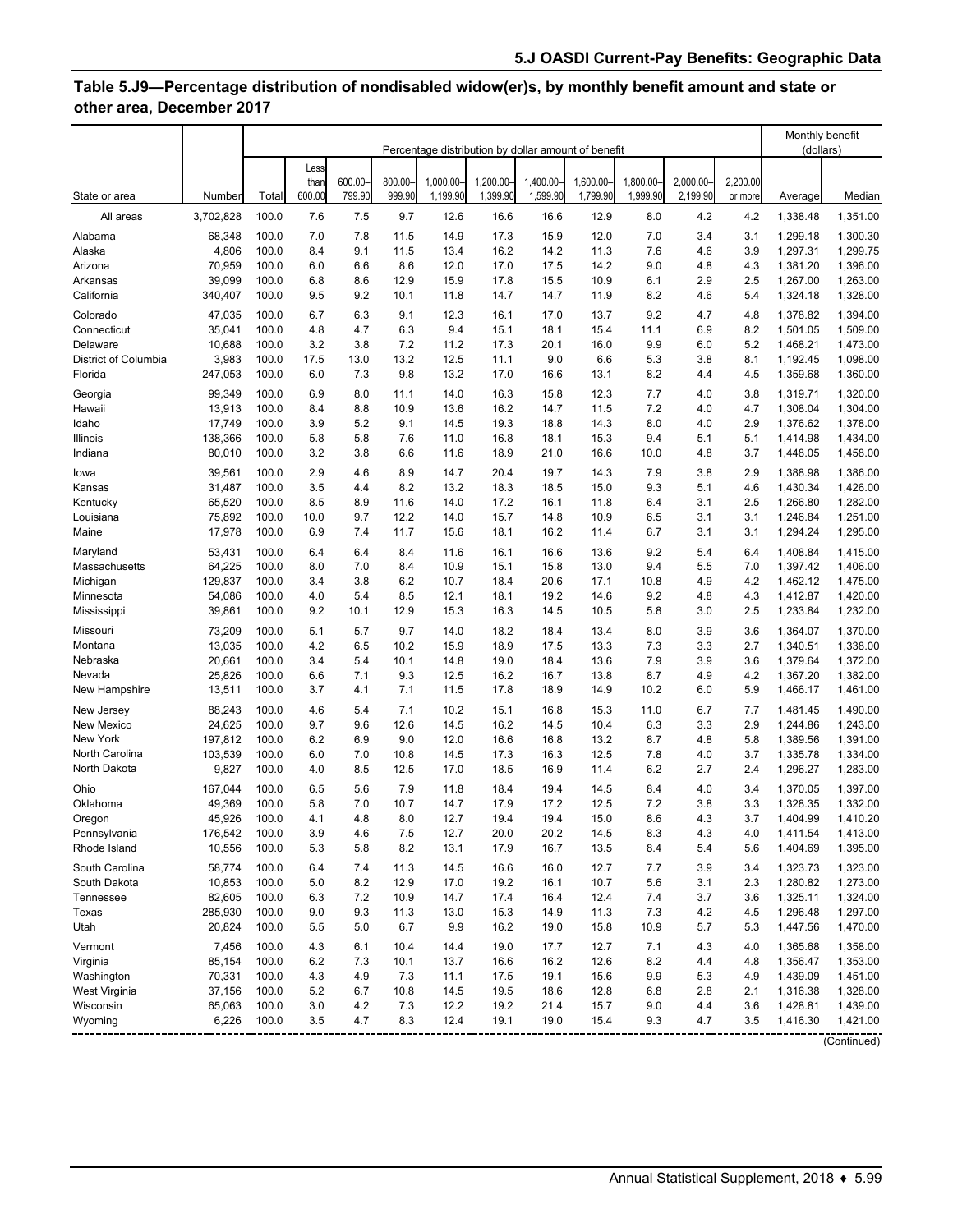# **Table 5.J9—Percentage distribution of nondisabled widow(er)s, by monthly benefit amount and state or other area, December 2017—***Continued*

|                     |        |       |                        |                   |                   |                          |                     |                      | Percentage distribution by dollar amount of benefit |                      |                          |                     | Monthly benefit<br>(dollars) |          |
|---------------------|--------|-------|------------------------|-------------------|-------------------|--------------------------|---------------------|----------------------|-----------------------------------------------------|----------------------|--------------------------|---------------------|------------------------------|----------|
| State or area       | Number | Total | Less<br>than<br>600.00 | 600.00-<br>799.90 | 800.00-<br>999.90 | $1.000.00 -$<br>1,199.90 | -00.00,<br>1,399.90 | 1,400.00-<br>,599.90 | $,600.00 -$<br>1,799.90                             | 1.800.00-<br>,999.90 | $2.000.00 -$<br>2.199.90 | 2.200.00<br>or more | Average                      | Median   |
| Outlying areas      |        |       |                        |                   |                   |                          |                     |                      |                                                     |                      |                          |                     |                              |          |
| American Samoa      | 418    | 100.0 | 31.1                   | 27.8              | 15.3              | 11.2                     | 4.8                 | (X)                  | 2.9                                                 | (X)                  | 1.2                      | (X)                 | 805.47                       | 727.00   |
| Guam                | 1.334  | 100.0 | 25.1                   | 24.3              | 17.8              | 10.9                     | 9.9                 | 5.1                  | 2.9                                                 | 1.6                  | (X)                      | (X)                 | 896.33                       | 804.00   |
| Northern Mariana    |        |       |                        |                   |                   |                          |                     |                      |                                                     |                      |                          |                     |                              |          |
| Islands             | 243    | 100.0 | 45.3                   | 26.7              | 13.6              | 6.2                      | 3.3                 | (X)                  | (X)                                                 | (X)                  | (X)                      | 0.0                 | 686.33                       | 626.00   |
| Puerto Rico         | 67.603 | 100.0 | 30.9                   | 24.2              | 17.8              | 11.1                     | 7.1                 | 4.0                  | 2.4                                                 | 1.2                  | 0.6                      | 0.7                 | 822.02                       | 754.00   |
| U.S. Virgin Islands | 1,206  | 100.0 | 12.3                   | 18.4              | 18.4              | 15.3                     | 12.9                | 8.6                  | 6.6                                                 | 3.9                  | 2.2                      | 1.4                 | .080.13                      | 1,016.00 |
| Foreign countries   | 93.095 | 100.0 | 38.8                   | 18.0              | 14.2              | 9.8                      | 7.3                 | 5.0                  | 3.2                                                 | 1.8                  | 1.0                      | 0.9                 | 780.85                       | 722.00   |
| Unknown             | 148    | 100.0 | 6.8                    | 14.2              | 17.6              | 10.1                     | 21.6                | 16.2                 | (X)                                                 | 4.1                  | (X)                      | (X)                 | 1,183.14                     | 1.203.50 |

SOURCES: Social Security Administration, Master Beneficiary Record, 100 percent data; and U.S. Postal Service geographic data.

NOTES: Totals do not necessarily equal the sum of rounded components.

 $(X)$  = suppressed to avoid disclosing information about particular individuals.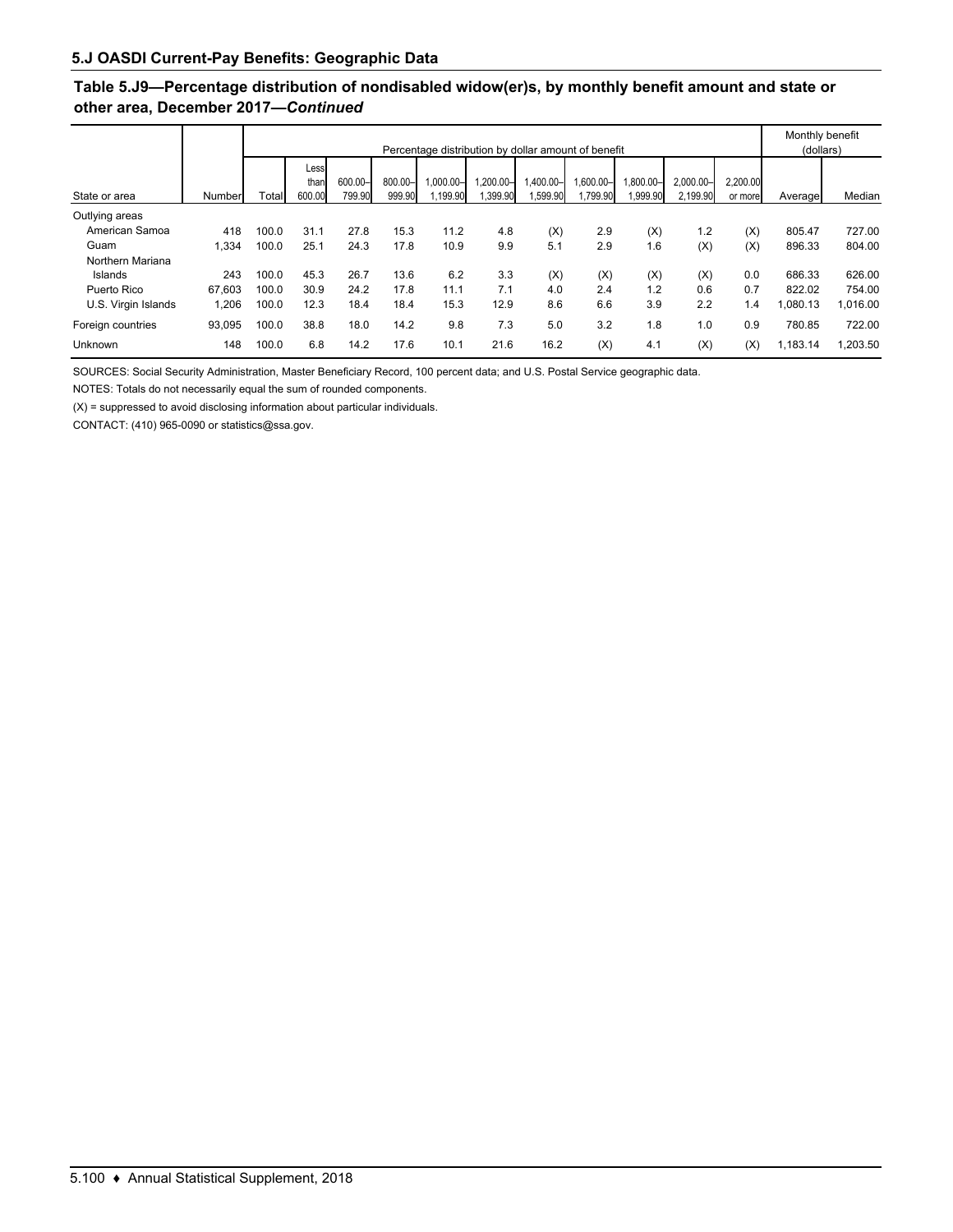# **Table 5.J10—Number of children, by state or other area and type of benefit, December 2017**

|                      |                     | Children under age 18 of- |         |                                       |                 |          | Disabled adult children of- |          | Students aged 18-19 of- |          |         |          |          |
|----------------------|---------------------|---------------------------|---------|---------------------------------------|-----------------|----------|-----------------------------|----------|-------------------------|----------|---------|----------|----------|
|                      |                     |                           |         | <b>Retired Deceased</b>               | <b>Disabled</b> |          | Retired                     | Deceased | Disabled                |          | Retired | Deceased | Disabled |
| State or area        | Total               | Subtotal                  | workers | workers                               | workers         | Subtotal | workers                     | workers  | workers                 | Subtotal | workers | workers  | workers  |
| All areas            | 4,168,641 2,937,845 |                           |         | 336,703 1,182,696 1,418,446 1,105,405 |                 |          | 319,162                     | 662,986  | 123,257                 | 125,391  | 19,396  | 58,075   | 47,920   |
| Alabama              | 99,545              | 72,317                    | 6,570   | 26,643                                | 39,104          | 23,513   | 5,222                       | 14,837   | 3,454                   | 3,715    | 425     | 1,580    | 1,710    |
| Alaska               | 8,944               | 7,176                     | 1,388   | 3,519                                 | 2,269           | 1,556    | 504                         | 917      | 135                     | 212      | 67      | 113      | 32       |
| Arizona              | 77,335              | 58,569                    | 8,442   | 25,534                                | 24,593          | 16,396   | 5,400                       | 9,131    | 1,865                   | 2,370    | 436     | 1,177    | 757      |
| Arkansas             | 60,771              | 44,660                    | 3,643   | 15,997                                | 25,020          | 14,003   | 3,259                       | 8,471    | 2,273                   | 2,108    | 219     | 937      | 952      |
| California           | 341,920             | 237,707                   | 42,606  | 98,821                                | 96,280          | 97,236   | 35,020                      | 53,702   | 8,514                   | 6,977    | 1,662   | 3,172    | 2,143    |
| Colorado             | 48,409              | 36,679                    | 4,108   | 16,876                                | 15,695          | 10.153   | 3,411                       | 5,748    | 994                     | 1,577    | 299     | 798      | 480      |
| Connecticut          | 39,999              | 26,165                    | 3,275   | 10,238                                | 12,652          | 12,988   | 3,872                       | 7,940    | 1,176                   | 846      | 157     | 374      | 315      |
| Delaware             | 11,983              | 8,524                     | 748     | 3,822                                 | 3,954           | 3,053    | 855                         | 1,887    | 311                     | 406      | 56      | 191      | 159      |
| District of Columbia | 5,559               | 3,745                     | 488     | 1,836                                 | 1,421           | 1,709    | 297                         | 1,257    | 155                     | 105      | 24      | 49       | 32       |
| Florida              | 252,493             | 187,403                   | 27,122  | 74,934                                | 85,347          | 56,010   | 17,199                      | 32,220   | 6,591                   | 9,080    | 1,689   | 4,171    | 3,220    |
| Georgia              | 141,843             | 105,791                   | 10,988  | 45,231                                | 49,572          | 30,770   | 7,977                       | 19,248   | 3,545                   | 5,282    | 746     | 2,607    | 1,929    |
| Hawaii               | 13,960              | 10,643                    | 2,612   | 4,255                                 | 3,776           | 3,149    | 1,133                       | 1,822    | 194                     | 168      | 60      | 72       | 36       |
| Idaho                | 22,362              | 16,261                    | 1,688   | 6,555                                 | 8,018           | 5,480    | 1,953                       | 2,786    | 741                     | 621      | 108     | 303      | 210      |
| Illinois             | 144,902             | 95,856                    | 10,754  | 40,761                                | 44,341          | 44,679   | 12,961                      | 27,644   | 4,074                   | 4,367    | 739     | 2,119    | 1,509    |
| Indiana              | 98,440              | 68,973                    | 5,831   | 29,305                                | 33,837          | 25,469   | 6,792                       | 15,513   | 3,164                   | 3,998    | 507     | 1,893    | 1,598    |
| lowa                 | 37,374              | 23,946                    | 2,323   | 10,391                                | 11,232          | 12,292   | 3,690                       | 7,374    | 1,228                   | 1,136    | 154     | 567      | 415      |
| Kansas               | 37,224              | 26,361                    | 2,583   | 11,535                                | 12,243          | 9,671    | 2,945                       | 5,629    | 1,097                   | 1,192    | 165     | 572      | 455      |
| Kentucky             | 84,835              | 60,066                    | 4,127   | 22,825                                | 33,114          | 21,914   | 5,196                       | 13,558   | 3,160                   | 2,855    | 283     | 1,251    | 1,321    |
| Louisiana            | 85,203              | 59,366                    | 4,993   | 25,868                                | 28,505          | 22,836   | 5,305                       | 15,139   | 2,392                   | 3,001    | 349     | 1,491    | 1,161    |
| Maine                | 23,198              | 15,325                    | 1,254   | 4,421                                 | 9,650           | 7,319    | 1,943                       | 4,109    | 1,267                   | 554      | 77      | 193      | 284      |
| Maryland             | 63,244              | 46,104                    | 5,007   | 21,669                                | 19,428          | 15,702   | 4,321                       | 9,925    | 1,456                   | 1,438    | 230     | 776      | 432      |
| Massachusetts        | 88,840              | 58,751                    | 5,384   | 18,088                                | 35,279          | 27,577   | 7,771                       | 15,802   | 4,004                   | 2,512    | 353     | 932      | 1,227    |
| Michigan             | 158,353             | 106,152                   | 9,447   | 38,756                                | 57,949          | 48,127   | 13,420                      | 28,824   | 5,883                   | 4,074    | 570     | 1,728    | 1,776    |
| Minnesota            | 58,668              | 38,790                    | 3,548   | 15,143                                | 20,099          | 18,118   | 6,236                       | 10,124   | 1,758                   | 1,760    | 286     | 786      | 688      |
| Mississippi          | 64,683              | 46,057                    | 4,586   | 18,743                                | 22,728          | 16,138   | 3,681                       | 10,399   | 2,058                   | 2,488    | 291     | 1,176    | 1,021    |
| Missouri             | 93,408              | 65,472                    | 5,102   | 27,477                                | 32,893          | 24,685   | 6,486                       | 15,130   | 3,069                   | 3,251    | 444     | 1,468    | 1,339    |
| Montana              | 13,431              | 9,678                     | 1,289   | 4,499                                 | 3,890           | 3,348    | 1,112                       | 1,927    | 309                     | 405      | 77      | 193      | 135      |
| Nebraska             | 21,449              | 14,355                    | 1,281   | 6,273                                 | 6,801           | 6,491    | 1,988                       | 3,842    | 661                     | 603      | 85      | 300      | 218      |
| Nevada               | 30,260              | 24,126                    | 3,776   | 10,652                                | 9,698           | 5,303    | 1,630                       | 3,079    | 594                     | 831      | 149     | 432      | 250      |
| New Hampshire        | 21,356              | 15,547                    | 988     | 4,342                                 | 10,217          | 5,223    | 1,498                       | 2,737    | 988                     | 586      | 74      | 208      | 304      |
| New Jersey           | 99,164              | 68,317                    | 9,423   | 25,970                                | 32,924          | 28,039   | 8,613                       | 16,847   | 2,579                   | 2,808    | 533     | 1,225    | 1,050    |
| New Mexico           | 31,160              | 23,679                    | 2,371   | 10,819                                | 10,489          | 6,519    | 1,953                       | 3,830    | 736                     | 962      | 144     | 490      | 328      |
| New York             | 235,867             | 155,366                   | 21,392  | 49,788                                | 84,186          | 76,379   | 22,903                      | 45,917   | 7,559                   | 4,122    | 785     | 1,601    | 1,736    |
| North Carolina       | 139,066             | 98,779                    | 9,473   | 39,824                                | 49,482          | 35,697   | 9,184                       | 21,831   | 4,682                   | 4,590    | 627     | 2,139    | 1,824    |
| North Dakota         | 7,859               | 5,200                     | 363     | 2,717                                 | 2,120           | 2,416    | 716                         | 1,523    | 177                     | 243      | 36      | 118      | 89       |
| Ohio                 | 161,125             | 108,143                   | 8,025   | 48,089                                | 52,029          | 47,314   | 11.979                      | 30,377   | 4,958                   | 5,668    | 657     | 2,770    | 2,241    |
| Oklahoma             | 60,899              | 44,912                    | 4,501   | 19,865                                | 20,546          | 13,412   | 3,471                       | 8,284    | 1,657                   | 2,575    | 328     | 1,337    | 910      |
| Oregon               | 44,589              | 29,940                    | 4,183   | 11,481                                | 14,276          | 13,432   | 4,577                       | 7,345    | 1,510                   | 1,217    | 268     | 510      | 439      |
| Pennsylvania         | 177,913             | 119,242                   | 10,038  | 45,745                                | 63,459          | 52,876   | 14,124                      | 32,739   | 6,013                   | 5,795    | 770     | 2,607    | 2,418    |
| Rhode Island         | 15,330              | 10,322                    | 1,080   | 2,985                                 | 6,257           | 4,649    | 1,313                       | 2,646    | 690                     | 359      | 45      | 126      | 188      |
| South Carolina       | 77,672              | 56,102                    | 5,438   | 22,958                                | 27,706          | 18,919   | 4,706                       | 12,042   | 2,171                   | 2,651    | 358     | 1,189    | 1,104    |
| South Dakota         | 10,429              | 7,189                     | 615     | 3,519                                 | 3,055           | 2,864    | 877                         | 1,726    | 261                     | 376      | 49      | 202      | 125      |
| Tennessee            | 109,135             | 79,471                    | 7,240   | 32,514                                | 39,717          | 26,165   | 6,444                       | 16,484   | 3,237                   | 3,499    | 457     | 1,671    | 1,371    |
| Texas                | 313,357             | 237,260                   | 26,940  | 104,646                               | 105,674         | 65,138   | 19,379                      | 38,902   | 6,857                   | 10,959   | 1,699   | 5,553    | 3,707    |
| Utah                 | 31,313              | 24,025                    | 2,356   | 12,433                                | 9,236           | 6,533    | 2,567                       | 3,272    | 694                     | 755      | 115     | 415      | 225      |
| Vermont              | 9,538               | 6,283                     | 653     | 1,799                                 | 3,831           | 3,042    | 853                         | 1,714    | 475                     | 213      | 49      | 60       | 104      |
| Virginia             | 97,778              | 69,780                    | 7,382   | 28,128                                | 34,270          | 25,104   | 6,955                       | 15,210   | 2,939                   | 2,894    | 448     | 1,293    | 1,153    |
| Washington           | 75,086              | 51,814                    | 6,767   | 19,611                                | 25,436          | 21,039   | 7,078                       | 11,495   | 2,466                   | 2,233    | 430     | 1,008    | 795      |
| West Virginia        | 38,115              | 25,467                    | 2,470   | 9,580                                 | 13,417          | 11,397   | 2,596                       | 7,362    | 1,439                   | 1,251    | 149     | 551      | 551      |
| Wisconsin            | 75,168              | 48,706                    | 3,882   | 18,343                                | 26,481          | 24,248   | 7,564                       | 13,924   | 2,760                   | 2,214    | 320     | 909      | 985      |
| Wyoming              | 6,612               | 4,952                     | 470     | 2,558                                 | 1,924           | 1,463    | 494                         | 821      | 148                     | 197      | 29      | 106      | 62       |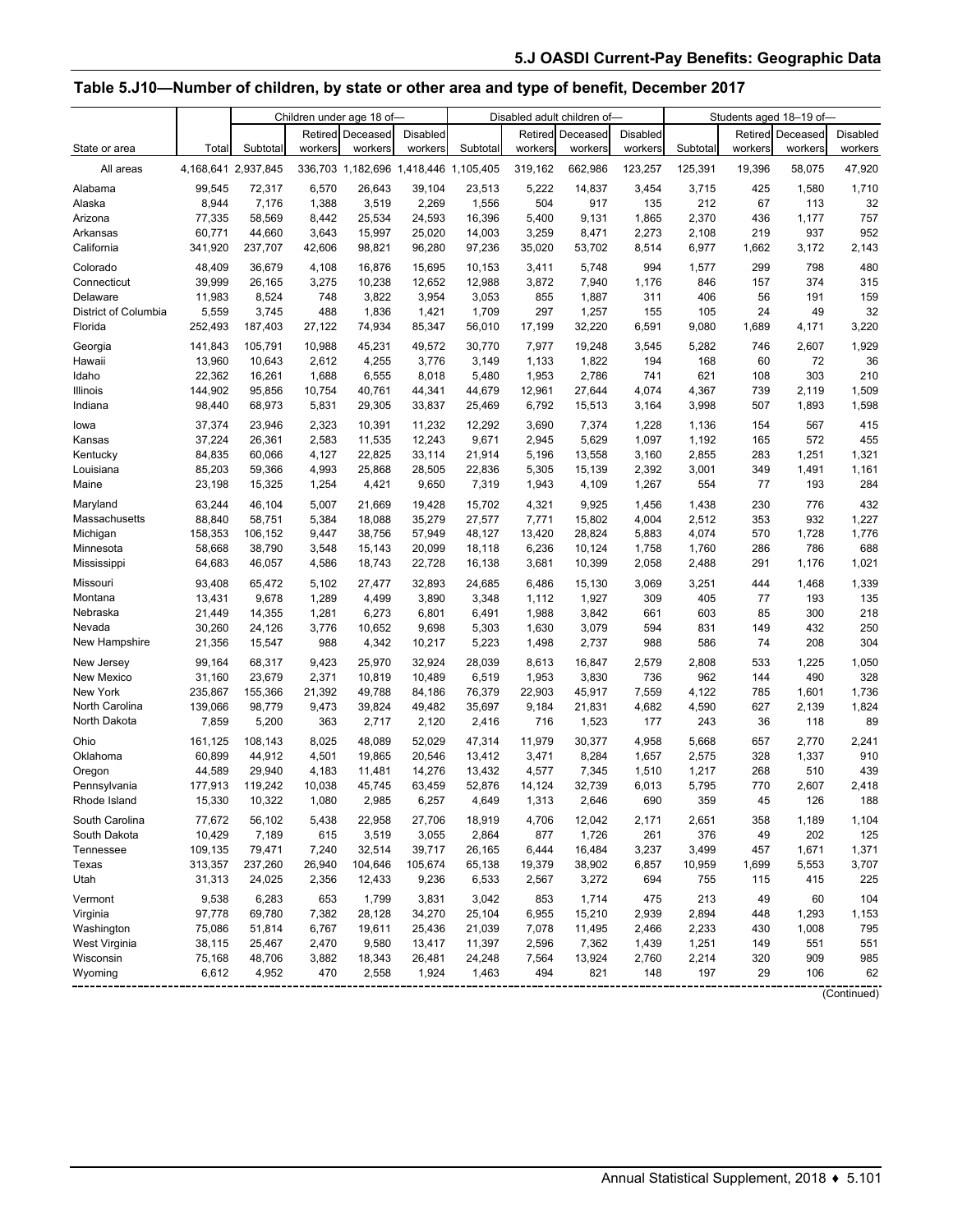### **Table 5.J10—Number of children, by state or other area and type of benefit, December 2017—***Continued*

|                   |        | Children under age 18 of- |         |                  |          |          |         | Disabled adult children of- |          | Students aged 18-19 of- |         |                  |                 |  |
|-------------------|--------|---------------------------|---------|------------------|----------|----------|---------|-----------------------------|----------|-------------------------|---------|------------------|-----------------|--|
|                   |        |                           |         | Retired Deceased | Disabled |          |         | Retired Deceased            | Disabled |                         |         | Retired Deceased | <b>Disabled</b> |  |
| State or area     | Total  | Subtotal                  | workers | workers          | workers  | Subtotal | workers | workers                     | workers  | Subtotal                | workers | workers          | workers         |  |
| Outlying areas    |        |                           |         |                  |          |          |         |                             |          |                         |         |                  |                 |  |
| American Samoa    | 1,626  | 1,489                     | 212     | 693              | 584      | 116      | (X)     | 73                          | (X)      | 21                      | (X)     | 11               | (X)             |  |
| Guam              | 2,434  | 2.119                     | 498     | 1,057            | 564      | 215      | 78      | 125                         | 12       | 100                     | 21      | 55               | 24              |  |
| Northern          |        |                           |         |                  |          |          |         |                             |          |                         |         |                  |                 |  |
| Mariana           |        |                           |         |                  |          |          |         |                             |          |                         |         |                  |                 |  |
| Islands           | 584    | 512                       | 164     | 280              | 68       | 53       | (X)     | 39                          | (X)      | 19                      | (X)     | 11               | (X)             |  |
| Puerto Rico       | 66,599 | 43,705                    | 4,555   | 11,388           | 27,762   | 22,173   | 6,114   | 14,011                      | 2,048    | 721                     | 123     | 269              | 329             |  |
| U.S. Virgin       |        |                           |         |                  |          |          |         |                             |          |                         |         |                  |                 |  |
| Islands           | 1,470  | 1,133                     | 313     | 485              | 335      | 318      | 126     | 176                         | 16       | 19                      | 8       |                  | 4               |  |
| Foreign countries | 28,712 | 23.337                    | 9,942   | 10.399           | 2,996    | 4.964    | 1,374   | 3.540                       | 50       | 411                     | 157     | 212              | 42              |  |
| Unknown           | 50     | 36                        | 6       | 13               | 17       | 13       | 3       | 10                          | 0        |                         | 0       |                  | 0               |  |

SOURCES: Social Security Administration, Master Beneficiary Record, 100 percent data; and U.S. Postal Service geographic data.

NOTE: (X) = suppressed to avoid disclosing information about particular individuals.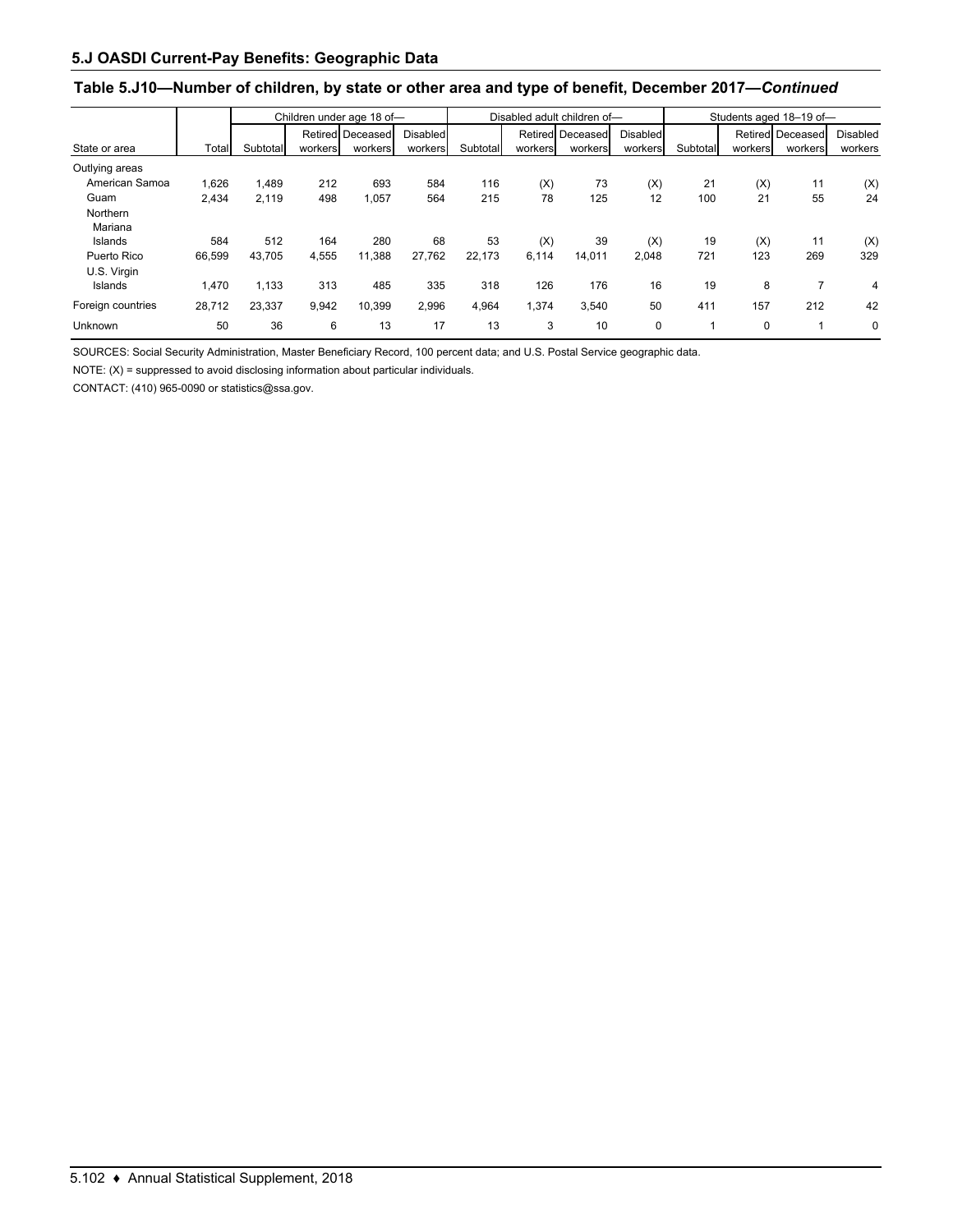# **Table 5.J11—Number and total monthly benefits of beneficiaries in foreign countries, December 2017**

|                                  |                      |                    | Number                     |                |                           |            | Total monthly benefits<br>(thousands of dollars) |                    |
|----------------------------------|----------------------|--------------------|----------------------------|----------------|---------------------------|------------|--------------------------------------------------|--------------------|
| Region and country <sup>a</sup>  | All<br>beneficiaries | Retired<br>workers | <b>Disabled</b><br>workers | Spouses        | Widow(er)s<br>and parents | Children   | All<br>beneficiaries                             | Retired<br>workers |
| Total                            | 659,454              | 413,428            | 10,027                     | 111,694        | 95,593                    | 28,712     | 441,331                                          | 303,008            |
| Africa                           | 3,815                | 2,457              | 125                        | 220            | 242                       | 771        | 3,546                                            | 2,598              |
| Asia                             | 152,583              | 92,662             | 1,976                      | 35,417         | 14,067                    | 8,461      | 101,093                                          | 71,949             |
| China                            | 1,308                | 962                | 26                         | 111            | 63                        | 146        | 1,241                                            | 961                |
| Cyprus                           | 591                  | 405                | 19                         | 69             | 78                        | 20         | 512                                              | 371                |
| Hong Kong                        | 2,377                | 1,829              | 23                         | 288            | 168                       | 69         | 2,198                                            | 1,814              |
| India                            | 2,821                | 2,033              | 85                         | 270            | 185                       | 248        | 2,801                                            | 2,047              |
| Israel                           | 12,644               | 8,125              | 164                        | 2,089          | 1,474                     | 792        | 11,640                                           | 8,534              |
| Japan<br>Jordan                  | 81,479<br>558        | 45,336<br>240      | 127<br>23                  | 28,613<br>40   | 6,738<br>45               | 665<br>210 | 35,385<br>419                                    | 23,780<br>227      |
| Lebanon                          | 726                  | 436                | 22                         | 64             | 69                        | 135        | 612                                              | 422                |
| Philippines                      | 30,995               | 19,238             | 1,149                      | 1,625          | 4,281                     | 4,702      | 28,483                                           | 19,444             |
| South Korea                      | 5,566                | 3,762              | 33                         | 1,433          | 263                       | 75         | 2,986                                            | 2,312              |
| Taiwan                           | 2,331                | 1,802              | 37                         | 291            | 115                       | 86         | 2,353                                            | 1,928              |
| Thailand                         | 6,520                | 5,248              | 129                        | 222            | 260                       | 661        | 7,646                                            | 6,421              |
| Turkey                           | 1,064                | 708                | 37                         | 93             | 167                       | 59         | 1,032                                            | 721                |
| Vietnam                          | 504                  | 395                | 11                         | 21             | 9                         | 68         | 472                                              | 394                |
| Central America and Caribbean    | 27,047               | 20,069             | 744                        | 1,329          | 2,364                     | 2,541      | 25,096                                           | 19,619             |
| <b>Barbados</b><br><b>Belize</b> | 955<br>677           | 834<br>545         | 15<br>12                   | 27<br>26       | 62<br>42                  | 17<br>52   | 1,020<br>748                                     | 905<br>631         |
| Costa Rica                       | 3,020                | 2,203              | 67                         | 179            | 361                       | 210        | 3,184                                            | 2,451              |
| Dominican Republic               | 7,193                | 4,986              | 237                        | 331            | 591                       | 1,048      | 5,859                                            | 4,334              |
| El Salvador                      | 2,144                | 1,658              | 49                         | 115            | 175                       | 147        | 1,774                                            | 1,415              |
| Guatemala                        | 1,766                | 1,331              | 46                         | 99             | 193                       | 97         | 1,580                                            | 1,225              |
| Honduras                         | 1,000                | 667                | 26                         | 56             | 118                       | 133        | 953                                              | 671                |
| Jamaica                          | 2,106                | 1,721              | 43                         | 78             | 160                       | 104        | 1,931                                            | 1,629              |
| Nicaragua<br>Panama              | 2,231                | 1,626              | 69<br>135                  | 100<br>180     | 155<br>249                | 281<br>253 | 1,882                                            | 1,459              |
| <b>Trinidad and Tobago</b>       | 3,028<br>1,144       | 2,211<br>925       | 21                         | 51             | 86                        | 61         | 3,286<br>1,119                                   | 2,558<br>920       |
| Europe                           | 258,112              | 162,985            | 3,610                      | 45,184         | 39,743                    | 6,590      | 160,571                                          | 108,082            |
| Austria                          | 2,970                | 2,008              | 40                         | 424            | 414                       | 84         | 1,765                                            | 1,209              |
| Belgium                          | 2,310                | 1,444              | 19                         | 414            | 345                       | 88         | 1,547                                            | 1,022              |
| Bosnia and Herzegovina           | 514                  | 339                | 88                         | 24             | 28                        | 35         | 342                                              | 216                |
| <b>Bulgaria</b>                  | 559                  | 452                | 15                         | 37             | 28                        | 27         | 416                                              | 337                |
| Croatia                          | 1,512                | 1,093              | 76                         | 112            | 156                       | 75         | 1,545                                            | 1,169              |
| <b>Czech Republic</b>            | 1,387                | 955                | 58                         | 92             | 136                       | 146        | 1,305                                            | 952                |
| Denmark                          | 1,900                | 1,203              | 22                         | 391            | 237                       | 47         | 1,270                                            | 836                |
| Finland<br>France                | 1,134<br>15,711      | 758<br>10,344      | 27<br>69                   | 169<br>2,854   | 139<br>2,104              | 41<br>340  | 775<br>11,121                                    | 553<br>8,035       |
| Germany                          | 40,700               | 24,922             | 776                        | 7,086          | 6,665                     | 1,251      | 23,778                                           | 14,482             |
| Greece                           | 23,487               | 14,409             | 250                        | 3,875          | 4,430                     | 523        | 14,293                                           | 9,369              |
| Hungary                          | 2,107                | 1,488              | 50                         | 134            | 334                       | 101        | 2,267                                            | 1,663              |
| Ireland                          | 10,219               | 6,881              | 150                        | 1,457          | 1,350                     | 381        | 6,894                                            | 4,958              |
| Italy                            | 29,182               | 17,435             | 229                        | 5,047          | 5,779                     | 692        | 17,918                                           | 11,703             |
| Malta                            | 750                  | 479                | 27                         | 115            | 99                        | 30         | 692                                              | 484                |
| Netherlands                      | 6,025                | 3,909              | 62                         | 1,116          | 809                       | 129        | 3,299                                            | 2,221              |
| Norway<br>Poland                 | 6,701<br>30,068      | 4,010<br>17,082    | 55<br>367                  | 1,295<br>7,705 | 1,186<br>4,487            | 155<br>427 | 3,190<br>11,972                                  | 1,930<br>7,221     |
| Portugal                         | 12,650               | 9,319              | 379                        | 1,193          | 1,545                     | 214        | 9,506                                            | 7,374              |
| Romania                          | 1,288                | 1,040              | 42                         | 66             | 85                        | 55         | 1,096                                            | 896                |
| Serbia and Montenegro            | 1,302                | 934                | 63                         | 90             | 140                       | 75         | 1,123                                            | 820                |
| Spain                            | 12,375               | 7,667              | 227                        | 1,959          | 2,136                     | 386        | 8,907                                            | 5,989              |
| Sweden                           | 6,465                | 4,305              | 52                         | 1,312          | 604                       | 192        | 3,022                                            | 2,094              |
| Switzerland<br>United Kingdom    | 7,539<br>36,878      | 5,074<br>23,936    | 43<br>375                  | 1,315<br>6,589 | 951<br>5,166              | 156<br>812 | 4,229<br>26,254                                  | 2,977<br>18,222    |
|                                  |                      |                    |                            |                |                           |            |                                                  |                    |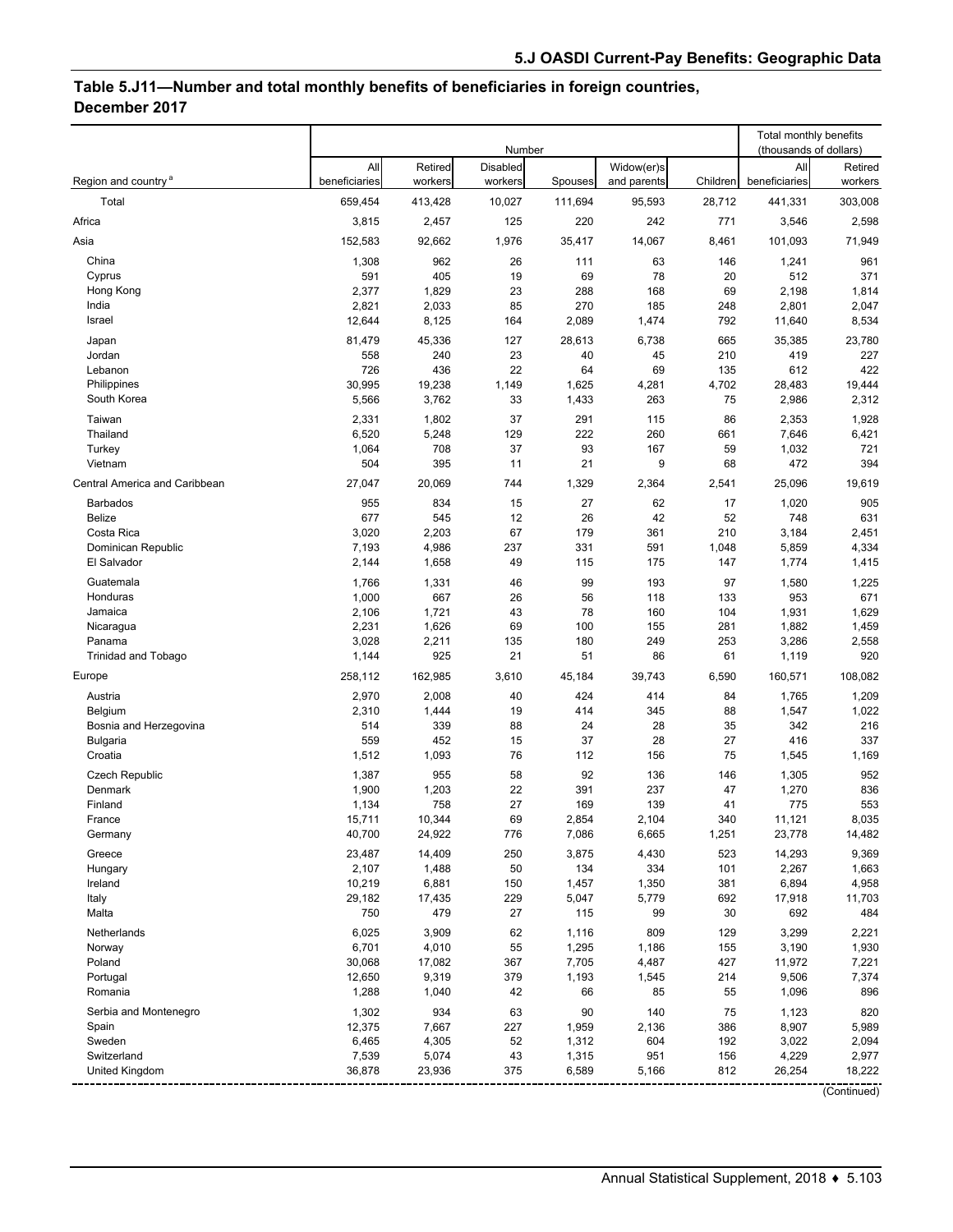# **Table 5.J11—Number and total monthly benefits of beneficiaries in foreign countries, December 2017—***Continued*

|                                                                              |                                         |                                         |                             | Total monthly benefits<br>(thousands of dollars) |                                |                                |                                         |                                         |
|------------------------------------------------------------------------------|-----------------------------------------|-----------------------------------------|-----------------------------|--------------------------------------------------|--------------------------------|--------------------------------|-----------------------------------------|-----------------------------------------|
| Region and country <sup>a</sup>                                              | All<br>beneficiaries                    | Retired<br>workers                      | Disabled<br>workers         | Spouses                                          | Widow(er)s<br>and parents      | Children                       | All<br>beneficiaries                    | Retired<br>workers                      |
| North America                                                                | 168,842                                 | 99,747                                  | 2,358                       | 24,863                                           | 34,302                         | 7,572                          | 105,492                                 | 65,976                                  |
| Canada<br>Mexico                                                             | 110,779<br>57,710                       | 69,942<br>29,553                        | 1,469<br>887                | 19,169<br>5,647                                  | 18,260<br>16,001               | 1,939<br>5,622                 | 65,050<br>40,068                        | 43,517<br>22,182                        |
| Oceania                                                                      | 17,575                                  | 12,890                                  | 276                         | 2,324                                            | 1,465                          | 620                            | 13,718                                  | 10,646                                  |
| Australia<br>New Zealand                                                     | 14,812<br>2,113                         | 10,740<br>1,739                         | 220<br>34                   | 2,171<br>126                                     | 1,297<br>98                    | 384<br>116                     | 10,782<br>2,376                         | 8,198<br>2,059                          |
| South America                                                                | 26,300                                  | 19,357                                  | 630                         | 1,865                                            | 2,964                          | 1,484                          | 25,121                                  | 19,258                                  |
| Argentina<br><b>Bolivia</b><br>Brazil<br>Chile and Easter Island<br>Colombia | 3,341<br>579<br>2,382<br>2,728<br>9,439 | 2,206<br>425<br>1,564<br>1,839<br>7,365 | 43<br>10<br>59<br>34<br>292 | 359<br>49<br>168<br>303<br>522                   | 607<br>45<br>374<br>420<br>822 | 126<br>50<br>217<br>132<br>438 | 3,035<br>527<br>2,432<br>2,497<br>9,428 | 2,124<br>415<br>1,645<br>1,784<br>7,587 |
| Ecuador<br>Peru<br>Uruguay<br>U.S. Overseas Military Base                    | 3,998<br>2,279<br>896<br>5,180          | 3,141<br>1,650<br>708<br>3,261          | 96<br>73<br>10<br>308       | 239<br>129<br>58<br>492                          | 294<br>228<br>89<br>446        | 228<br>199<br>31<br>673        | 3,616<br>2,139<br>848<br>6,694          | 2,956<br>1,612<br>701<br>4,880          |

SOURCES: Social Security Administration, Master Beneficiary Record, 100 percent data; and U.S. Postal Service geographic data.

NOTE: Totals do not necessarily equal the sum of rounded components.

a. Countries with 500 or more beneficiaries are shown separately. The total and continent subtotals include all foreign residents.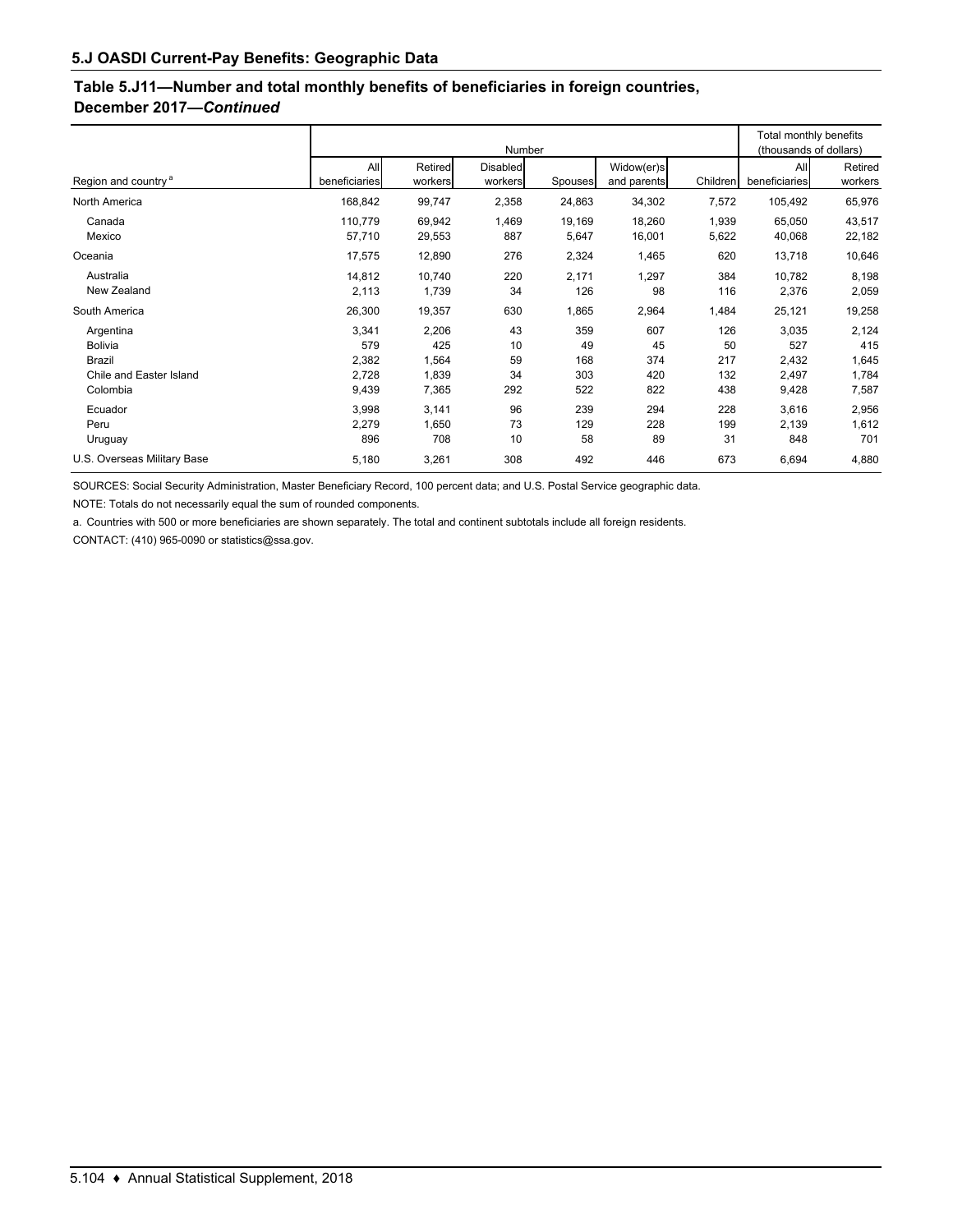# **Table 5.J14—Number, average monthly benefit, and median monthly benefit of disabled beneficiaries, by state or other area and type of benefit, December 2017**

|                                |                    | All disabled beneficiaries |                      |                    | Disabled workers             |                      |                 | Disabled widow(er)s |                  |                              | Disabled adult children |                  |
|--------------------------------|--------------------|----------------------------|----------------------|--------------------|------------------------------|----------------------|-----------------|---------------------|------------------|------------------------------|-------------------------|------------------|
|                                |                    | Average                    | Median               |                    | Average                      | Median               |                 | Average             | Median           |                              | Average                 | Median           |
|                                |                    | monthly                    | monthly              |                    | monthly                      | monthly              |                 | monthly             | monthly          |                              | monthly                 | monthly          |
|                                |                    | benefit                    | benefit              |                    | benefit                      | benefit              |                 | benefit             | benefit          |                              | benefit                 | benefit          |
| State or area                  | Number             | (dollars)                  | (dollars)            | Number             | (dollars)                    | (dollars)            | Number          | (dollars)           | (dollars)        | Number                       | (dollars)               | (dollars)        |
| All areas                      | 10,059,166         | 1,139.28                   | 1,054.00             | 8,695,475          | 1,196.87                     | 1,102.00             | 258,286         | 729.44              |                  | 679.00 1,105,405             | 782.03                  | 765.00           |
| Alabama                        | 259,543            | 1,118.51                   | 1,042.00             | 226,922            | 1,174.97                     | 1,088.00             | 9,108           | 694.05              | 655.00           | 23,513                       | 738.08                  | 708.00           |
| Alaska                         | 14,171             | 1,129.01                   | 1,023.00             | 12,317             | 1,181.99                     | 1,067.00             | 298             | 823.88              | 794.00           | 1,556                        | 768.08                  | 735.50           |
| Arizona                        | 173,625<br>156,291 | 1,188.39<br>1,086.25       | 1,107.00<br>1,026.00 | 153,257<br>137,228 | 1,241.88                     | 1,154.00<br>1,071.00 | 3,972           | 745.24<br>652.22    | 707.00           | 16,396                       | 795.74<br>711.96        | 781.50<br>688.00 |
| Arkansas<br>California         | 777,363            | 1,167.68                   | 1,068.00             | 663,886            | 1,140.44<br>1,230.49         | 1,123.00             | 5,060<br>16,241 | 794.60              | 609.00<br>738.00 | 14,003<br>97,236             | 801.15                  | 784.00           |
|                                |                    |                            |                      |                    |                              |                      |                 |                     |                  |                              |                         |                  |
| Colorado                       | 114,954            | 1,169.11                   | 1,086.00             | 102,531            | 1,215.34                     | 1,125.00             | 2,270           | 762.92              | 709.50           | 10,153                       | 793.12                  | 782.00           |
| Connecticut<br>Delaware        | 95,905<br>31,085   | 1,183.29<br>1,222.47       | 1,093.60<br>1,139.00 | 81,260<br>27,255   | 1,247.16<br>1,277.61         | 1,149.00<br>1,189.00 | 1,657<br>777    | 756.39<br>749.39    | 710.00<br>705.00 | 12,988<br>3,053              | 838.16<br>850.61        | 850.00<br>857.00 |
| District of Columbia           | 16,255             | 1,012.50                   | 938.00               | 14,284             | 1,055.44                     | 972.00               | 262             | 703.13              | 666.50           | 1,709                        | 701.04                  | 650.00           |
| Florida                        | 630,165            | 1,161.82                   | 1,078.00             | 558,750            | 1,213.26                     | 1,121.00             | 15,405          | 705.77              | 653.00           | 56,010                       | 774.08                  | 755.00           |
|                                |                    |                            |                      |                    |                              |                      |                 |                     |                  |                              |                         |                  |
| Georgia<br>Hawaii              | 323,547<br>25,446  | 1,140.08<br>1,170.81       | 1,070.00<br>1,092.00 | 282,646<br>21,813  | 1,198.30<br>1,228.77         | 1,121.00<br>1,146.00 | 10,131<br>484   | 688.07<br>799.22    | 642.00<br>763.50 | 30,770<br>3,149              | 754.07<br>826.48        | 725.00<br>834.00 |
| Idaho                          | 51,005             | 1,118.08                   | 1,035.00             | 44,432             | 1,170.83                     | 1,079.00             | 1,093           | 751.86              | 700.00           | 5,480                        | 763.49                  | 751.00           |
| Illinois                       | 334,617            | 1,154.73                   | 1,063.00             | 282,120            | 1,217.37                     | 1,115.00             | 7,818           | 755.04              | 705.00           | 44,679                       | 829.14                  | 830.00           |
| Indiana                        | 237,701            | 1,147.14                   | 1,073.00             | 205,562            | 1,201.35                     | 1,116.00             | 6,670           | 740.10              | 692.00           | 25,469                       | 816.15                  | 818.00           |
| lowa                           | 91,736             | 1,081.11                   | 1,015.00             | 77.521             | 1,140.39                     | 1,063.00             | 1,923           | 681.46              | 638.00           | 12,292                       | 769.74                  | 770.00           |
| Kansas                         | 84,984             | 1,116.22                   | 1,044.00             | 73,174             | 1,172.60                     | 1,089.00             | 2,139           | 700.89              | 648.00           | 9,671                        | 781.44                  | 774.00           |
| Kentucky                       | 229,630            | 1,110.91                   | 1,028.00             | 199,178            | 1,169.49                     | 1,077.00             | 8,538           | 737.35              | 694.00           | 21,914                       | 724.00                  | 692.00           |
| Louisiana                      | 185,660            | 1,086.74                   | 990.00               | 156,107            | 1,150.47                     | 1,040.00             | 6,717           | 795.06              | 752.00           | 22,836                       | 736.91                  | 702.00           |
| Maine                          | 65,860             | 1,066.55                   | 999.00               | 57,062             | 1,121.37                     | 1,041.00             | 1,479           | 694.90              | 653.00           | 7,319                        | 714.27                  | 697.00           |
| Maryland                       | 148,168            | 1,188.87                   | 1,104.00             | 129,481            | 1,242.11                     | 1,151.00             | 2,985           | 753.54              | 695.00           | 15,702                       | 832.56                  | 827.00           |
| Massachusetts                  | 231,503            | 1,143.26                   | 1,057.00             | 199,966            | 1,202.20                     | 1,103.00             | 3,960           | 731.02              | 670.00           | 27,577                       | 775.07                  | 754.00           |
| Michigan                       | 399,608            | 1,177.54                   | 1,079.00             | 341,200            | 1,234.75                     | 1,124.00             | 10,281          | 801.75              | 751.00           | 48,127                       | 852.27                  | 870.00           |
| Minnesota                      | 142,361            | 1,127.15                   | 1,048.00             | 122,142            | 1,185.87                     | 1,095.00             | 2,101           | 682.82              | 624.00           | 18,118                       | 782.82                  | 777.00           |
| Mississippi                    | 148,678            | 1,075.39                   | 1,011.00             | 127,181            | 1,141.32                     | 1,064.00             | 5,359           | 673.16              | 639.00           | 16,138                       | 689.39                  | 651.00           |
| Missouri                       | 245,674            | 1,110.15                   | 1,032.00             | 213,655            | 1,165.33                     | 1,077.00             | 7,334           | 680.22              | 636.00           | 24,685                       | 760.30                  | 740.00           |
| Montana                        | 31,297             | 1,082.37                   | 1,002.00             | 27,274             | 1,130.22                     | 1,037.00             | 675             | 758.95              | 699.00           | 3,348                        | 757.73                  | 746.50           |
| Nebraska                       | 48,665             | 1,073.55                   | 1,009.00             | 41,249             | 1,127.87                     | 1,052.00             | 925             | 661.59              | 623.00           | 6,491                        | 787.05                  | 791.00           |
| Nevada                         | 72,715             | 1,213.10                   | 1,131.00             | 65,664             | 1,256.40                     | 1,167.00             | 1,748           | 783.76              | 730.50           | 5,303                        | 818.49                  | 810.00           |
| New Hampshire                  | 53,967             | 1,177.32                   | 1,100.00             | 47,738             | 1,231.05                     | 1,145.00             | 1,006           | 695.44              | 632.50           | 5,223                        | 779.02                  | 770.00           |
| New Jersey                     | 229,352            | 1,251.86                   | 1,146.00             | 196,663            | 1,318.01                     | 1,208.00             | 4,650           | 779.50              | 720.00           | 28,039                       | 866.17                  | 873.00           |
| New Mexico                     | 72,954             | 1,087.39                   | 1,009.00             | 64,863             | 1,132.95                     | 1,046.00             | 1,572           | 721.85              | 686.00           | 6,519                        | 722.29                  | 689.00           |
| New York                       | 581,746            | 1,167.62                   | 1,054.00             | 493,907            | 1,229.54                     | 1,104.00             | 11,460          | 746.45              | 690.00           | 76,379                       | 830.40                  | 831.00           |
| North Carolina<br>North Dakota | 366,833<br>16,793  | 1,135.66                   | 1,078.00             | 320,583            | 1,194.88                     | 1,128.00             | 10,553          | 645.18              | 599.00           | 35,697                       | 748.81                  | 725.00           |
|                                |                    | 1,057.24                   | 987.00               | 14,114             | 1,118.16                     | 1,037.00             | 263             | 666.59              | 596.00           | 2,416                        | 743.85                  | 733.00           |
| Ohio                           | 409,989            | 1.101.69                   | 1,017.00             | 351,027            | 1,154.13                     | 1,056.00             | 11,648          | 750.61              | 697.00           | 47,314                       | 799.12                  | 798.00           |
| Oklahoma                       | 143,820            | 1,100.47                   | 1,024.00             | 125,634            | 1,151.42                     | 1,066.00             | 4,774           | 723.19              | 680.00           | 13,412                       | 757.47                  | 738.00           |
| Oregon<br>Pennsylvania         | 124,127<br>465,000 | 1,139.15<br>1,144.50       | 1,057.00<br>1,062.00 | 400,818            | 107,703 1,191.88<br>1,200.47 | 1,100.00<br>1,109.00 | 2,992<br>11,306 | 775.79<br>736.00    | 726.00<br>690.00 | 13,432<br>52,876             | 797.27<br>807.56        | 797.00<br>813.00 |
| Rhode Island                   | 42,620             | 1,118.38                   | 1,036.20             | 37,133             | 1,174.51                     | 1,082.00             | 838             | 711.31              | 640.00           | 4,649                        | 743.39                  | 726.00           |
| South Carolina                 | 200,034            | 1,155.39                   | 1,092.00             | 174,597            | 1,216.18                     | 1,146.00             | 6,518           | 667.56              | 618.00           | 18,919                       | 762.47                  | 740.00           |
| South Dakota                   | 22,264             | 1,048.02                   | 985.00               | 18,994             | 1,110.04                     | 1,036.00             | 406             | 618.10              | 576.00           | 2,864                        | 697.65                  | 688.00           |
| Tennessee                      | 281,154            | 1,110.53                   | 1,043.00             | 245,370            | 1,165.75                     | 1,088.00             | 9,619           | 666.26              | 619.00           | 26,165                       | 756.06                  | 733.00           |
| Texas                          | 645,909            | 1,124.73                   | 1,042.90             | 562,264            | 1,179.00                     | 1,088.00             | 18,507          | 751.07              | 703.00           | 65,138                       | 762.46                  | 733.00           |
| Utah                           | 54,603             | 1,142.24                   | 1,052.00             | 46,926             | 1,197.36                     | 1,096.00             | 1,144           | 789.35              | 755.50           | 6,533                        | 808.17                  | 809.00           |
| Vermont                        | 25,668             | 1,072.79                   | 1,011.00             | 22,203             | 1,126.36                     | 1,055.00             | 423             | 693.31              | 650.00           | 3,042                        | 734.54                  | 720.50           |
| Virginia                       | 242,313            | 1,150.48                   | 1,073.00             | 210,694            | 1,208.62                     | 1,123.10             | 6,515           | 708.76              | 665.00           | 25,104                       | 777.19                  | 755.00           |
| Washington                     | 201,625            | 1,166.29                   | 1,074.00             | 176,269            | 1,216.72                     | 1,115.00             | 4,317           | 806.53              | 758.00           | 21,039                       | 817.52                  | 820.00           |
| West Virginia                  | 103,089            | 1,141.21                   | 1,039.00             | 87,754             | 1,205.56                     | 1,096.00             | 3,938           | 808.54              | 761.50           | 11,397                       | 760.70                  | 747.00           |
| Wisconsin                      | 188,540            | 1,127.94                   | 1,054.00             | 160,916            | 1,187.64                     | 1,103.00             | 3,376           | 702.72              | 639.50           | 24,248                       | 790.96                  | 792.00           |
| Wyoming                        | 15,081             | 1,151.91                   | 1,049.00             | 13,320             | 1,199.96                     | 1,085.00             | 298             | 829.47              | 775.00           | 1,463<br>------------------- | 780.13                  | 755.00           |